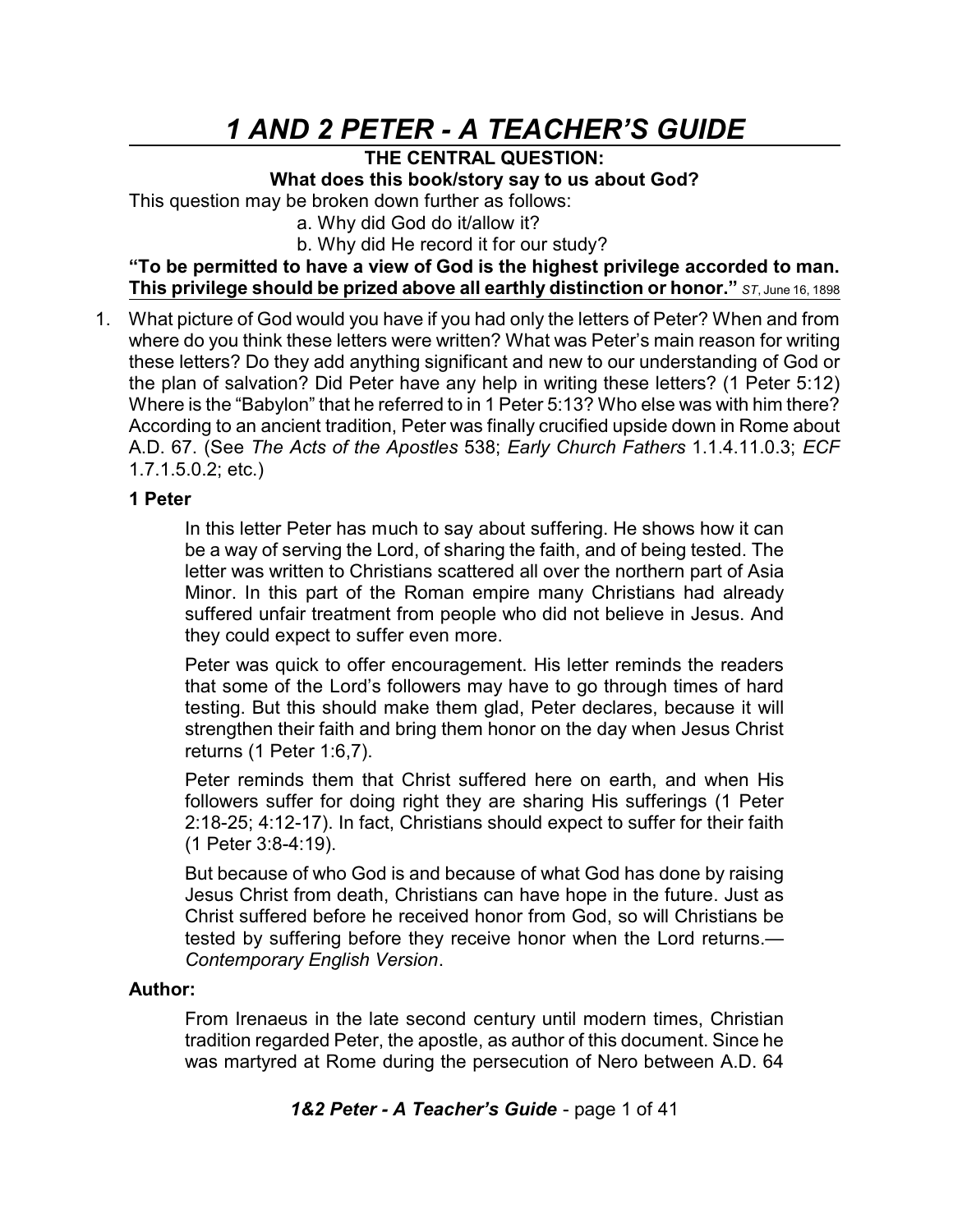and 67, it was supposed that the letter was written from Rome shortly before his death. This is supported by its reference to "Babylon" (1 Peter 5:13), a code name for Rome in the early church.

Some modern scholars, however, on the basis of a number of features that they consider incompatible with Petrine authenticity, regard the letter as the work of a later Christian writer. Such features include **1)** the cultivated Greek in which it is written, difficult to attribute to a Galilean fisherman, together with **2)** its use of the Greek Septuagint translation when citing the Old Testament; **3)** the similarity in both thought and expression to the Pauline literature; and **4)** the allusions to widespread persecution of Christians, which did not occur until at least the reign of Domitian (A.D. 81- 96). In this view the letter would date from the end of the first century or even the beginning of the second, when there is evidence for persecution of Christians in Asia Minor (the letter of Pliny the Younger to Trajan, A.D. 111-12).

Other scholars believe, however, that these objections can be met by appeal to use of a secretary, Silvanus, mentioned in 1 Peter 5:12. Such secretaries often gave literary expression to the author's thoughts in their own style and language. The persecutions may refer to local harassment rather than to systematic repression by the state. Hence there is nothing in the document incompatible with Petrine authorship in the 60s.—*New American Bible*, introduction to the *First Letter of Peter*.

The external attestation of 1 Peter as a genuine epistle of Peter is widespread, early, and clear; there is no evidence that it was ever attributed to anyone else. Apart from the possible witness of 2 Peter 3:1, Irenaeus (c. A.D. 185; *Against Heresies* 4.9.2), Tertullian (c. A.D. 160-225), Clement of Alexandria (c. A.D. 150-215), and Origen (c. A.D. 185-253) all attributed the epistle to Peter. By the time of Eusebius (c. A.D. 265-339) there was no question of its authenticity (*Ecclesiastical History* 3.3.1)....

While addressed primarily to persecuted Christians, the principles Peter teaches apply to all suffering, regardless of the cause, provided it is not occasioned by one's own sin. On the basis of this epistle, Peter has with justice been called "the apostle of hope" (1 Peter 1:3, 13, 21; 3:15). **The central exhortation of the entire epistle can be summed up in the phrase "trust and obey"** (1 Peter 4:19).—*The Reformation Study Bible*, introduction to *The First Epistle of Peter.* [Bold type is added.]

Also addressed is the important goal of believers' pointing others to God by their godly life-styles. They thus proclaim the praises of God ([1 Peter] 2:9), influence pagans to glorify God ([1 Peter] 2:12), silence foolish people by doing good works ([1 Peter] 2:15), win spouses to Christ by their examples ([1 Peter] 3:1), shame their ungodly critics ([1 Peter] 3:15,16), and puzzle former companions ([1 Peter] 4:4). Christians are to be a redeeming force in the world, though they suffer.—*The Spirit-Filled Life*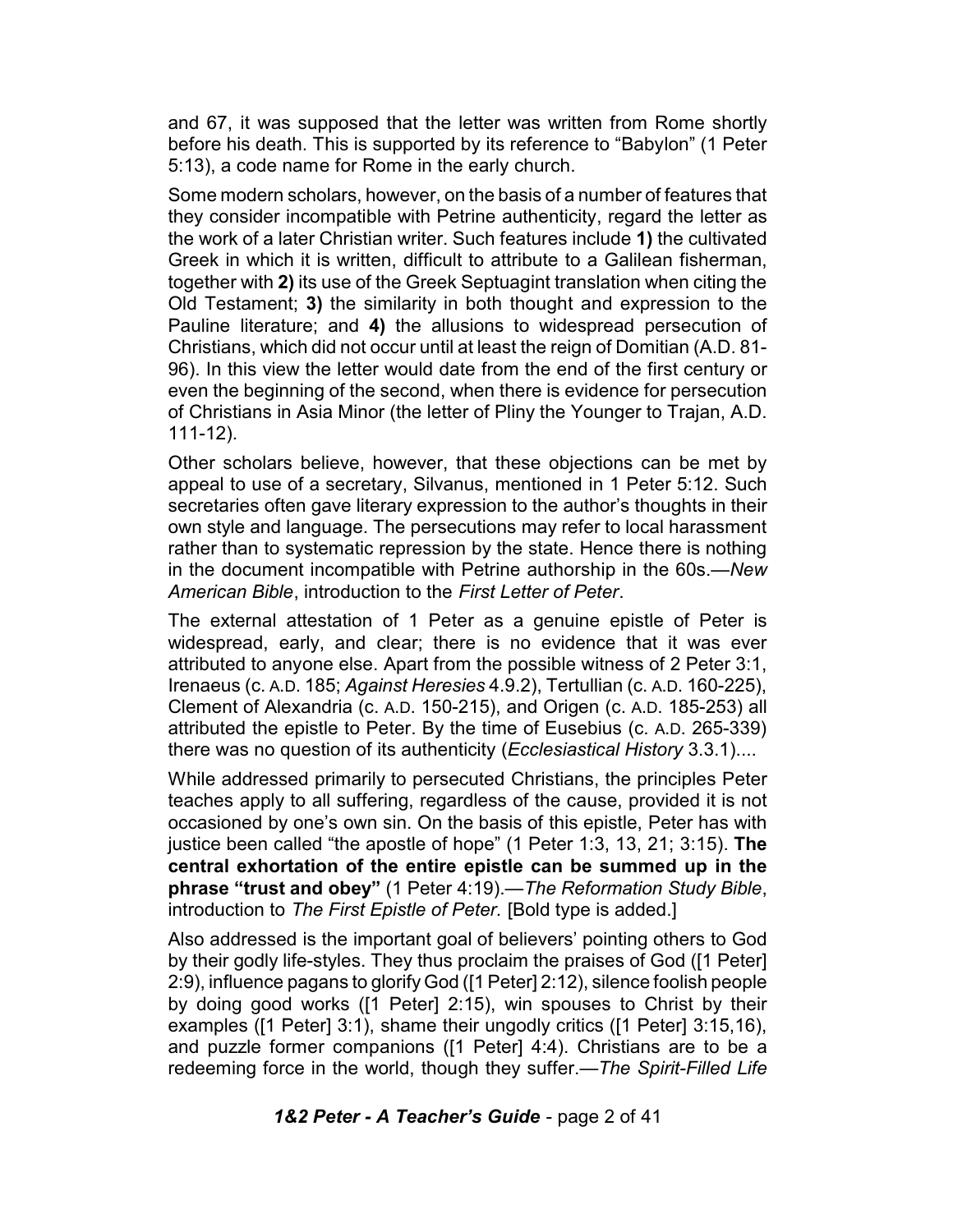*Study Bible,* introduction to *The First Epistle of Peter*. [Content in brackets is added.]

*Babylon* is a code name for Rome. (Compare Revelation 14-18.) However, some scholars think that this letter was written from the actual Babylon where a fairly large Jewish community was still living. That is unlikely. Considerable other evidence suggests that Peter was in Rome during his final days, and that is almost certainly the location from which this book was written.

#### **2 Peter**

James MacKnight notes that although five of the General Epistles (James, 2 Peter 2, 3 John, and Jude) were slow in being received into the New Testament canon by the early Church, it does not mean that they were viewed as forgeries; it rather showed that slow circulation of these epistles had not allowed them to be as quickly judged and proven authentic. This is because the New Testament church was extremely careful before accepting any book as canonical, and did in fact identify certain writings as forgeries. Westcott says, "As a general rule, quotations have a value positively, but not negatively: they may shew that a writing was received as authoritative, but it cannot fairly be argued from this fact alone that another which is not quoted was unknown or rejected as apocryphal."

Although the first epistle of Peter received quick recognition as inspired Scripture, his second epistle was not so easily canonized into the sacred Scriptures. The other brief letters of 2 John, 3 John and Jude were not quickly recognized either, but none have been more disputed than 2 Peter. One fact that caused this uncertainty is the brevity of these letters. This brevity gave them less attention during public readings, since they were not immediately recognized as circulatory letters, which accounts for their slow circulation and omission from some of the earliest translations of the Christian Scriptures and canons. Because of their slower circulation, they were [not] much cited to by the earliest church fathers, making it more difficult to establish their genuineness. However, apostolic authorship won their favor by the time the canon was officially closed by the middle of the fourth century. Nathaniel Williams makes the simple conclusion that either the epistle of 2 Peter was written by the apostle Peter or it was forged. One must then conclude that if it were a forged document, then it would not have been included in the canon of the New Testament books by the early Church, which considered apostolic authority of a book as the guideline for canonicity.—Everett, G. H. (2011). *The Epistle of 2 Peter* (pp. 4-5). Gary Everett. [Brackets and content in brackets are supplied–error in original.]

## **2 Peter**

In both content and style this letter is very different from 1 Peter, which immediately precedes it in the canon. The opening verse attributes it to "Symeon Peter, a slave and apostle of Jesus Christ." Moreover, the author in 2 Peter 3:1 calls his work a "second letter," referring probably to 1 Peter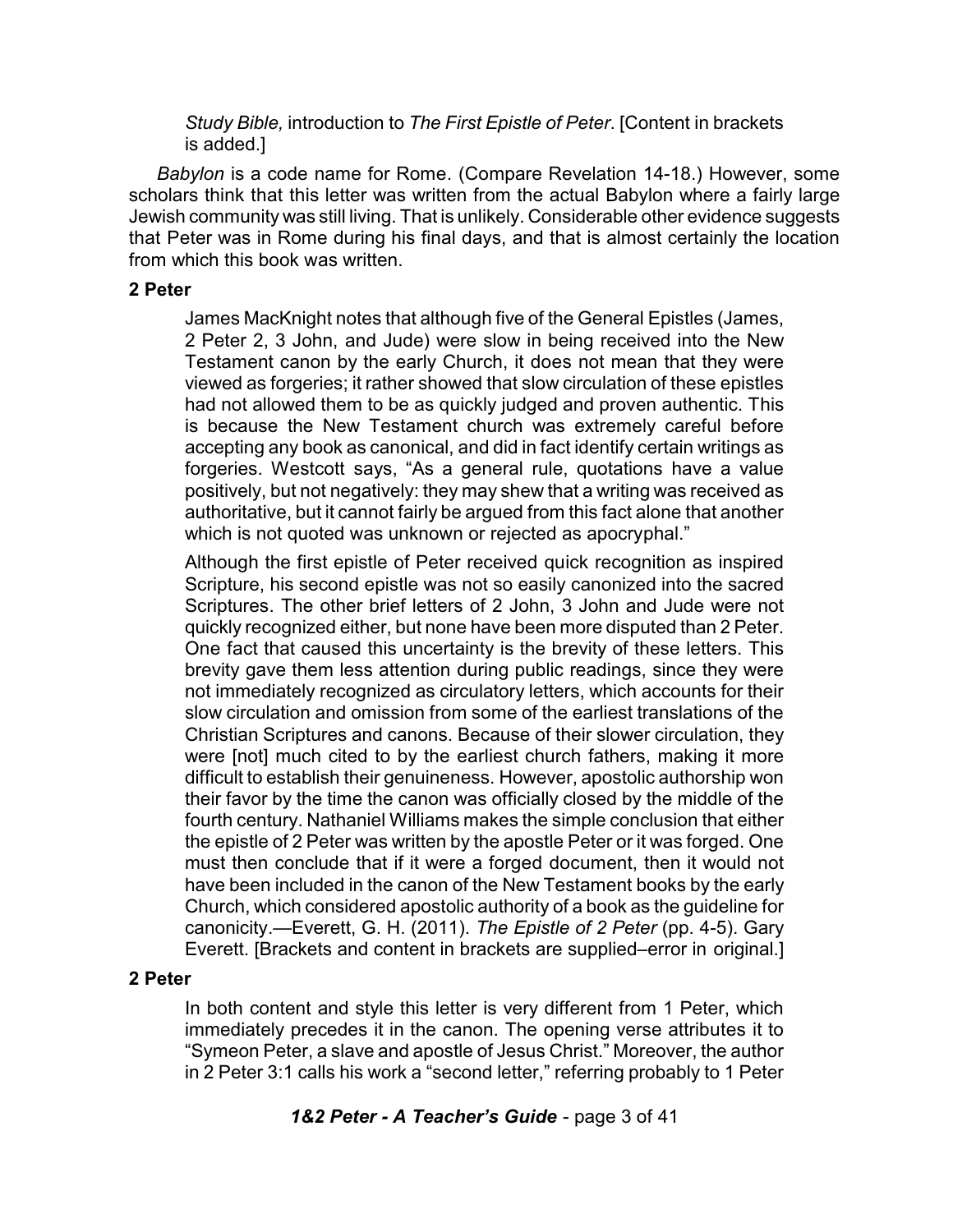as his first, and in 2 Peter 1:18 counts himself among those present at the transfiguration of Jesus.

Nevertheless, acceptance of 2 Peter into the New Testament canon met with great resistance in the early church. The oldest certain reference to it comes from Origen in the early third century. While he himself accepted both Petrine letters as canonical, he testifies that others rejected 2 Peter. As late as the fifth century some local churches still excluded it from the canon, but eventually it was universally adopted. The principal reason for the long delay was the persistent doubt that the letter stemmed from the apostle Peter.

Among modern scholars there is wide agreement that 2 Peter is a pseudonymous work, i.e., one written by a later author who attributed it to Peter according to a literary convention popular at the time. It gives the impression of being more remote in time from the apostolic period than 1 Peter; indeed, many think it is the latest work in the New Testament and assign it to the first or even the second quarter of the second century.

The principal reasons for this view are the following. The author refers to the apostles and "our ancestors" as belonging to a previous generation, now dead (2 Peter 3:2-4). A collection of Paul's letters exists and appears to be well known, but disputes have arisen about the interpretation of them (2 Peter 3:14-16). The passage about false teachers (2 Peter 2:1-18) contains a number of literary contacts with Jude 1:4-16, and it is generally agreed that 2 Peter depends upon Jude, not vice versa. Finally, the principal problem exercising the author is the false teaching of "scoffers" who have concluded from the delay of the *parousia* that the Lord is not going to return. This could scarcely have been an issue during the lifetime of Simon Peter.

The Christians to whom the letter is addressed are not identified, though it may be the intent of 2 Peter 3:1 to identify them with the churches of Asia Minor to which 1 Peter was sent. Except for the epistolary greeting in 2 Peter 1:1-2, 2 Peter does not have the features of a genuine letter at all, but is rather a general exhortation cast in the form of a letter. The author must have been a Jewish Christian of the dispersion for, while his Jewish heritage is evident in various features of his thought and style, he writes in the rather stilted literary Greek of the Hellenistic period. He appeals to tradition against the twin threat of doctrinal error and moral laxity, which appear to reflect an early stage of what later developed into full-blown gnosticism. Thus he forms a link between the apostolic period and the church of subsequent ages.—*New American Bible,* introduction to *The Second Letter of Peter*.

#### **AUTHOR:**

Simon Peter is the stated author of this letter (2 Peter 1:1). This affirmation is supported in the text of the epistle by the following: (1) the use of the first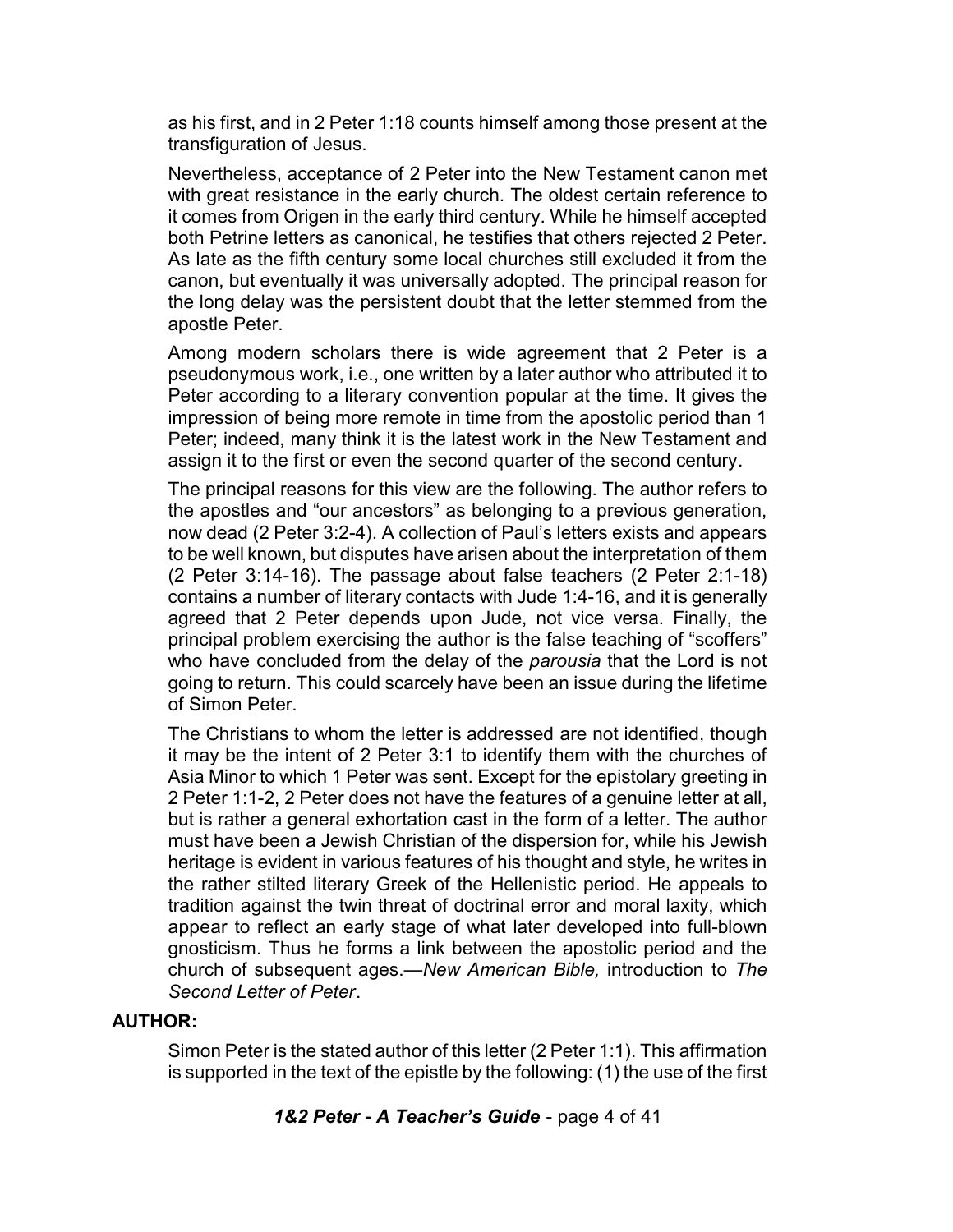person pronoun in the context of Jesus' prediction of Peter's death (2 Peter 1:15); (2) the claim to be an eyewitness of the transfiguration (2 Peter 1:18); (3) the acknowledgment to these readers that this is his second epistle (2 Peter 3:1); and (4) his references to Paul as "our beloved brother" (2 Peter 3:15) and his honest admission that in Paul's letters are "some things hard to understand" (2 Peter 3:16).

External evidence for the authenticity of 2 Peter exists, though admittedly it is not as strong as for the first epistle of Peter. First Clement (A.D. 95) and the Didache may allude to it. In the late second and early third centuries, support for its canonicity grows, though some doubted its authenticity. Eusebius (A.D. 265-340) classified the book as *antilegomena* (Gk.) or disputed. (Other books disputed but eventually recognized as divinely inspired are Hebrews, James, 2 and 3 John, Jude, and Revelation.) By the end of the fourth century, the epistle was generally accepted by the vast majority of the Christian world.

**Modern critical scholars have assailed this book more than any other in the New Testament. Many have judged it as pseudepigraphic ("false writing"), i.e., a forgery, and date it well after the time of Peter's death.** Some would even give it a second-century date. In addition to the external questions, skeptical scholars argue that the style and vocabulary of 2 Peter is so different from that of 1 Peter as to rule out a common author. In response it is noted that there is indeed a difference in style. However, the real difference is between the Petrine epistles and the rest of the New Testament. Indeed, no other book is as much like 1 Peter as 2 Peter. The differences that do exist may be explained by a change in subject matter, by time and circumstances of writing, and by the part played by an amanuensis (secretary). First Peter 5:12 may suggest that Silvanus was an amanuensis. Second Peter has no such reference. Therefore, differences in style and vocabulary could be attributed to the service of Silvanus as an amanuensis for the writing of 1 Peter; whereas Peter himself is probably responsible for the actual penning of 2 Peter. When a careful study and balanced investigation is made, there is no compelling reason for rejecting 2 Peter. The letter is authentic and comes from the apostle whose name it carries. [Bold type is added.]

## **DATE:**

The second epistle was written shortly after the first, probably from the same location. Proper assignment is then A.D. 65-66, during the latter part of the reign of the infamous Nero, and the place from which he wrote is probably Babylon on the Euphrates (1 Peter 5:13).

#### **RECIPIENTS:**

The reference in 2 Peter 3:1 to the present epistle as the second letter indicates that the recipients were the same saints in Asia Minor who were addressed in 1 Peter.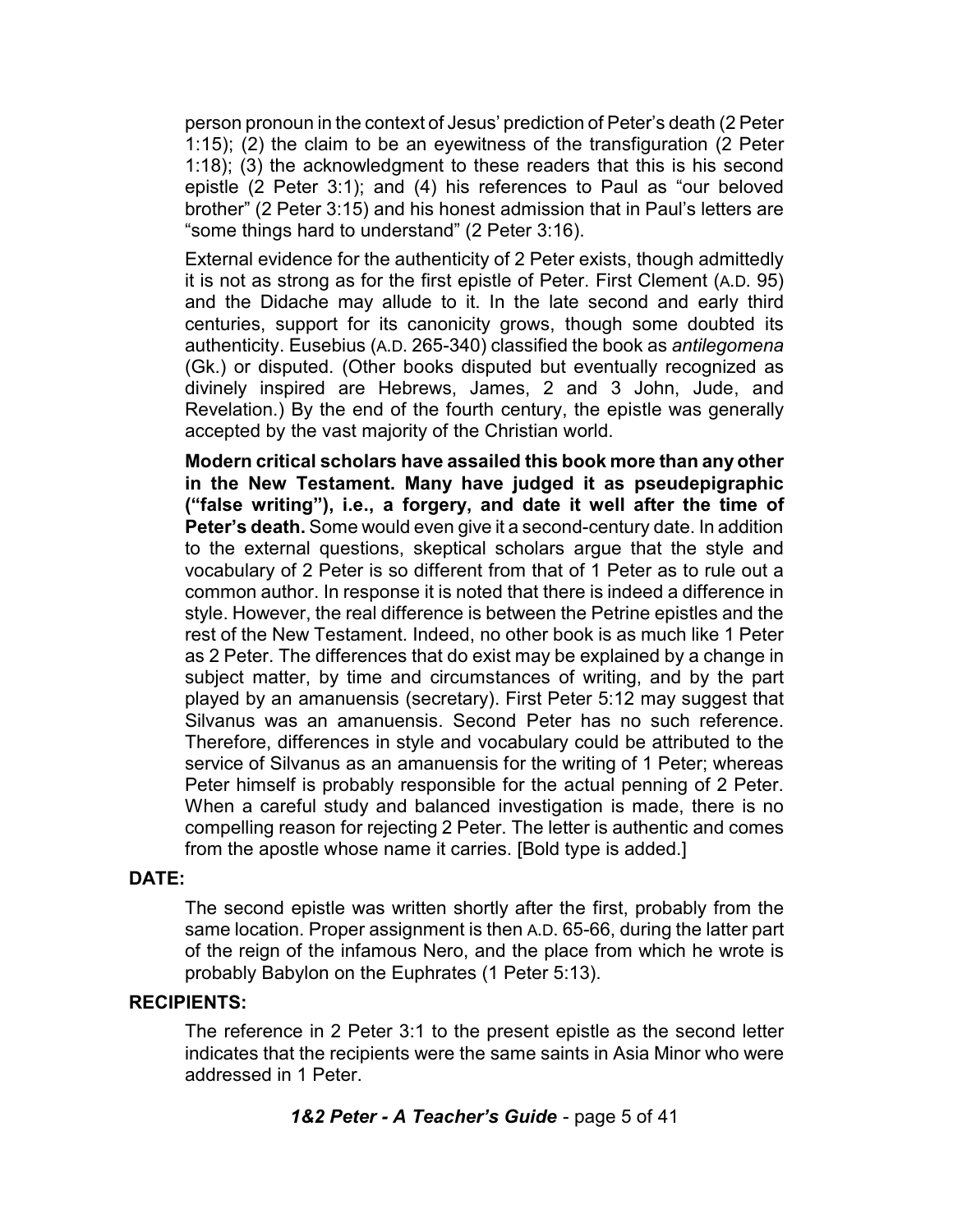## **THEME:**

A variety of subjects is discussed in 2 Peter, but all reaffirm the truthfulness of the apostolic witness and the need to be forewarned of the imminent danger to that testimony by false teachers. The book concludes with an eschatological note designed to fortify the faith of believers. —*Believer's Study Bible*, introduction to *The Second General Epistle of Peter.*

#### **Other commentaries:**

Many who deny the Petrine authorship of 1 Peter are willing to affirm the Petrine authorship of 2 Peter. Whereas 1 Peter has a polished literary style, 2 Peter is rough and graphic. In Acts 4:13 the religious leaders observe that Peter and John "were unlearned and ignorant men." These leaders were not, however, judging Peter or John's intelligence or writing ability, but merely acknowledged that they lacked the formal education of the rabbinical schools. In Peter's day, it was not unusual for a common man like Peter to be trilingual, knowing Aramaic (his native language), Greek (the language of culture), and Latin (the language of government). Linguistically, Peter could have written 2 Peter as well as 1 Peter, and the polished style of that epistle could reflect the fact that Silvanus was Peter's secretary during its writing (1 Pet[er]. 5:12). While the two epistles differ in vocabulary and literary style, such discrepancies are also easily explained by their varied subject matter and purposes. No writer would use the same literary style and vocabulary for both a formal treatise and an informal letter. Ample resemblances between the two epistles and Peter's sermons recorded by Luke in Acts indicate a common source for all three. Also the author of this epistle identifies himself as "Simon Peter" ([1 Peter] 1:1), using the Aramaic form *Sumeon* rather than the more familiar Greek *Simon,* which occurs in only one other place, Acts 15:14: *Sumeon* is the name the apostle James calls Peter. This argues against any theory of authorship other than that of Simon Peter because a forger would doubtless have spelled the name as in 1 Peter.—*The King James Version Study Bible,* introduction to *The Second Epistle of Peter.*

With its emphasis on holy living and its efforts to refute false teachings, Second Peter stresses sanctification. Ultimately Peter traces the motivation for leading a holy life back to the imminent return of Christ and the punishment and rewards Jesus would bring. The letter groups these teachings into **five different themes. (1)** Initially Peter asserts his own authority and the authority of the apostles' teaching. Their instruction would help the readers of Second Peter to distinguish truth from error. **(2)** Evidently the recipients of this letter were having trouble establishing the connection between following Christ and leading a holy life. Peter reiterated to them that discipleship to Christ means putting away all kinds of immorality. **(3)** Furthermore Peter warned them not to imitate the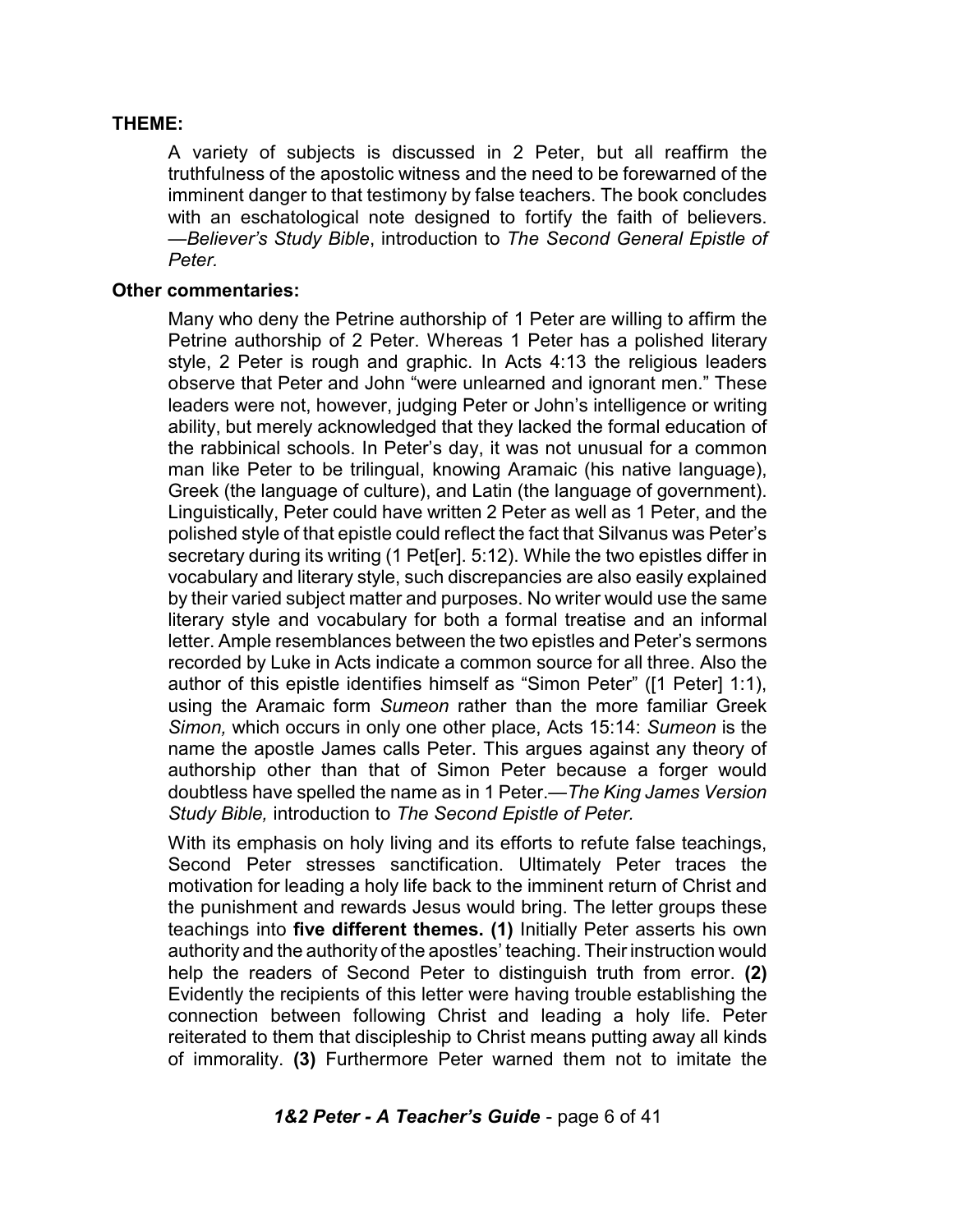arrogance of the false teachers, who were slandering spiritual beings. **(4)** To encourage them to persevere and to remain faithful to the truths of the faith, Peter depicted the day of the Lord, which would result in a new heaven and new earth. **(5)** Towards the end of his letter, Peter encouraged his readers to be patient. God had good reasons for delaying Christ's return and the fulfillment of His prophetic program. The day of the Lord had been delayed, but it was still imminent. For this reason, they should vigilantly watch their belief and practice so that they would not be deceived by falsehood.—*Nelson's Study Bible*, introduction to *The Second Epistle of Peter.* [Bold type is added.]

*2 Peter.* Since early Christian times there has been considerable difference of opinion as to the authorship of 2 Peter. Origen, the earliest writer to mention it specifically, expresses doubt as to its authenticity (Eusebius *Hist. Eccl.* vi. 25). Eusebius (*ibid.* iii. 3) wrote that the epistle had not been received as canonical, but that since many considered it useful it was being studied along with other Scriptures. There seem to be no direct quotations from 2 Peter in earliest Christian writings.

Perhaps no other book of the NT has been as emphatically declared postapostolic–and thus spurious–by modern scholars as 2 Peter. They point out that its language and style differ markedly from those of 1 Peter. They note that it gives a special status to the extant epistles of Paul, referring to them as "scripture" (2 Pe[ter] 3:15, 16), placing them thus on the same level of inspiration and authority as the OT [Old Testament], and observe that it is incredible that these epistles of Paul should have been collected and have attained to a state equal to that of OT scriptures during Peter's lifetime, especially since Peter and Paul died about the same time. However, the epistle claims to be the writing of Simon Peter, disciple and apostle of Jesus Christ (ch [2 Peter] 1:1), and to be his "second epistle (ch [2 Peter] 3:1) The author also claims to have been with Christ upon the mount of Transfiguration (ch [2 Peter] 1:17, 18), an occasion on which only Peter, James, and John were present (M[a]t[thew] 17:1). The difference in the style from 1 Peter may be the result of Peter's not having had the help of the same amanuensis he had in writing his 1<sup>st</sup> epistle (see 1 Pe[ter] 5:12). It is most logical to suppose that Peter, an unschooled Palestinian, with Aramaic as his mother tongue, would use a secretary when he wrote in Greek, a language with which he was not entirely familiar, since even Paul, who was fully at home in Greek, commonly used amanuenses. The argument that Paul's epistles could not have been gathered and recognized as "scripture" before Peter's death is only an assumption. In view of the fact that Paul's active ministry covered a period of about 20 years, that Peter was in Rome at the time he wrote his 1<sup>st</sup> epistle (1 Pe[ter] 5:13), and that Peter and Paul suffered martyrdom about the same time, there is no reason why Paul's epistles could not have attained the status reflected in Peter's statement in 2 Pe[ter] 3:15, 16. Paul's active and

*1&2 Peter - A Teacher's Guide* - page 7 of 41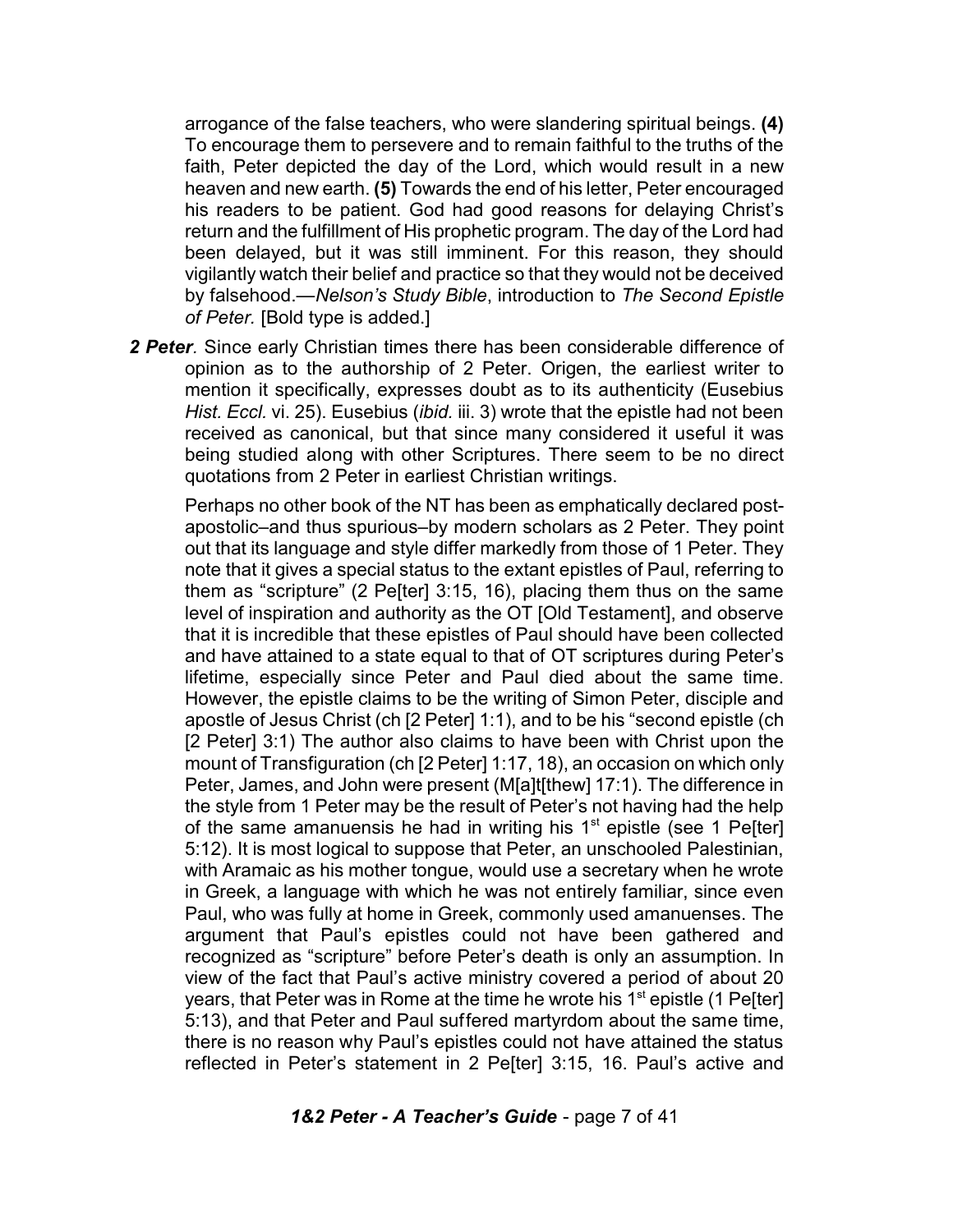successful ministry and his explicit claim that he received his gospel by inspiration (see Gal[atians] 1:11, 12; 1 Ti[tus] 4:1) clearly provide a solid foundation for Peter's statement.

**In 1958 an announcement was made of the discovery of a 3d-cent. papyrus containing the general epistles 1 Pe[ter], 2 Pe[ter], and Jude, now in the Bodmer library in Switzerland. This manuscript is a most significant find and is a testimony to the acceptance of these epistles, at least by some, in the 3d cent. It was published in 1959 and is known as Bodmer VII, VIII (P<sup>72</sup> )....**

Second Peter is a pastoral epistle in which the writer exhorts his readers to continue their growth in grace and in spiritual knowledge, in order that God's purpose in their calling and election may be fulfilled. Following the introduction (2 Pe[ter] 1:1-11), he states his purpose in writing as being to establish the believers in present truth and to confirm the gospel message on the basis of his personal experience with Christ and the fulfillment of OT [Old Testament] prophecy in Christ (vs [2 Peter 1:]12-21). Chapter 2 consists of a series of stern warnings against false teachers and their deceptive heresies. The last section of the epistle (ch [2 Peter] 3:1-18) stresses the coming of Christ and preparation for His appearing. The great day of the Lord is certain (vs [2 Peter 3:]3-10), and in anticipation of that event all should live godly lives (vs [2 Peter 3:]11-18).—"Peter, Epistles of" in *Seventh-day Adventist Bible Dictionary* (electronic version) 871. [Content in brackets and bold type are added.]

Since early times there has been considerable discussion with respect to the authorship of 2 Peter. Origen (c. A.D. 185-c.254), the earliest writer who names the epistle, expresses doubt as to its authenticity (Eusebius *Ecclesiastical History* vi. 25). Jerome (c. A.D. 340-420) says that questions had been raised about the style of the epistle. Other Church Fathers either felt grave doubts about it or rejected it outright. Eusebius (*ibid.* iii. 3; Loeb ed., vol. I, pp. 191, 193) says: "Of Peter, one epistle, that which is called his first, is admitted, and the ancient presbyters used this in their own writings as unquestioned, but the so-called second epistle we have not received as canonical, but nevertheless it has appeared useful to many, and has been studied with other Scriptures." There are apparently no direct quotations from 2 Peter in the Christian writings of the first two centuries, but only scattered allusions that suggest an acquaintance with it. Doubt with respect to this epistle was most forcefully expressed in the church at Antioch, chiefly because of **the absence of 2 Peter, together with 2 John, John, Jude, and the Revelation, from the Peshitta** (see Vol. V, p. 135). This commentary holds that though these objections are impressive, they are more than offset by the evidence in behalf of the claim that the apostle Peter was the author of 2 Peter. For a summary of the evidence on which this commentary bases its conclusion in this matter see Vol. V, pp. 185,186; Vol. VII, p. 547.—*Seventh-day Adventist Bible*

*1&2 Peter - A Teacher's Guide* - page 8 of 41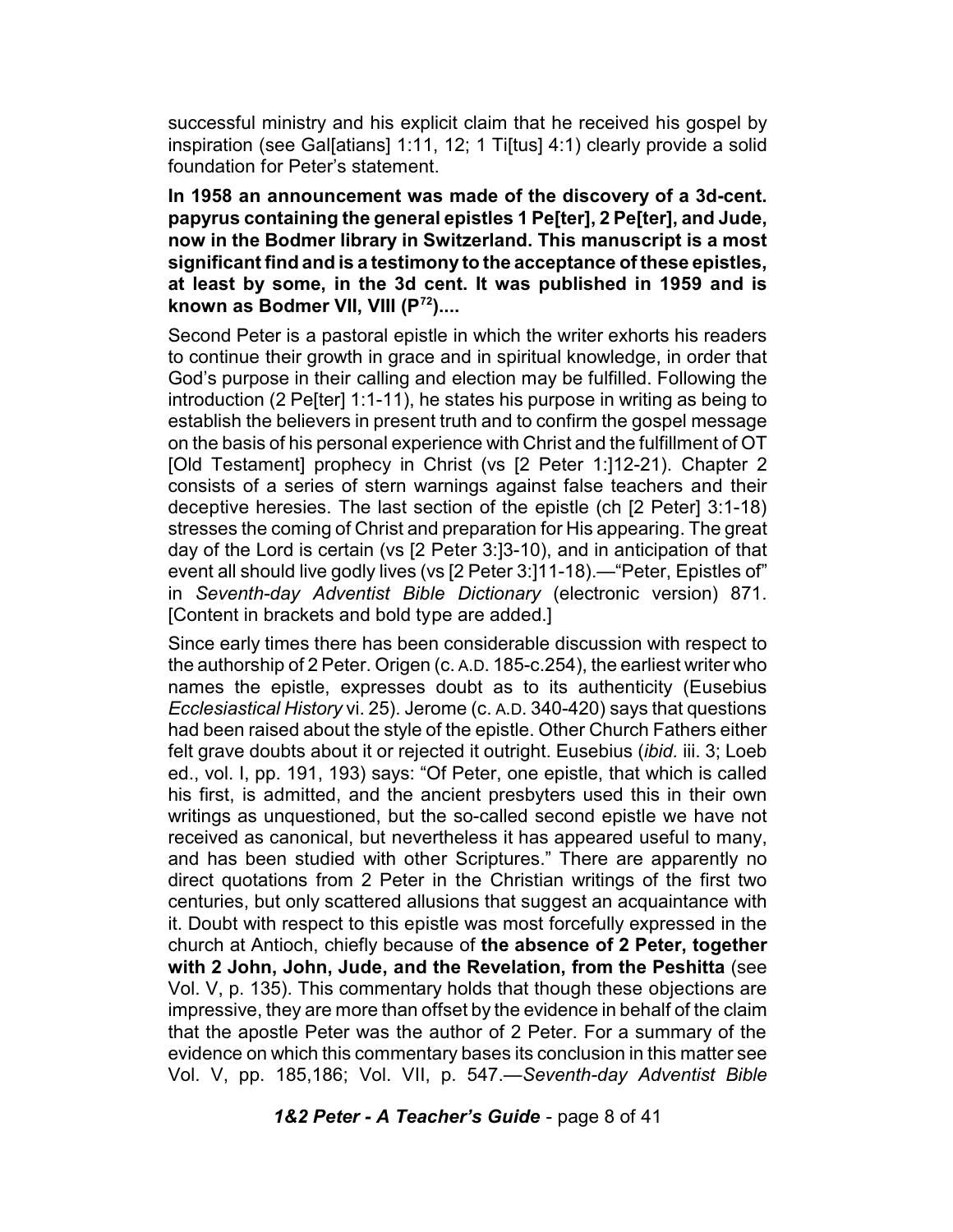*Commentary*, (electronic version) vol. 7, 593, introduction to "The Second Epistle General of Peter." [Bold type is added.]

## **1 & 2 Peter**

Peter's concise confession—"You are the Messiah, the Christ"—focused the faith of the disciples on Jesus as God among us, in person, carrying out the eternal work of salvation. Peter seems to have been a natural leader, commanding the respect of his peers by sheer force of personality. In every listing of Jesus' disciples, Peter's name is invariably first.

In the early church, his influence was enormous and acknowledged by all. By virtue of his position, he was easily the most powerful figure in the Christian community. And his energetic preaching, ardent prayer, bold healing, and wise direction confirmed the trust placed in him.

The way Peter handled himself in that position of power is even more impressive than the power itself. He stayed out of the center, didn't "wield" power, maintained a scrupulous subordination to Jesus. Given his charismatic personality and well-deserved position at the head, he could easily have taken over, using the prominence of his association with Jesus to promote himself. That he didn't do it, given the frequency with which spiritual leaders do exactly that, is impressive. Peter is a breath of fresh air.

The two letters Peter wrote exhibit the qualities of Jesus that the Holy Spirit shaped in him: a readiness to embrace suffering rather than prestige, a wisdom developed from experience and not imposed from a book, a humility that lacked nothing in vigor or imagination. From what we know of the early stories of Peter, he had in him all the makings of a bully. That he didn't become a bully (and religious bullies are the worst kind) but rather the boldly confident and humbly self-effacing servant of Jesus Christ that we discern in these letters, is a compelling witness to what he himself describes as "a brand-new life, with everything to live for."—*The Message*, introduction to 1& 2 Peter.

2. What is implied by the fact that Peter called himself the servant/slave of Jesus Christ?

PETER calls himself the *servant* of Jesus Christ. The word is *doulos* which really means *slave*. Strange as it may seem, here is a title, apparently one of humiliation, which the greatest of men took as a title of greatest honour. Moses the great leader and lawgiver was the *doulos* of God (Deuteronomy 34:5; Psalm 105:26; Malachi 4:4). Joshua the great commander was the *doulos* of God (Joshua 24:29). David the greatest of the kings was the *doulos* of God (2 Samuel 3:18; Psalm 78:70). In the New Testament Paul is the *doulos* of Jesus Christ (Romans 1:1; Philippians 1:1; Titus 1:1), a title which James (James 1:1), and Jude (Jude 1) both proudly claim. In the Old Testament the prophets are the *douloi* of God (Amos 3:7; Isaiah 20:3). And in the New Testament the Christian man frequently is Christ's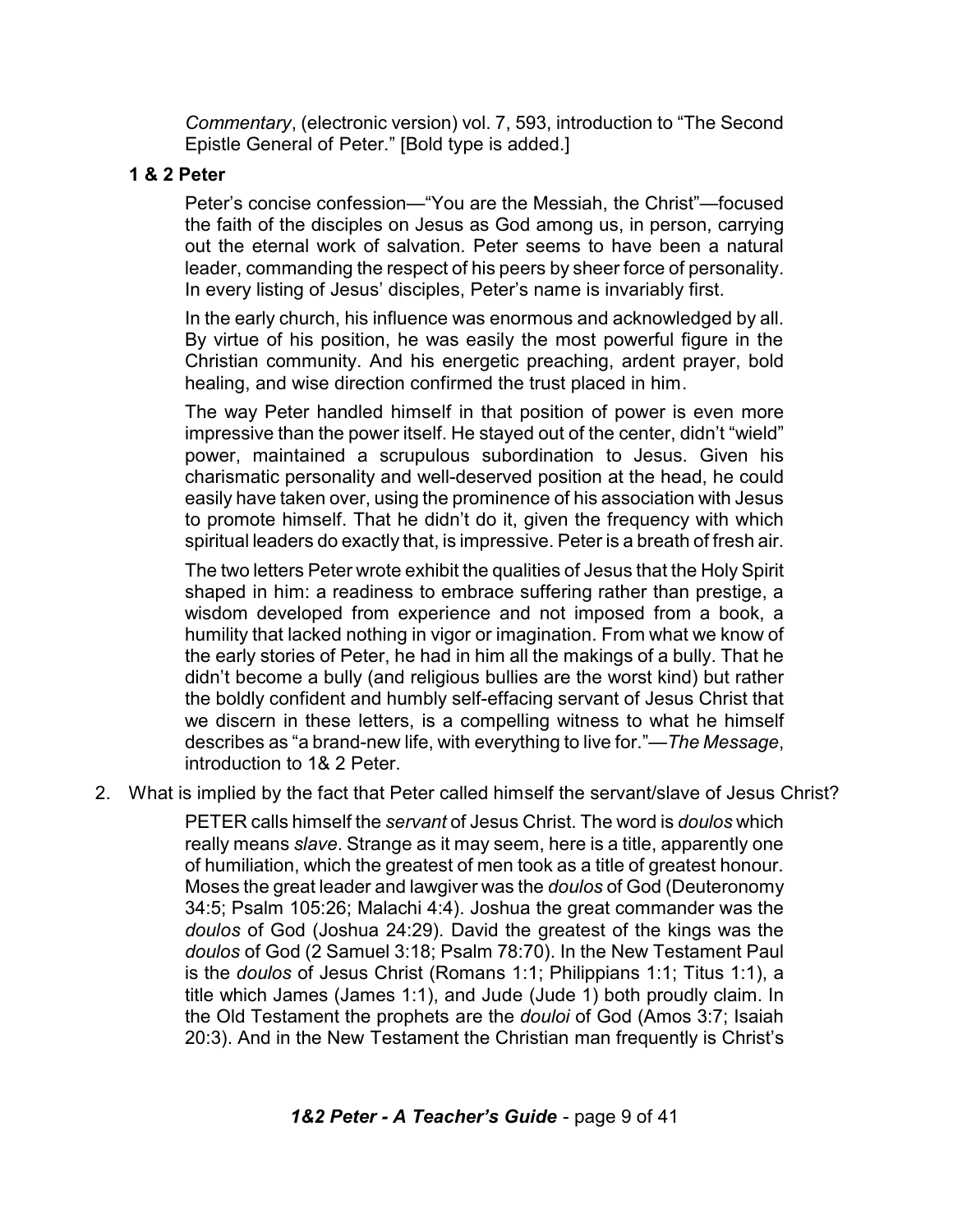*doulos* (Acts 2:18; 1 Corinthians 7:22; Ephesians 6:6; Colossians 4:12; 2 Timothy 2:24). There is deep meaning here.

(i) To call the Christian the *doulos* of God means that he is inalienably possessed by God. In the ancient world a master possessed his slaves in the same sense as he possessed his tools. A servant can change his master; but a slave cannot. The Christian inalienably belongs to God.

(ii) To call the Christian the *doulos* of God means that he is unqualifiedly at the disposal of God. In the ancient world the master could do what he liked with his slave; he had even the power of life and death over him. The Christian has no rights of his own, for all his rights are surrendered to God.

(iii) To call the Christian the *doulos* of God means that he owes an unquestioning obedience to God. A master's command was a slave's only law in ancient times. In any situation the Christian has but one question to ask: "Lord, what will *you* have me do?" The command of God is his only law.

(iv) To call the Christian the *doulos* of God means that he must be constantly in the service of God. In the ancient world the slave had literally no time of his own, no holidays, no leisure. All his time belonged to his master. The Christian cannot, either deliberately or unconsciously, compartmentalize life into the time and activities which belong to God, and the time and activities in which he does what he likes. The Christian is necessarily the man every moment of whose time is spent in the service of God.—Barclay, W. (Ed.). (1976). *The Letters of James and Peter* (pp. 292–293). Philadelphia: Westminster John Knox Press.

- 3. Who were the prophets who foretold about Christ's suffering and great glory afterward and wondered what it meant?
	- **1 Peter 1:11-12** (*GNB*): <sup>11</sup>They tried to find out when the time would be and how it would come. This was the time to which Christ's Spirit in them was pointing, in predicting the sufferings that Christ would have to endure and the glory that would follow. <sup>12</sup>God revealed to these prophets that their work was not for their own benefit, but for yours, as they spoke about those things which you have now heard from the messengers who announced the Good News by the power of the Holy Spirit sent from heaven. These are things which even the angels would like to understand.
	- Dr. Barclay comments: HERE again we have a rich passage. The wonder of the salvation which was to come to men in Christ was such that the prophets searched and enquired about it; and even the angels were eager to catch a glimpse of it. Few passages have more to tell us about how the prophets wrote and about how they were inspired.

(i) We are told two things about the prophets. **First**, they searched and enquired about the salvation which was to come. **Second**, the Spirit of Christ told them about Christ. Here we have the great truth that inspiration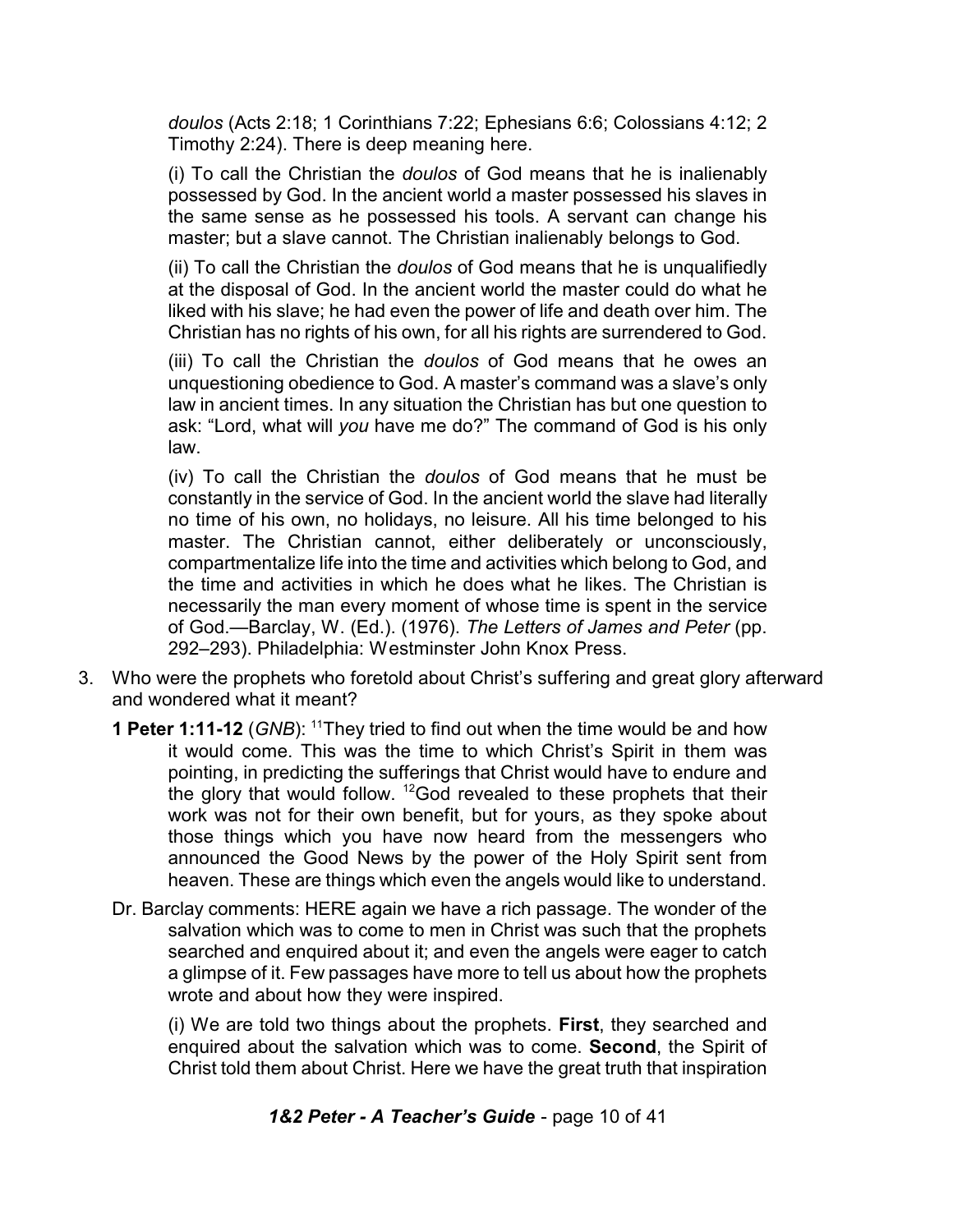depends on two things—the searching mind of man and the revealing Spirit of God. **It used sometimes to be said that the men who wrote Scripture were pens in the hands of God or flutes into which his Spirit breathed or lyres across which his Spirit moved. That is to say, they were held to be nothing more than almost unconscious instruments in God's hands. But this passage tells us that God's truth comes only to the man who searches for it.** In inspiration there is an element which is human and an element which is divine; it is the product at one and the same time of the search of man's mind and the revelation of God's Spirit.

Further, this passage tells us that the Holy Spirit, the Spirit of Christ, was always operative in this world. Wherever men have glimpsed beauty, wherever they have laid hold on truth, wherever they have had longings for God, the Spirit of Christ was there. Never has there been any time in any nation when the Spirit of Christ was not moving men to seek God and guiding them to find him. Sometimes they have been blind and deaf, sometimes they have misinterpreted that guidance, sometimes they have grasped but fragments of it, but always that revealing Spirit has been there to guide the searching mind.

(ii) This passage tells us that the prophets spoke of the sufferings and the glory of Christ. Such passages as **Psalm 22** and **Isaiah 52:13-53:12** found their consummation and fulfillment in the sufferings of Christ. Such passages as **Psalm 2, Psalm 16:8-11, Psalm 110**, found their fulfilment in the glory and the triumph of Christ. We need not think that the prophets foresaw the actual man Jesus. What they did foresee was that one would come some day in whom their dreams and visions would all be fulfilled.

(iii) This passage tells us for whom the prophets spoke. It was the message of the glorious deliverance of God that they brought to men. That was a deliverance which they themselves never experienced. Sometimes God gives a man a vision, but says to the man himself, "Not yet!" He took Moses to Pisgah and showed him the Promised Land and said to him, "I have let you see it with your eyes, but you shall not go over there" (Deuteronomy 34:1-4). [Compare Daniel's sealing up the book.] Someone tells of watching one night at dusk a blind lamplighter lighting the lamps. He tapped his way from lamp-post to lamp-post bringing to others a light which he himself would never see. As the prophets knew, it is a great gift to receive the vision, even if the consummation of the vision is for others still to come.—Barclay, W. (Ed.). (1976). *The Letters of James and Peter* (pp. 179–181). Philadelphia: Westminster John Knox Press. [Bold type and content in brackets are added.]

4. Do we have any other writings from Peter? What is implied by 1 Peter 5:13 and 2 Peter 1:12-15?

The only reasonable way that Peter could have made it possible for people to study and remember the events of the life of Jesus after his (Peter's) death was by writing an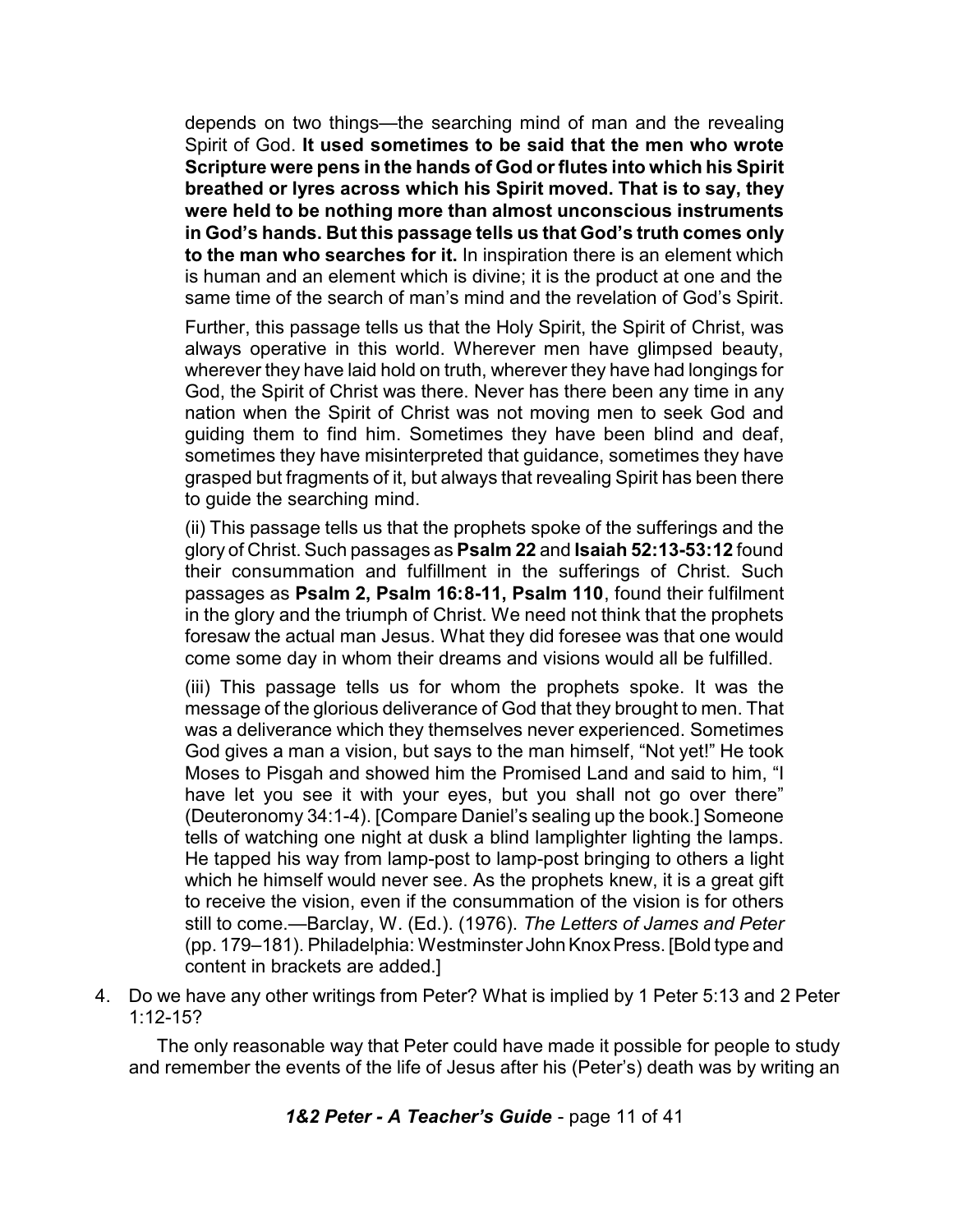account of the events of Jesus's life. There is considerable evidence that Peter, working with Mark, was the one responsible for the writing of the Gospel of Mark. Mark was with Peter in Rome near the end of Peter's life. (1 Peter 5:13)

5. How would you compare the Peter of the Gospels with the Peter who wrote these letters?

As described in the Gospels, Peter seemed to be a self-confident, blustery, man with a need to speak whenever an opportunity came! He thought he could walk on the water. (Matthew 14:25-32) He thought he would be ready to stand with Jesus no matter what. (Matthew 26:33; Mark 14:29; Luke 22:33; John 13:37) But, when even the maid observed that he had a Galilean accent, he cursed and swore to deny it. (Mark 14:66-72)

When these letters were written, Peter recognized that persecution was upon the Christian church; he was ready to die (really ready!); he was not afraid. Peter had surrendered his life to the Lord of the Universe, and he was not afraid of the emperor of Rome.

- 6. Many have believed that Peter (whose name means "rock") was the one designated to be the first leader of the new Christian church and that Jesus Himself gave him that position. (Matthew 16:18-19) Who did Peter himself seem to understand the church was to be "built upon"? (See 1 Peter 2:4-8; compare Ephesians 2:19-22.)
	- **1 Peter 2:4-8** (GNB): <sup>4</sup> Come to the Lord, the living stone rejected by people as worthless but chosen by God as valuable. <sup>5</sup> Come as living stones, and let yourselves be used in building the spiritual temple, where you will serve as holy priests to offer spiritual and acceptable sacrifices to God through Jesus Christ. <sup>6</sup> For the scripture says,

"I chose a valuable stone,

which I am placing as the cornerstone in Zion;

and whoever believes in him will never be disappointed."

 $7$  This stone is of great value for you that believe; but for those who do not believe:

"The stone which the builders rejected as worthless

turned out to be the most important of all."

<sup>8</sup> And another scripture says:

"This is the stone that will make people stumble,

the rock that will make them fall."

They stumbled because they did not believe in the word; such was God's will for them.

Consider Ellen White's comment.

In quoting the prophecy of the rejected stone, Christ referred to an actual occurrence in the history of Israel. The incident was connected with the building of the first temple. While it had a special application at the time of

*1&2 Peter - A Teacher's Guide* - page 12 of 41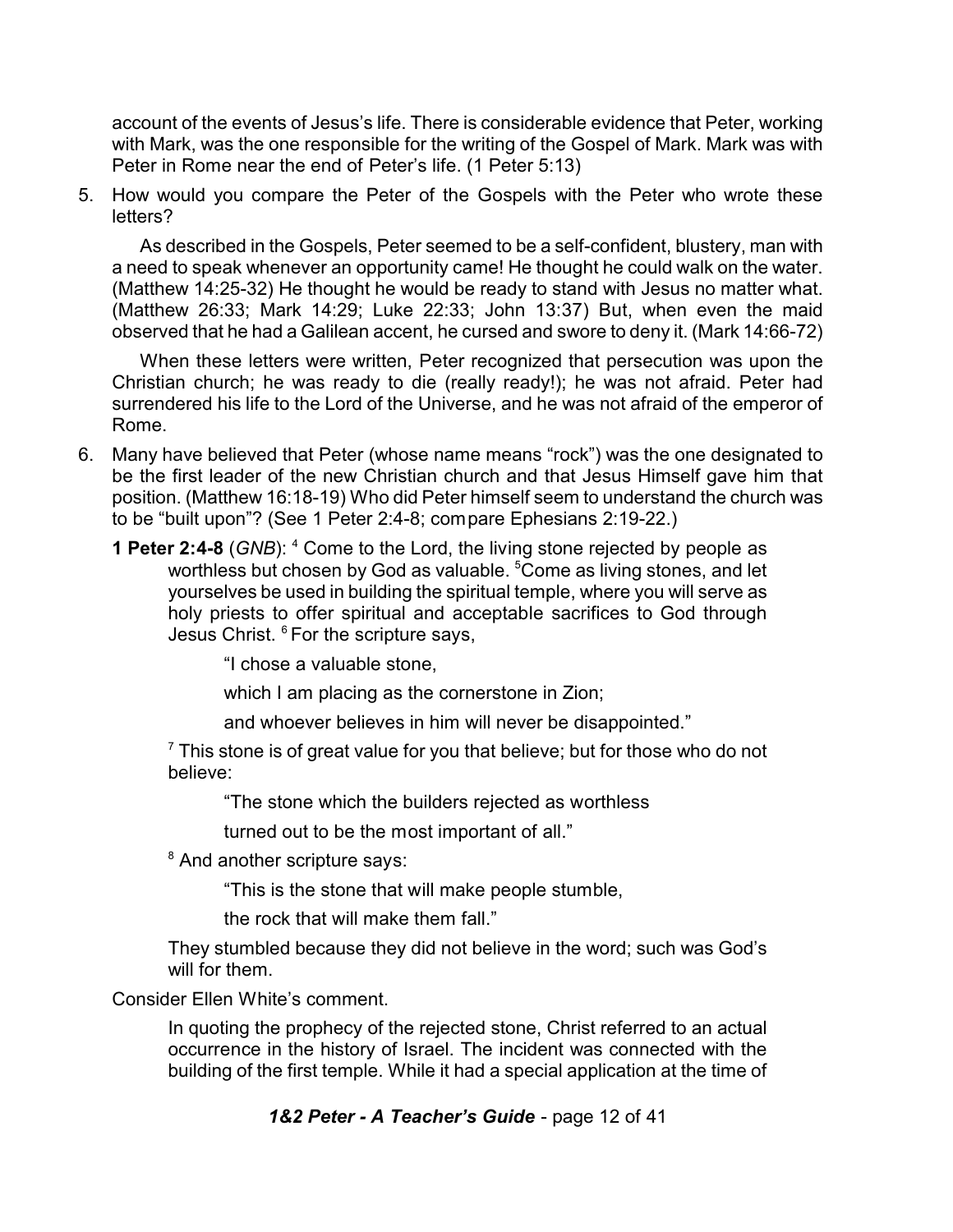Christ's first advent, and should have appealed with special force to the Jews, it has also a lesson for us. When the temple of Solomon [598] was erected, the immense stones for the walls and the foundation were entirely prepared at the quarry; after they were brought to the place of building, not an instrument was to be used upon them; the workmen had only to place them in position. For use in the foundation, one stone of unusual size and peculiar shape had been brought; but the workmen could find no place for it, and would not accept it. It was an annoyance to them as it lay unused in their way. Long it remained a rejected stone. But when the builders came to the laying of the corner, they searched for a long time to find a stone of sufficient size and strength, and of the proper shape, to take that particular place, and bear the great weight which would rest upon it. Should they make an unwise choice for this important place, the safety of the entire building would be endangered. They must find a stone capable of resisting the influence of the sun, of frost, and of tempest. Several stones had at different times been chosen, but under the pressure of immense weights they had crumbled to pieces. Others could not bear the test of the sudden atmospheric changes. But at last attention was called to the stone so long rejected. It had been exposed to the air, to sun and storm, without revealing the slightest crack. The builders examined this stone. It had borne every test but one. If it could bear the test of severe pressure, they decided to accept it for the cornerstone. The trial was made. The stone was accepted, brought to its assigned position, and found to be an exact fit.—Ellen G. White, *The Desire of Ages* 597.5.

Peter clearly indicated that the church is built on Christ as the Chief Cornerstone. But, we need to recognize that there is a larger sense in which we can say that the church is built on all the prophets and apostles. (See Ephesians 2:19-22.) In fact, all of us are to become a part of that "temple."

When talking to Roman Catholics who believe that Matthew 16:18-19 is proof that Peter was the first pope and that he received the keys of the kingdom from Jesus and that the keys have been handed down from pope to pope since then, it is best to look at Matthew 18:18; Ephesians 2:19-22; and 1 Peter 2:4-8 along with Matthew 16:18-19. We agree that the church was built on Peter, as suggested in Ephesians; but, Jesus Christ is the Chief Cornerstone, and all the Old Testament prophets and New Testament apostles form a part of the "foundation"–the entire Bible. Furthermore, each of us is to be a stone in that building built on the "foundation"–God's church.

7. Are you happy to be one of God's "peculiar" people? (1 Peter 2:9, *KJV*) What does that really mean? (Compare other versions.)

This is using the word *peculiar* in its older meaning of "belonging especially to." Christians are God's very own possession, and He treats them as such. This is a very special and privileged position to be in!

Look at some other translations:

... λαὸς εἰς περιποίησιν.... Nestle-Aland 27<sup>th</sup> Ed. Greek.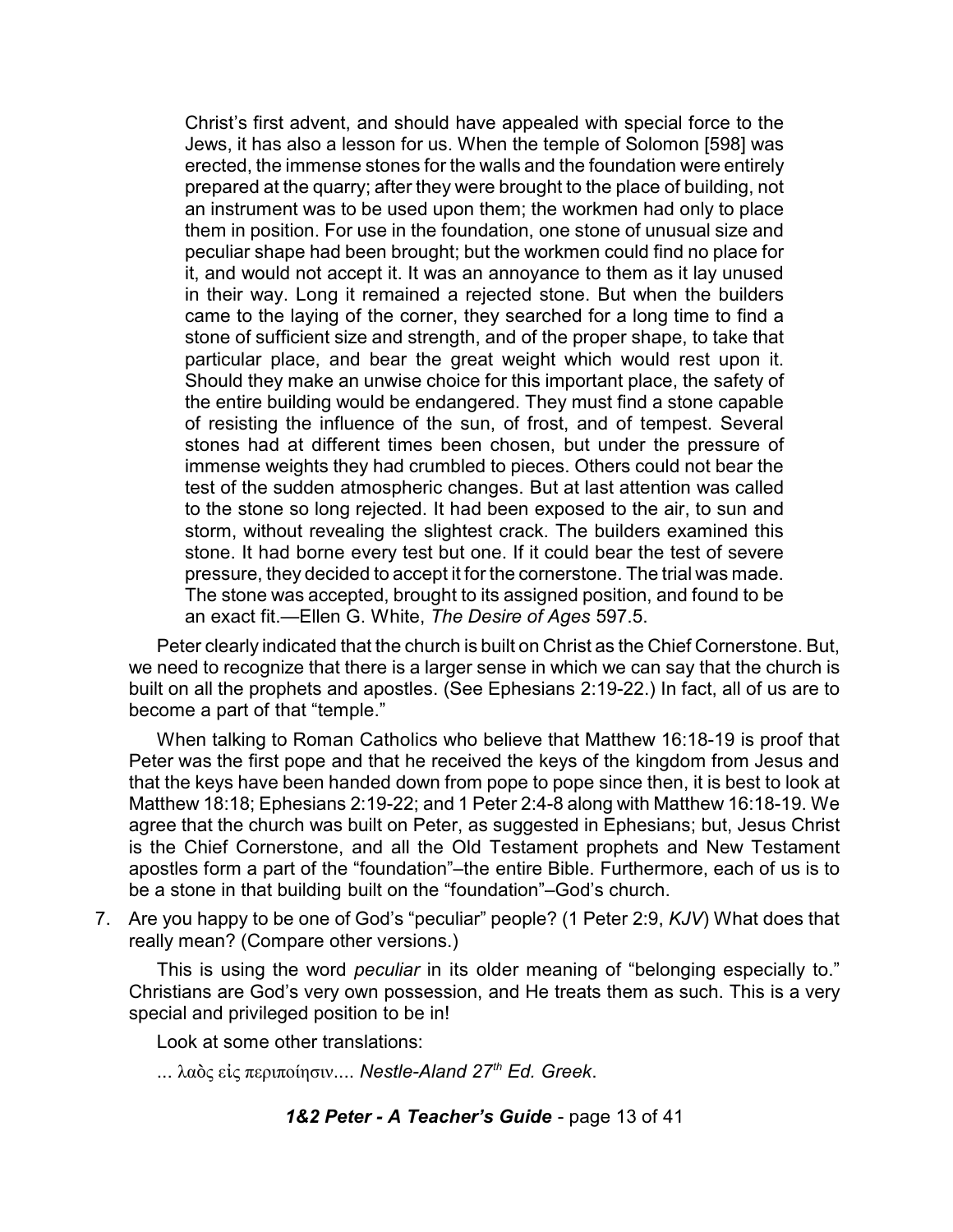- ... a people acquired.... *Young's Literal Translation*.
- ... a peculiar people.... *KJV.*

... [God's] own purchased, special people.... *Amplified*. [Brackets and content in brackets are in the original.]

- ... a people for his own possession.... *ESV*.
- ... God's own people.... *GNB*.
- ... God's instruments to do his work and speak out for him.... *The Message*.
- ... the spiritual Israel chosen by God.... *Clear Word*.

We should have no reluctance to be thought of as God's very own people! Every church group seems to want that designation!

- 8. You get no "credit" if you suffer for doing wrong. But, if you are punished for doing right, then you are rewarded for following in the steps of Jesus.
	- **1 Peter 2:16-17** (*TLB*): <sup>16</sup>Do what is right; then if men speak against you, calling you evil names, they will become ashamed of themselves for falsely accusing you when you have only done what is good. <sup>17</sup>Remember, if God wants you to suffer, it is better to suffer for doing good than for doing wrong!
	- **1 Peter 2:20-21** (*GNB*): <sup>20</sup>For what credit is there if you endure the beatings you deserve for having done wrong? But if you endure suffering even when you have done right, God will bless you for it. <sup>21</sup>lt was to this that God called you, for Christ himself suffered for you and left you an example, so that you would follow in his steps.

Consider the comments of William Barclay:

Suppose a man has the Christian attitude to men and to work and is treated with injustice, insult and injury—what then? Peter's great answer is that **this is exactly what happened to Jesus**. He was none other than the Suffering Servant. Verses [1 Peter 2:]21-25 are full of reminiscences and quotations of Isaiah 53, the supreme picture of the Suffering Servant of God, which came to life in Jesus. **He was without sin and yet he was insulted and he suffered; but he accepted the insults and the suffering with serene love and bore them for the sins of mankind.**—Barclay, W. (Ed.). (1976). *The Letters of James and Peter* (p. 214). Philadelphia: Westminster John Knox Press. [Bold type is added.]

- 9. Wives must submit to their husbands; husbands must treat their wives as equal partners. (Compare Ephesians 5:25; Colossians 3:19; 1 Thessalonians 4:4.)
	- **1 Peter 3:1-6** (GNB): <sup>1</sup>In the same way you wives must submit to your husbands, so that if any of them do not believe God's word, your conduct will win them over to believe. It will not be necessary for you to say a word,  $^2$ because they will see how pure and reverent your conduct is.  $^3$ You should not use outward aids to make yourselves beautiful, such as the way you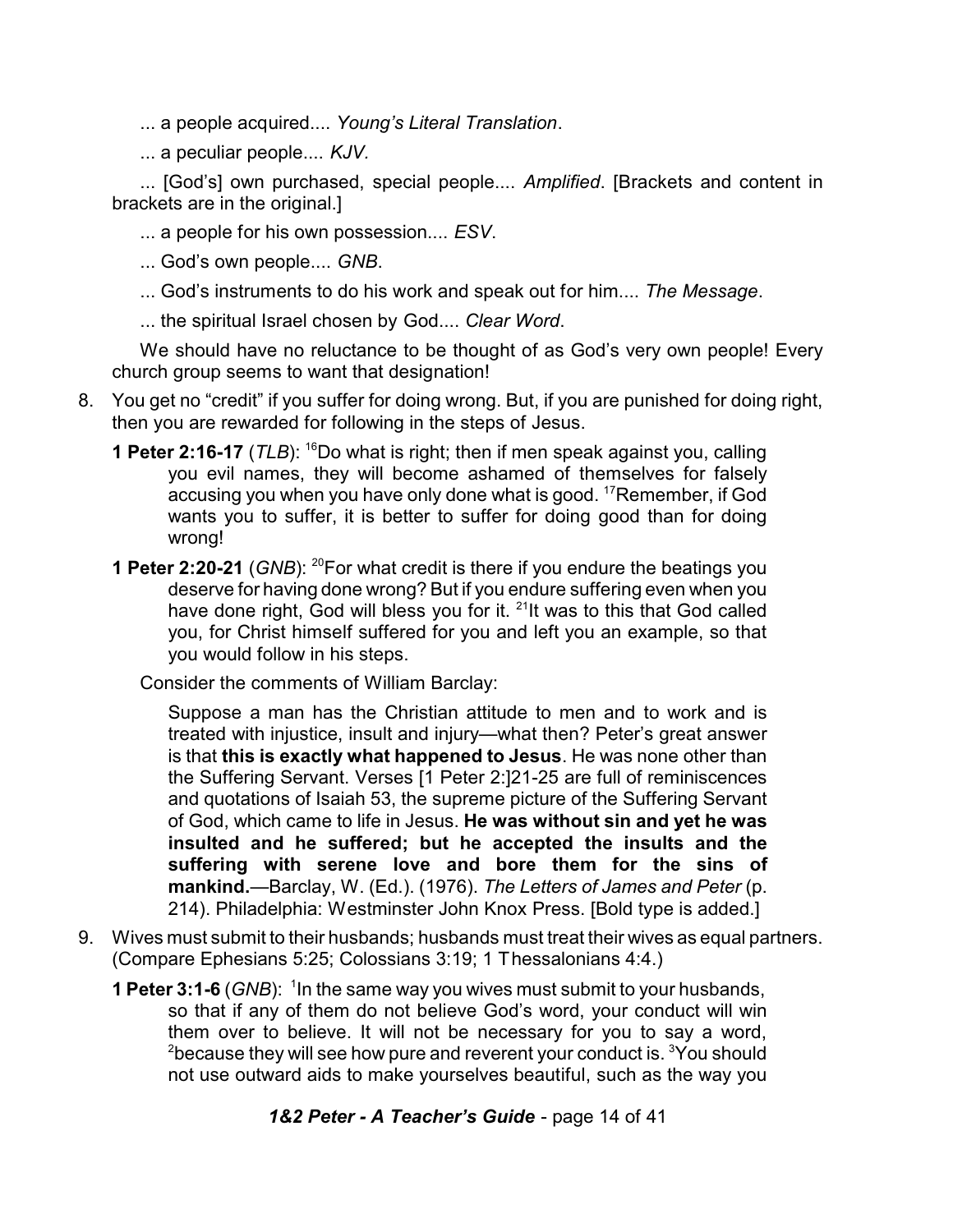do your hair, or the jewellery you put on, or the dresses you wear. <sup>4</sup>Instead, your beauty should consist of your true inner self, the ageless beauty of a gentle and quiet spirit, which is of the greatest value in God's sight. <sup>5</sup>For the devout women of the past who placed their hope in God used to make themselves beautiful by submitting to their husbands. <sup>6</sup>Sarah was like that; she obeyed Abraham and called him her master. You are now her daughters if you do good and are not afraid of anything.

Consider these comments of William Barclay regarding 1 Peter 3:1-6.

PETER turns to the domestic problems which Christianity inevitably produced. It was inevitable that one marriage partner might be won for Christ, while the other remained untouched by the appeal of the gospel; and such a situation inevitably had difficulties.

It may seem strange that Peter's advice to wives is six times as long as that to husbands. This is because the wife's position was far more difficult than that of the husband. If a husband became a Christian, he would automatically bring his wife with him into the Church and there would be no problem. But if a wife became a Christian while her husband did not, she was taking a step which was unprecedented and which produced the acutest problems.

In every sphere of ancient civilization, women had no rights at all. Under Jewish law a woman was a thing; she was owned by her husband in exactly the same way as he owned his sheep and his goats; on no account could she leave him, although he could dismiss her at any moment. For a wife to change her religion while her husband did not was unthinkable.

In Greek civilization the duty of the woman was "to remain indoors and to be obedient to her husband." It was the sign of a good woman that she must see as little, hear as little and ask as little as possible. She had no kind of independent existence and no kind of mind of her own, and her husband could divorce her almost at caprice, so long as he returned her dowry.

Under Roman law a woman had no rights. In law she remained for ever a child. When she was under her father she was under the *patria potestas*, the father's power, which gave the father the right even of life and death over her; and when she married she passed equally into the power of her husband. She was entirely subject to her husband and completely at his mercy. Cato the Censor, the typical ancient Roman, wrote: "If you were to catch your wife in an act of infidelity, you can kill her with impunity without a trial." Roman matrons were prohibited from drinking wine, and Egnatius beat his wife to death when he found her doing so. Sulpicius Gallus dismissed his wife because she had once appeared in the streets without a veil. Antistius Vetus divorced his wife because he saw her secretly speaking to a freed woman in public. Publius Sempronius Sophus divorced his wife because once she went to the public games. The whole attitude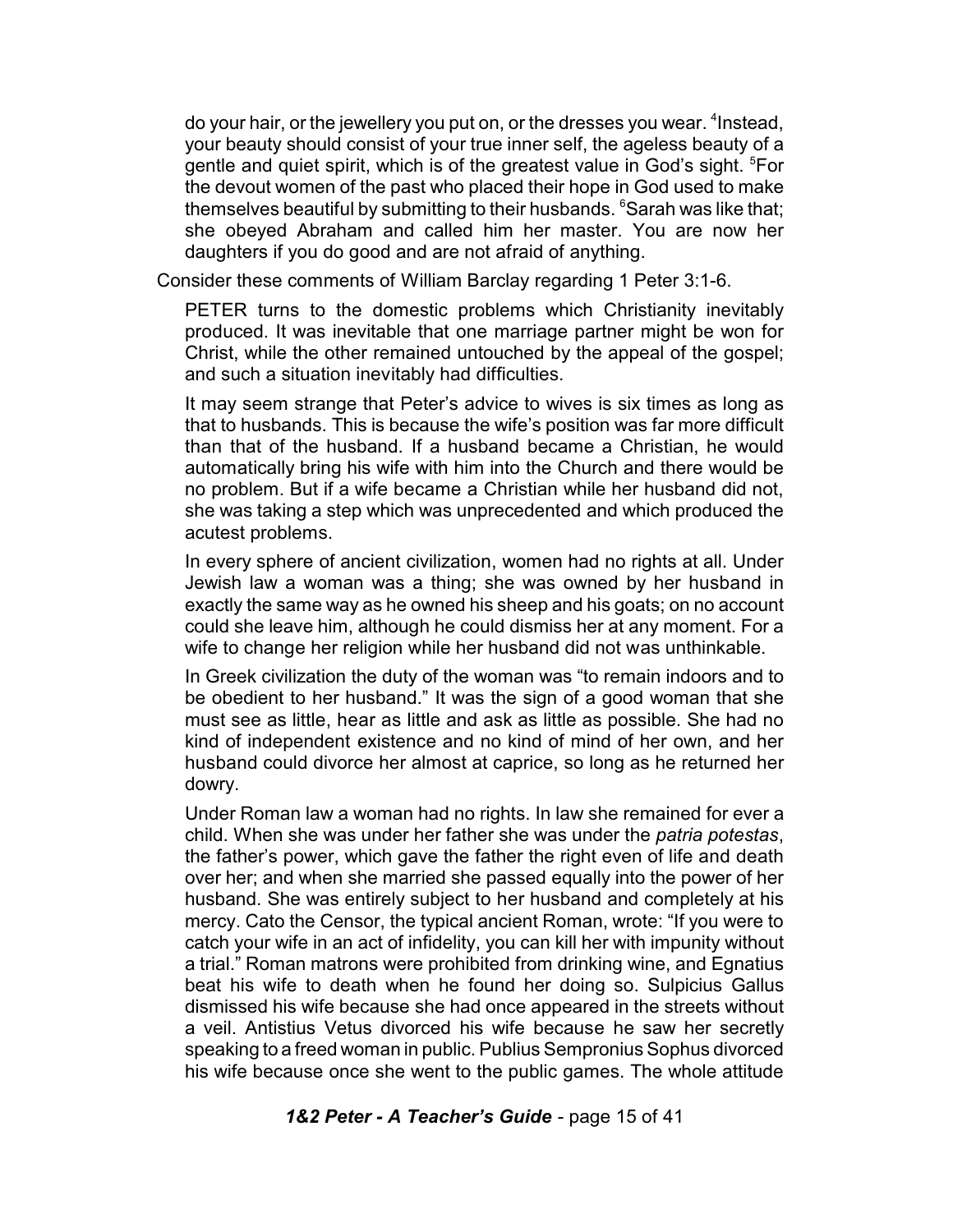of ancient civilization was that no woman could dare take any decision for herself.

What, then, must have been the problems of the wife who became a Christian while her husband remained faithful to the ancestral gods? It is almost impossible for us to realize what life must have been for the wife who was brave enough to become a Christian.

What, then, is Peter's advice in such a case? We must first note what he does not advise.

He does not advise the wife to leave her husband. In this he takes exactly the same attitude as Paul takes (1 Corinthians 7:13-16). Both Paul and Peter are quite sure that the Christian wife must remain with the heathen husband so long as he does not send her away. Peter does not tell the wife to preach or to argue. He does not tell her to insist that there is no difference between slave and freeman, Gentile and Jew, male and female, but that all are the same in the presence of the Christ whom she has come to know. {See Galatians 3:28.}

He tells her something very simple—nothing else than to be a good wife. It is by the silent preaching of the loveliness of her life that she must break down the barriers of prejudice and hostility, and win her husband for her new Master.

She must be submissive. It is not a spineless submission that is meant but, as someone has finely put it, a "voluntary selflessness." It is the submission which is based on the death of pride and the desire to serve. It is the submission not of fear but of perfect love.

She must be pure. There must be in her life a lovely chastity and fidelity founded on love.

She must be reverent. She must live in the conviction that the whole world is the Temple of God and that all life is lived in the presence of Christ....

BENGEL speaks of "the labour bestowed on dress which consumes much time." Such labour is no modern thing. We have already seen that in the ancient world women had no part in public life whatsoever; they had nothing to pass their time; for that reason it was sometimes argued that they must be allowed an interest in dress and adornment. Cato the Censor insisted on simplicity; Lucius Valerius answered: "Why should men grudge women their ornaments and their dress? Women cannot hold public offices, or priesthoods, or gain triumphs; they have no public occupations. What, then, can they do but devote their time to adornment and to dress?" Undue interest in self-adornment was then, as it still is, a sign that the person who indulged in it had no greater things to occupy her mind.

The ancient moralists condemned undue luxury as much as the Christian teachers did. Quintilian, the Roman master of oratory, wrote: "A tasteful and magnificent dress, as the Greek poet tells us, lends added dignity to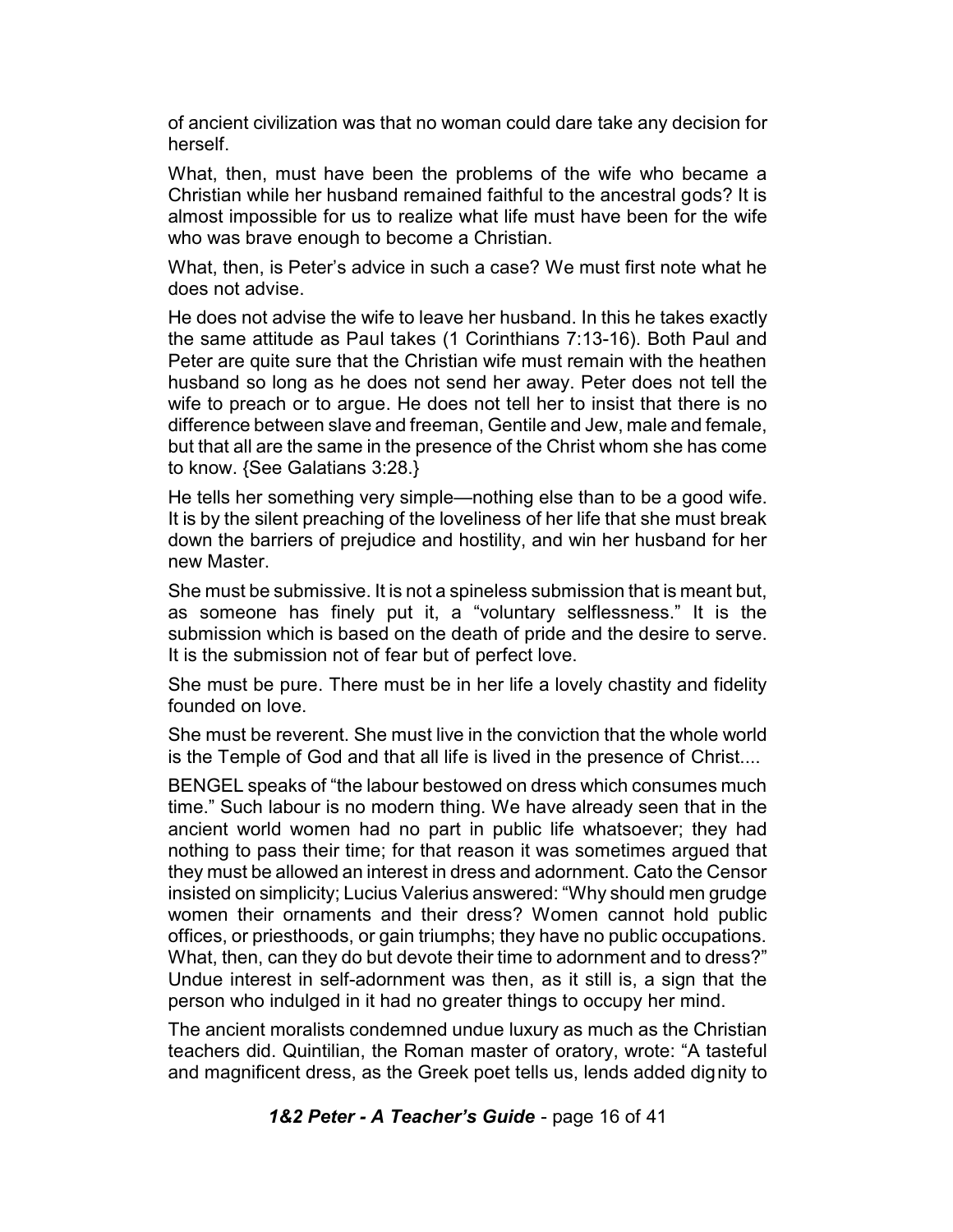the wearer: but effeminate and luxurious apparel fails to adorn the body, and only reveals the sordidness of the mind." Epictetus, the philosopher, thinking of the narrow life to which women were condemned in the ancient world, said, "Immediately after they are fourteen, women are called 'ladies' by men. And so, when they see that they have nothing else than to be bedfellows of men, they begin to beautify themselves and put all their hopes on that. It is, therefore, worthwhile for us to take pains to make them understand that they are honoured for nothing else but only for appearing modest and self-respecting." Epictetus and Peter agree.

There is at least one passage in the Old Testament which lists the various items of female adornment and threatens the day of judgment in which they will be destroyed. The passage is Isaiah 3:18-24. It speaks of the "finery of the anklets, the headbands and the crescents; the pendants, the bracelets, and the scarfs; the headdresses, the armlets, the sashes, the perfume boxes and the amulets; the signet rings and nose rings; the festal robes, the mantles, the cloaks and the handbags; the garments of gauze, the linen garments, the turbans and the veils."

In the world of the Greeks and the Romans it is interesting to collect the references to personal adornments. There were as many ways of dressing the hair as there were bees in Hybla. [Hybla, Sicily was famous for its honey.] Hair was waved and dyed, sometimes black, more often auburn. Wigs were worn, especially blonde wigs, which are found even in the Christian catacombs; and hair to manufacture them was imported from Germany, and even from as far away as India. Hairbands, pins and combs were made of ivory, and boxwood, and tortoiseshell; and sometimes of gold, studded with gems.

Purple was the favourite colour for clothes. One pound weight of the best Tyrian purple wool, strained twice through, cost 1,000 *denarii*, £43.50. A tyrian cloak of the best purple cost well over £100. In one year silks, pearls, scents and jewellery were imported from India to the value of £1,000,000. Similar imports of luxury came from Arabia.

Diamonds, emeralds, topazes, opals and the sardonyx were favourite stones. Struma Nonius had a ring valued at £21,250. Pearls were loved most of all. Julius Caesar bought for Servilia a pearl which cost him £65,250. Earrings were made of pearls and Seneca spoke of women with two or three fortunes in their ears. Slippers were encrusted with them; Nero even had a room whose walls were covered with them. Pliny saw Lollia Paulina, wife of Caligula, wearing a dress so covered with pearls and emeralds that it had cost £450,000.

Christianity came into a world of luxury and decadence combined.

In face of all this Peter pleads for the graces which adorn the heart, which are precious in the sight of God. These were the jewels which adorned the holy women of old. Isaiah had called Sara the mother of God's faithful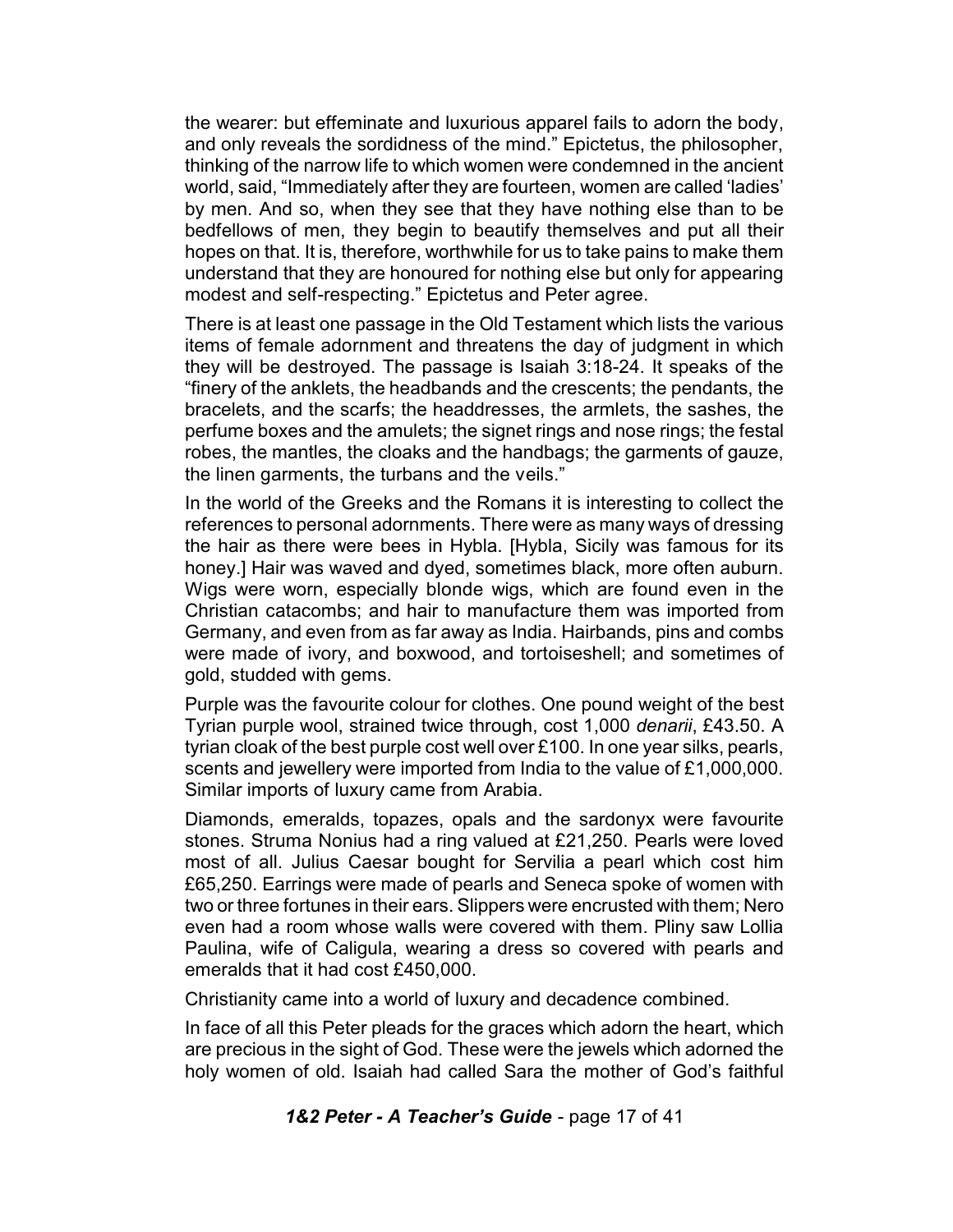people (Isaiah 51:2); and if Christian wives are adorned with the same graces of modesty, humility and chastity, they too will be her daughters and will be within the family of the faithful people of God.

A Christian wife of those times lived in a society where she would be tempted to senseless extravagance and where she might well go in fear of the caprices of her heathen husband; but she must live in selfless service, in goodness and in serene trust. That would be the best sermon she could preach to win her husband for Christ. There are few passages where the value of a lovely Christian life is so vividly stressed.—Barclay, W. (Ed.). (1976). *The Letters of James and Peter* (pp. 218–224). Philadelphia: Westminster John Knox Press. [Brackets and content in brackets are in original.] {Curly brackets and content in curly brackets are added.}

**1 Peter 3:7** (*TLB*): You husbands must be careful of your wives, being thoughtful of their needs and honoring them as the weaker sex. Remember that you and your wife are partners in receiving God's blessings, and if you don't treat her as you should, your prayers will not get ready answers.

(*NASB*): You husbands in the same way, live with your wives in an understanding way, as with someone weaker, since she is a woman; and show her honor as a fellow heir of the grace of life, so that your prayers will not be hindered.

Consider these comments of William Barclay:

SHORT as this passage is, it has in it much of the very essence of the Christian ethic. That ethic is what may be called a reciprocal ethic. It never places all the responsibility on one side. If it speaks of the duties of slaves, it speaks also of the obligations of masters. If it speaks of the duty of children, it speaks also of the obligations of parents (cp. Ephesians 6:1-9; Colossians 3:20-4:1). Peter has just laid down the duty of wives; now he lays down the duty of husbands. A marriage must be based on reciprocal obligation. A marriage in which all the privileges are on one side and all the obligations on the other is bound to be imperfect with every chance of failure. This was a new conception in the ancient world. We have already noted the woman's total lack of rights then and quoted Cato's statement of the rights of the husband. But we did not finish that quotation and we do so now: "If you were to catch your wife in an act of infidelity, you can kill her with impunity without a trial; but, if she were to catch you, she would not venture to touch you with her finger and, indeed, she has no right." In the Roman moral code all the obligation was on the wife and all the privilege with the husband. The Christian ethic never grants a privilege without a corresponding obligation.

What are the obligations of the husband?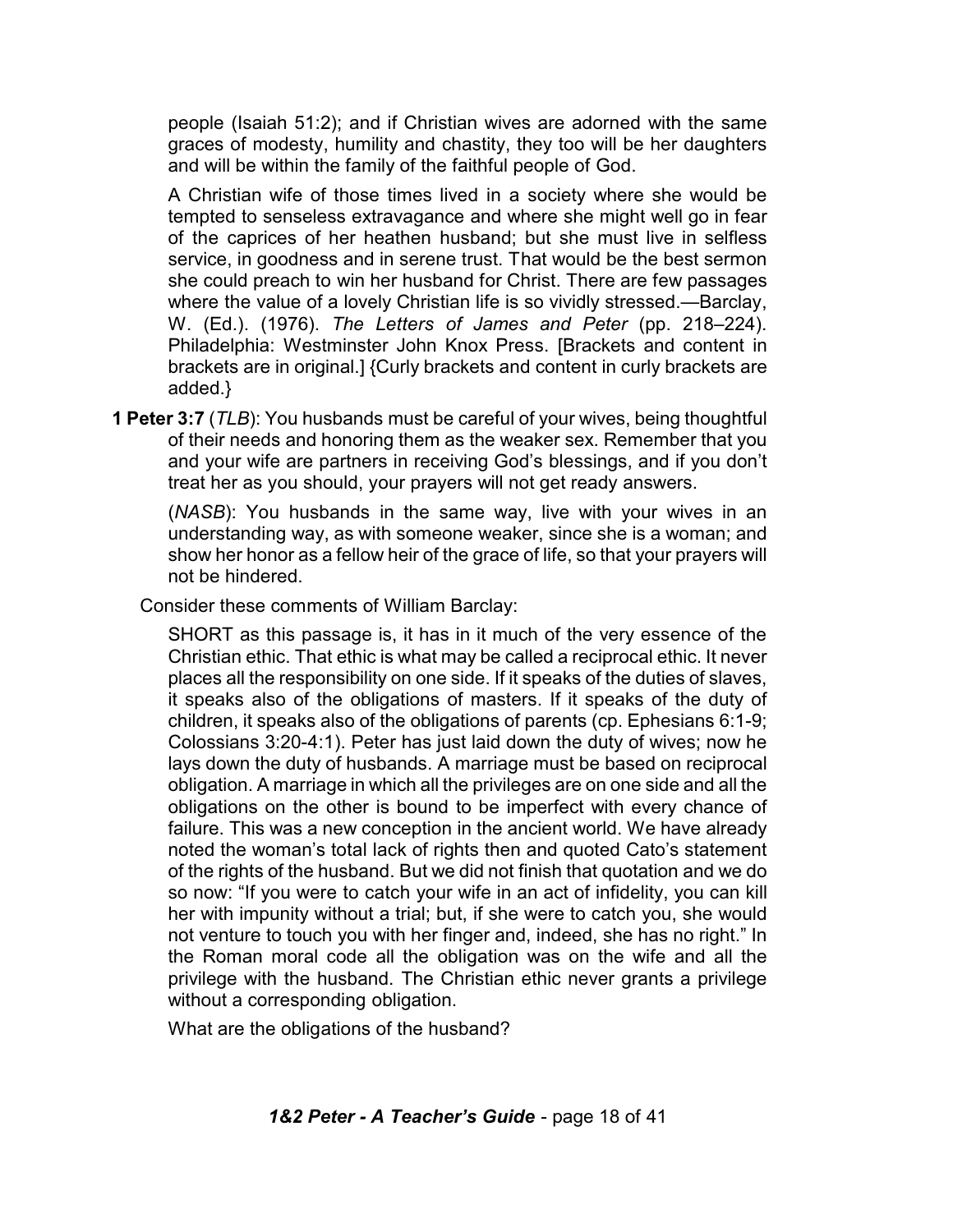(i) *He must be understanding.* He must be considerate and sensitive to the feelings of his wife. Somerset Maugham's mother was a very beautiful woman with the world at her feet but his father was unhandsome. Someone once asked her: "Why do you remain faithful to that ugly little man you married?" Her answer was: "Because he never hurts me." Understanding and considerateness had forged an unbreakable bond.The cruelty which is hardest to bear is often not deliberate but the product of sheer thoughtlessness.

(ii) *He must be chivalrous.* He must remember that women are the weaker sex and treat them with courtesy. In the ancient world chivalry to women was well-nigh unknown. It was, and still is, no uncommon sight in the East to see the man riding on a donkey while the woman trudged by his side. It was Christianity which introduced chivalry into the relationship between men and women.

(iii) *He must remember that the woman has equal spiritual rights.* She is a fellow-heir of the grace of life. Women did not share in the worship of the Greeks and the Romans. Even in the Jewish synagogue they had no share in the service, and in the orthodox synagogue still have none. When they were admitted to the synagogue at all, they were segregated from the men and hidden behind a screen. Here in Christianity emerged the revolutionary principle that women had equal spiritual rights and with that the relationship between the sexes was changed.

(iv) *Unless a man fulfils these obligations, there is a barrier between his prayers and God.* As Bigg puts it: "The sighs of the injured wife come between the husband's prayers and God's hearing." Here is a great truth. Our relationships with God can never be right, if our relationships with our fellow-men are wrong. It is when we are at one with each other that we are at one with him.—Barclay, W. (Ed.). (1976). *The Letters of James and Peter* (pp. 218–224). Philadelphia: Westminster John Knox Press.

10. As you remember the story of Peter, did he always answer with "gentleness and respect" as he recommended in 1 Peter 3:14-16?

Remember that Peter was the one who cut off the ear of the servant of the High Priest. (Matthew 26:51; Mark 14:47; Luke 22:50; **John 18:10**) Never say that Peter was not ready to be counted!

"Gentleness and respect" did not come easily for Peter. As we read his story through the Gospels, he was bold and brash and determined to be first as well as most vocal! But, by the time of the writing of this letter-book (about A.D. 64-67), Peter had matured. He recognized that he was about to die and that times of suffering and persecution were coming. In order to minimize these problems, Peter suggested this wonderful "Christian" approach to dealing with others.

**1 Peter 3:15b-16** (*GNB*): Be ready at all times to answer anyone who asks you to explain the hope you have in you,  $16$  but do it with gentleness and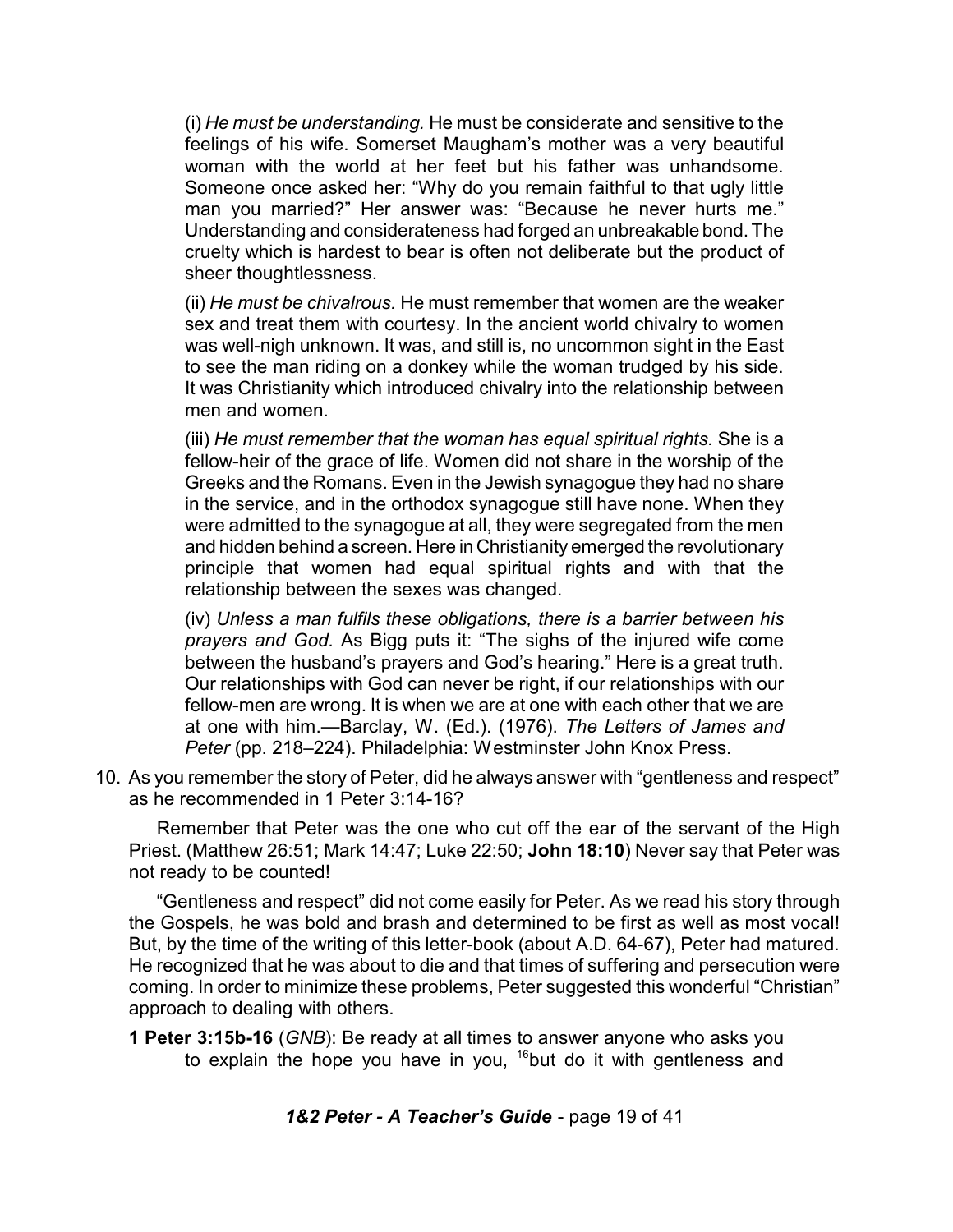respect. Keep your conscience clear, so that when you are insulted, those who speak evil of your good conduct as followers of Christ will be ashamed of what they say.

Consider these comments of William Barclay:

IN a hostile and suspicious world it was inevitable that the Christian would be called upon to defend the faith he held and the hope by which he lived. Here Peter has certain things to say about this Christian defence.

(i) It must be *reasonable*. It is a *logos* that the Christian must give, and a *logos* is a reasonable and intelligent statement of his position. A cultivated Greek believed that it was the mark of an intelligent man that he was able to give and to receive a *logos* concerning his actions and belief. As Bigg puts it, he was expected "intelligently and temperately to discuss matters of conduct." To do so we must know what we believe; we must have thought it out; we must be able to state it intelligently and intelligibly. **Our faith must be a first-hand discovery and not a second-hand story. It is one of the tragedies of the modern situation that there are so many Church members who, if they were asked what they believe, could not tell, and who, if they were asked why they believe it, would be equally helpless. The Christian must go through the mental and spiritual toil of thinking out his faith, so that he can tell what he believes and why.**

(ii) His defence must be given *with gentleness*. There are many people who state their beliefs with a kind of arrogant belligerence. Their attitude is that anyone who does not agree with them is either a fool or a knave and they seek to ram their beliefs down other people's throats. The case for Christianity must be presented with winsomeness and with love, and with that wise tolerance which realizes that it is not given to any man to possess the whole truth. "There are as many ways to the stars as there are men to climb them." Men may be wooed into the Christian faith when they cannot be bullied into it.

(iii) His defence must be given *with reverence*. That is to say, any argument in which the Christian is involved must be carried on in a tone which God can hear with joy. **No debates have been so acrimonious as theological debates; no differences have caused such bitterness as religious differences.** In any presentation of the Christian case and in any argument for the Christian faith, the accent should be the accent of love.

(iv) The only compelling argument is the argument of the Christian life. Let a man so act that his conscience is clear. Let him meet criticism with a life which is beyond reproach. Such conduct will silence slander and disarm criticism. "A saint," as someone has said, "is someone whose life makes it easier to believe in God."—Barclay, W. (Ed.). (1976). *The Letters of James and Peter* (pp. 230–231). Philadelphia: Westminster John Knox Press. [Italic type is in the original; bold type is added.]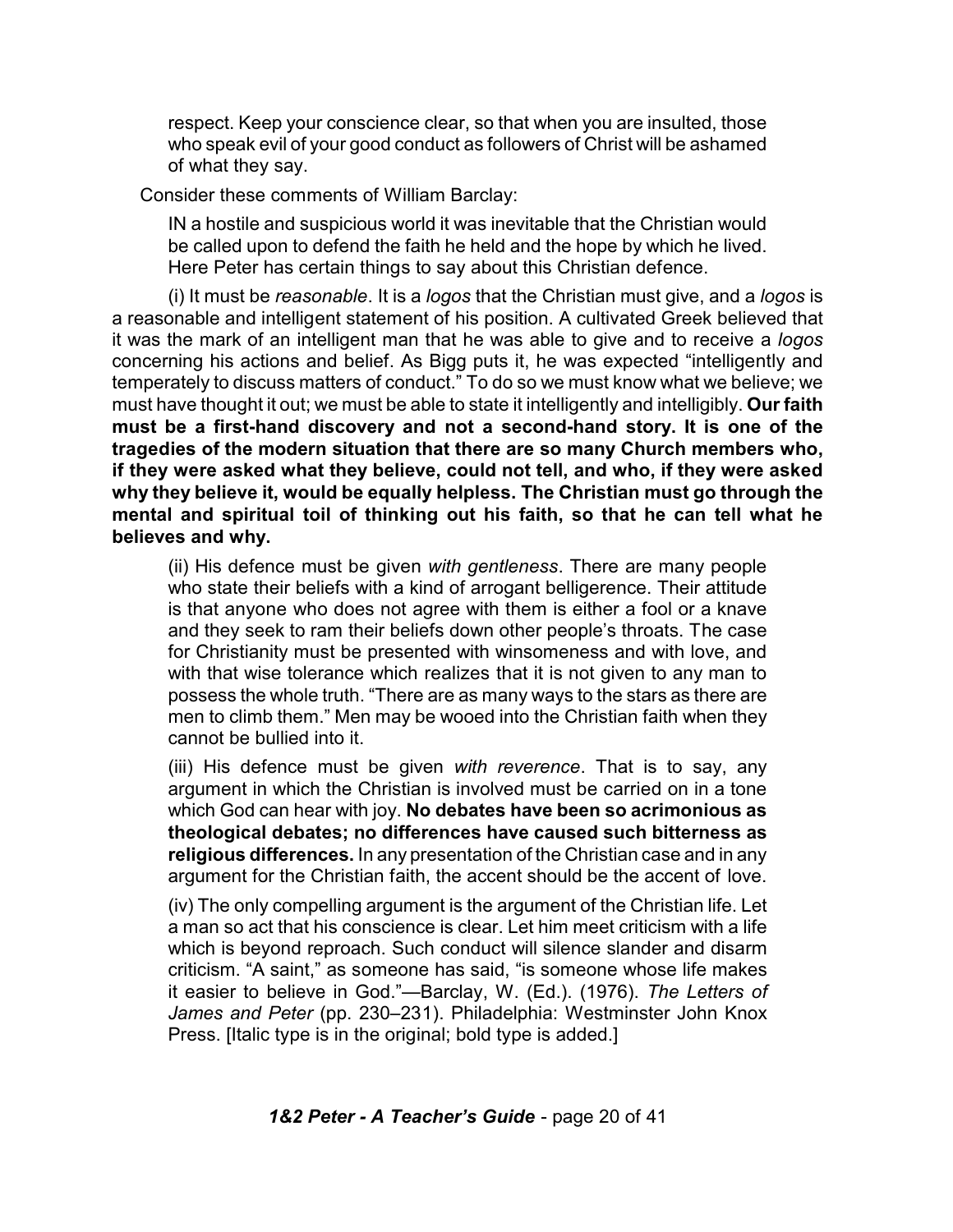11. Are you "ready at all times to answer anyone who asks you to explain the hope you have in you"? (1 Peter 3:15, *GNB*) What would it take to be confident enough to say that? Would it be possible for even a young Christian to do this? What would be the best place and the best way for new Christians to get practice doing this?

Matthew 5:16 suggests that if we were truly living the Christian life that the Bible calls for, people would be constantly asking how we do it; then, we would be called on to tell about our Heavenly Father. Peter recognized that real Christians should be ready with well-thought-out answers to the most important Christian ideas and doctrines (teachings). We should be able to answer such questions as: Why did Jesus have to die? What are God the Father and God the Son doing now? What is God waiting for? What is the central theme of Scripture?

These answers need to be fortified with clear evidence. God never asks us to believe without giving adequate evidence to support His claims; it is evidence that appeals to human reason.

God never asks us to believe, without giving sufficient evidence upon which to base our faith. His existence, His character, the truthfulness of His Word, are all established by testimony that appeals to our reason; and this testimony is abundant. Yet God has never removed the possibility of doubt. Our faith must rest upon evidence, not demonstration. Those who wish to doubt will have opportunity; while those who really desire to know the truth, will find plenty of evidence on which to rest their faith.—Ellen G. White, *Steps to Christ* 105 (1892); *9MR* 202; compare *Education* 169.

"God gives sufficient evidence for the candid mind to believe."—Ellen G. White, *Testimonies*, vol. 4, 232 (1876); *5T* 675; *2MCP* 672; *9MR* 204; compare *The Ellen G. White 1888 Materials* 410; *11MR* 288; *RH* Feb. 13, 1900.

There are many who fail to distinguish between the rashness of presumption and the intelligent confidence of faith....

God has given man precious promises upon conditions of faith and obedience; but they are not to sustain him in any rash act. If men needlessly place themselves in peril, and go where God does not require them to go, and self-confidently expose themselves to danger, disregarding the dictates of reason, God will not work a miracle to relieve them. He will not send His angels to preserve any from being burned if they choose to place themselves in the fire.—Ellen G. White, *Review and Herald*, April 1, 1875, par. 1,4; *2Red* 87.1,88.1; *Con* 84.3,85.3.

God gives sufficient evidence to every soul. He does not promise to remove every doubt, but He gives a reason for faith. And sufficient evidence was given to the Jews.—Ellen G. White, *Review and Herald*, January 24, 1899, par. 7; compare *Seventh-day Adventist Bible Commentary,* vol 5, 1097; *MS* 127, 1899.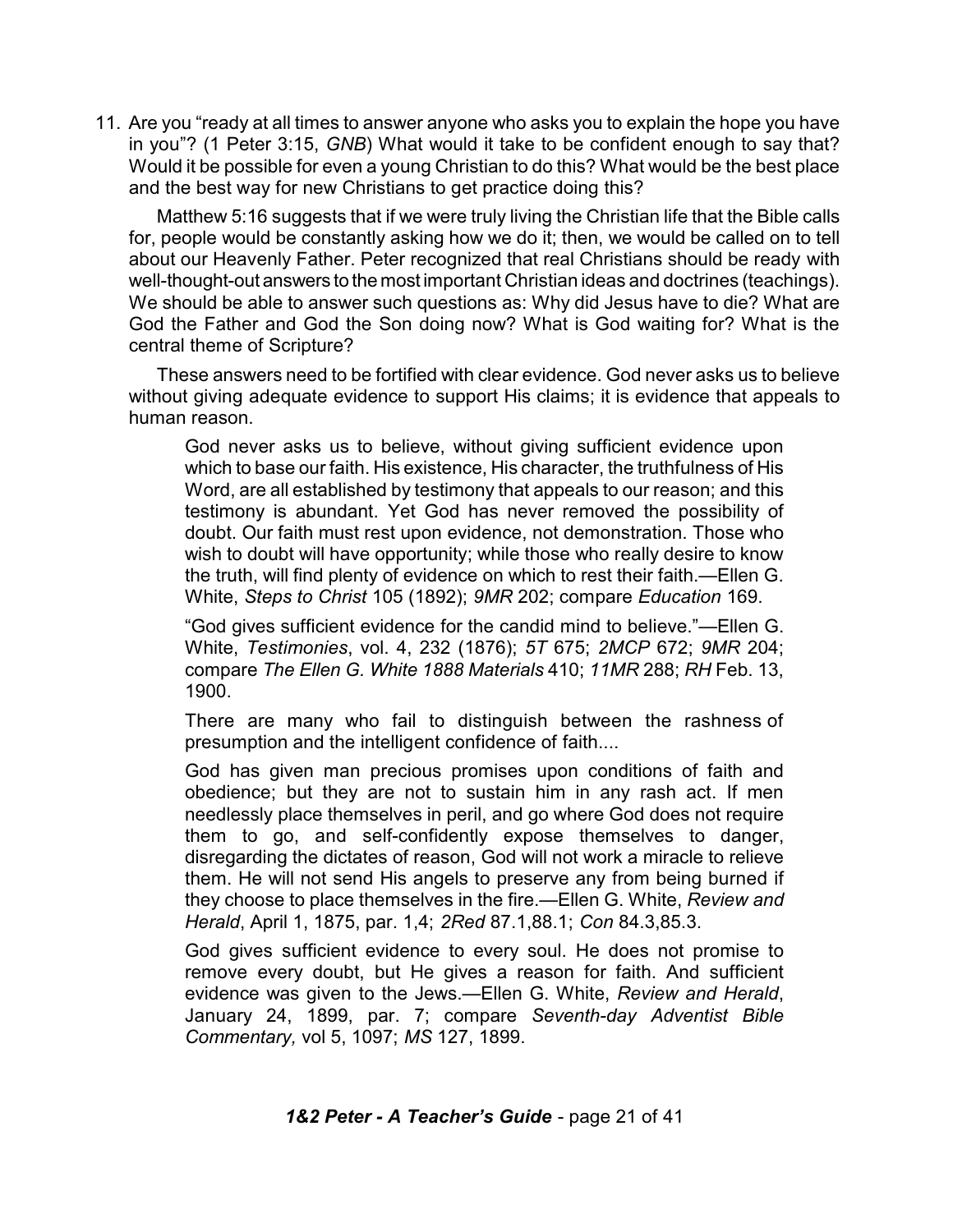Satan has ability to suggest doubts and devise objections to the pointed testimony that God sends, and many think it a virtue and mark of intelligence in them to be unbelieving, and questioning, and quibbling. Those who desire to doubt will have plenty of room. God does not propose to remove all occasion for unbelief. He gives evidence, which must be carefully investigated with a humble mind and teachable spirit. All should decide from the weight of evidence.—Ellen G. White, *Review and Herald*, September 16, 1873, par. 10; compare *3T* 255.1; *5T* 675.3; *2MCP* 672.3.

Here is a test which all may apply if they will. None need be left in uncertainty and doubt. There is always sufficient evidence upon which to base an intelligent faith. But God will never remove from any man all occasion for doubts. Those who love to dwell in the atmosphere of doubt and questioning unbelief can have the unenviable privilege. He who turns from the weight of evidence because there are a few things that he cannot make plain to his finite understanding, will be left to the cold, chilling atmosphere of unbelief and skepticism, and will make shipwreck of faith.—Ellen G. White, *Signs of the Times*, December 30, 1886, par. 6; *4T* 232.1-233.0.

Way back in the Old Testament as recorded in Isaiah 1:18, God said:

Come now, and let us reason together, saith the LORD: though your sins be as scarlet, they shall be as white as snow; though they be red like crimson, they shall be as wool. (*KJV*)

12. Peter talked about Paul writing some things that were difficult to understand. (2 Peter 3:15-16) Did Peter write anything that is difficult to understand? How do you explain **1 Peter 3:18-19? Who were those "spirits"? (1 Peter 3:20)** There is an interesting story in the pseudepigraphical book of Enoch (1 Enoch 10) that says something similar to what Peter said here; it says Enoch preached to the "spirits in prison." Do you think those two stories are related in any way? What could Peter possibly have been referring to?

> This passage is one of the most difficult to interpret in the Bible, there being more than 90 variations of interpretation attempted by Christian scholars since the second century. Generally, however, these may be reduced to four plausible understandings: (1) Jesus descended into Hades (the realm of the dead) between His crucifixion and resurrection to proclaim judgment upon those condemned in the O.T. [Old Testament] period. (2) Jesus descended into *Tartarus* (the place of confinement for fallen angels) to proclaim judgment to the fallen angels. (3) Jesus descended into a realm of Hades known as *Paradise,* in which O.T. saints were held until the atonement could be actually (historically) accomplished. The preaching would be the message of the finished atonement at Golgotha. (4) The Spirit of Christ (cf. 1 Pet[er]. 1:11) preached through Noah concerning impending judgment to the disobedient spirits of men in the antediluvian (pre-Flood) civilization. The latter two views are the more popular among evangelicals and are also the more feasible. The third view

> > *1&2 Peter - A Teacher's Guide* - page 22 of 41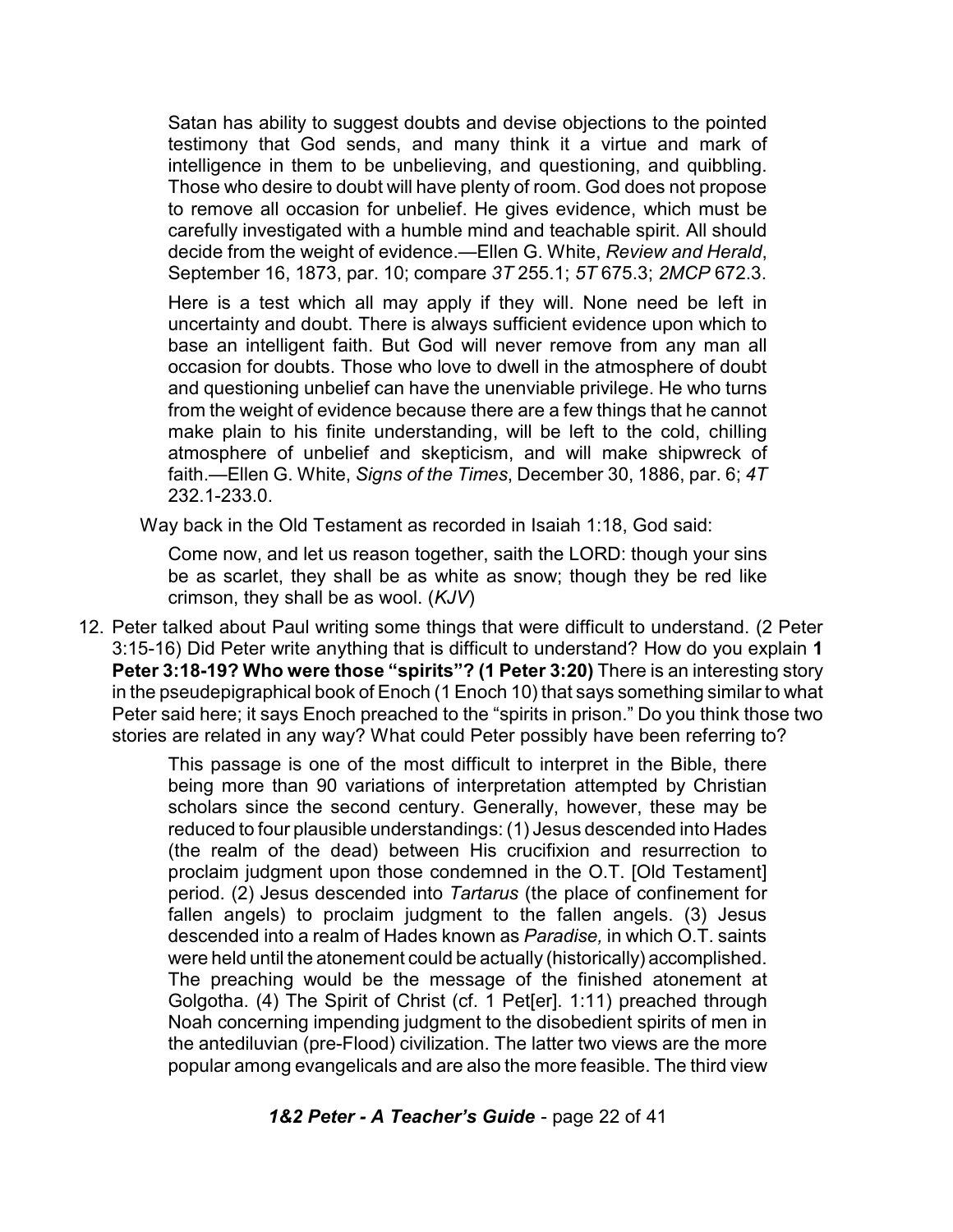offers explanation of Eph[esians]. 4:8, 9 to the effect that Christ descended to the lower parts of the earth and led captivity captive (a reference to the loosing of O.T. saints). The fourth view better explains the specific mention of the antediluvians and their disobedience. It is in accord with Peter's assessment of Noah as "a preacher of righteousness" (cf. 2 Pet[er]. 2:5). In this fourth view, also, fewer difficulties are involved in harmonizing the statements of Jesus from the cross, "Today you will be with Me in Paradise" (Luke 23:43) and "Father, into Your hands I commit My spirit" (Luke 23:46).—*The Believer's Bible*, comment on 1 Peter 3:18-20.

There are various interpretations of the meaning of these verses, primarily because of the ambiguity of the phrase **spirits in prison.** The Greek term translated *spirits* can refer to human spirits, angels, or demons. There are three main interpretations: (1) Some interpret these verses as describing Jesus as going to the place where fallen angels are incarcerated and declaring His final victory over evil in His work on the Cross. These commentators suggest that Peter is referring to **the days of Noah** because these fallen angels were typified by the gross immorality of those "spirits" who married human women at that time (see Gen[esis]. 6:1-4; 2 Pet[er]. 2:4; Jude 1:6). Depending on the commentator, this proclamation is assigned to the time between Christ's crucifixion and resurrection, or to a time after Christ's ascension to heaven. (2) Others hold that *spirits* refers to human spirits. Thus Christ preached to human beings who had died in Noah's day and were in the realm of the dead (hell or Hades). Although some have insisted that Christ's preaching included an offer of salvation to these people, this is at best unlikely and at worst misleading, for Scripture never concedes a "second chance" for sinners after death. The content of Christ's preaching was most likely a proclamation of His victory over sin. (3) Finally, another major interpretation understands this passage as describing Christ preaching through Noah to the unbelievers of his day. Since they rejected Noah's message of salvation, they were presently *in prison*—that is, hell.—*Nelson's Study Bible*, comment on 1 Peter 3:19-20. [Content in brackets and bold type are added.]

The following three explanations of this difficult passage are all in harmony with the general teaching of Scripture on the condition of man in death.

1. "By which" refers back to "the Spirit," and v. [1 Peter 3:]19 means that Christ preached to the antediluvians by the Holy Spirit through the ministry of Noah.

2. "By which" refers back to the preferred reading, "spirit," which is a reference to Christ in His pre-existent state, a state that, like His postresurrection, glorified nature may be described as in "spirit." Compare the expression, "God is spirit," *RSV* (see on John 4:24). Christ's preaching was to the antediluvians, "while the ark was a preparing," and hence during His pre-existent state. Compare on Heb[rews]. 9:14.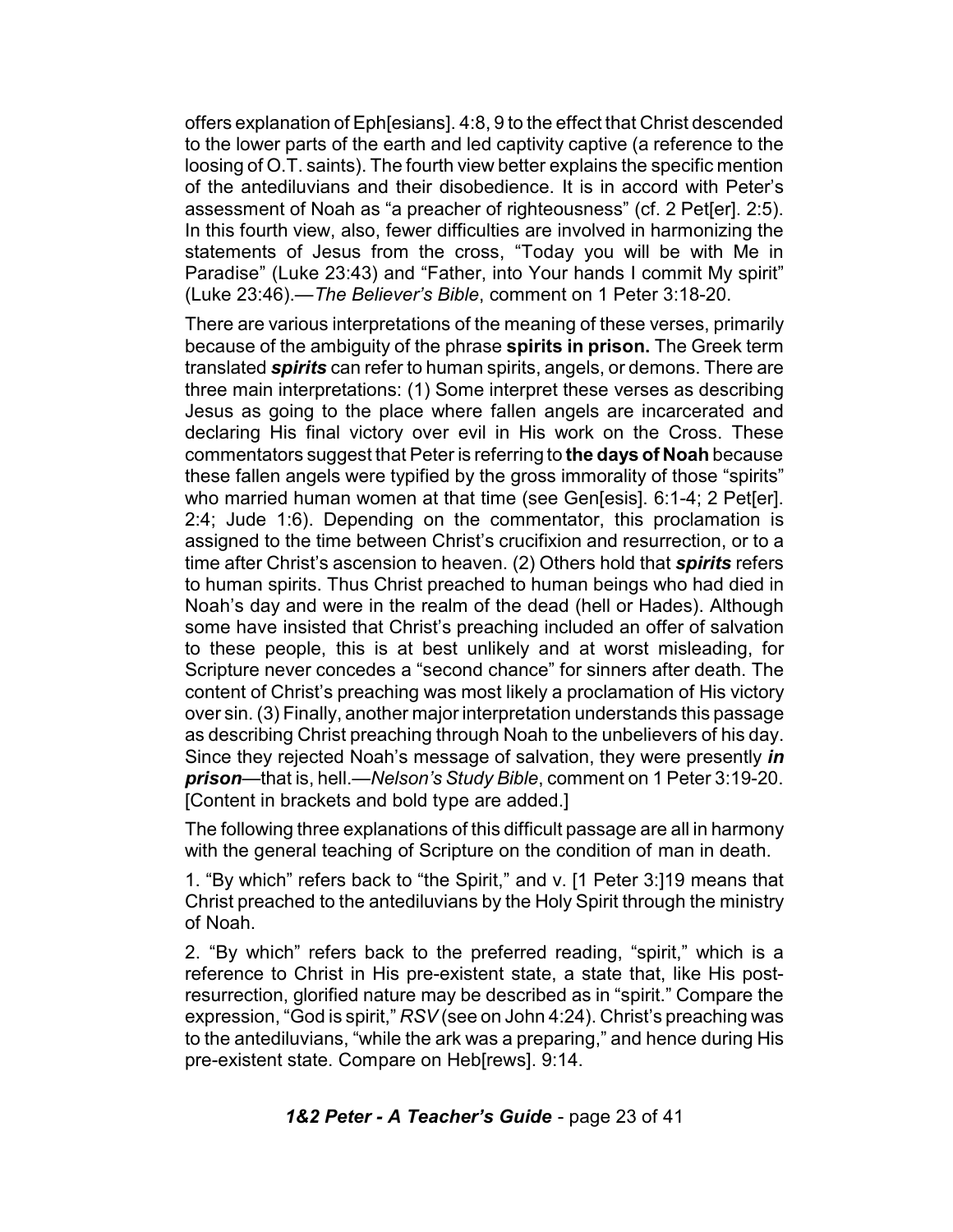3. "By which" refers back to v. [1 Peter 3:]18 as a whole, and v. [1 Peter 3:]19 means that by virtue of His *yet future* vicarious death and resurrection, in "spirit," Christ "went and preached" to the antediluvians through the ministry of Noah. It was by virtue of the fact that Christ was to be "put to death in the flesh, but quickened by the Spirit" (v. [1 Peter 3:1]8) that He formerly preached salvation through Noah and "saved by water" those who accepted it. Similarly, it is "by the resurrection of Jesus Christ" that "baptism doth also now save us" (v. [1 Peter 3:]21).

The first of these three explanations is possible if the reading "the Spirit" is accepted (see on v. [1 Peter 3:]18). The second and third accord more closely with the Greek construction (of vs. [1 Peter 3:]18, 19), with the immediate context, and with parallel passages elsewhere in the NT [New Testament].)—*Seventh-day Adventist Bible Commentary*, (electronic version) vol. 7, comments on 1 Peter 3:18-19. [Content in brackets is added.]

13. **1 Peter 4:1-2** (*TLB*): <sup>1</sup>Since Christ suffered and underwent pain, you must have the same attitude he did; you must be ready to suffer, too. For remember, when your body suffers, sin loses its power,  $^2$ and you won't be spending the rest of your life chasing after evil desires but will be anxious to do the will of God.

> **4:1-2** (*GNB*): <sup>1</sup>Since Christ suffered physically, you too must strengthen yourselves with the same way of thinking that he had; because whoever suffers physically is no longer involved with sin.  ${}^{2}$ From now on, then, you must live the rest of your earthly lives controlled by God's will and not by human desires.

Will the time come again when Christians are persecuted? Who will do the persecuting? William Barclay comments:

THE Christian is committed to abandon the ways of heathenism and to live as God would have him to do.

Peter says, "He who has suffered in the flesh has ceased from sin." What exactly does he mean? There are three distinct possibilities.

(i) There is a strong line in Jewish thought that suffering is itself a great purifier. In the *Apocalypse of Baruch* the writer, speaking of the experiences of the people of Israel, says, "Then, therefore, were they chastened that they might be sanctified" ([Apocalypse of Baruch] 13:10). In regard to the purification of the spirits of men *Enoch* says, "And in proportion as the burning of their body becomes severe, a corresponding change will take place in their spirits for ever and ever; for before the Lord of spirits there will be none to utter a lying word" ([Enoch] 67:9). The terrible sufferings of the time are describe in *2 Maccabees*, and the writer says, "I beseech those that read this book that they be not discouraged, terrified or shaken for these calamities, but that they judge this punishment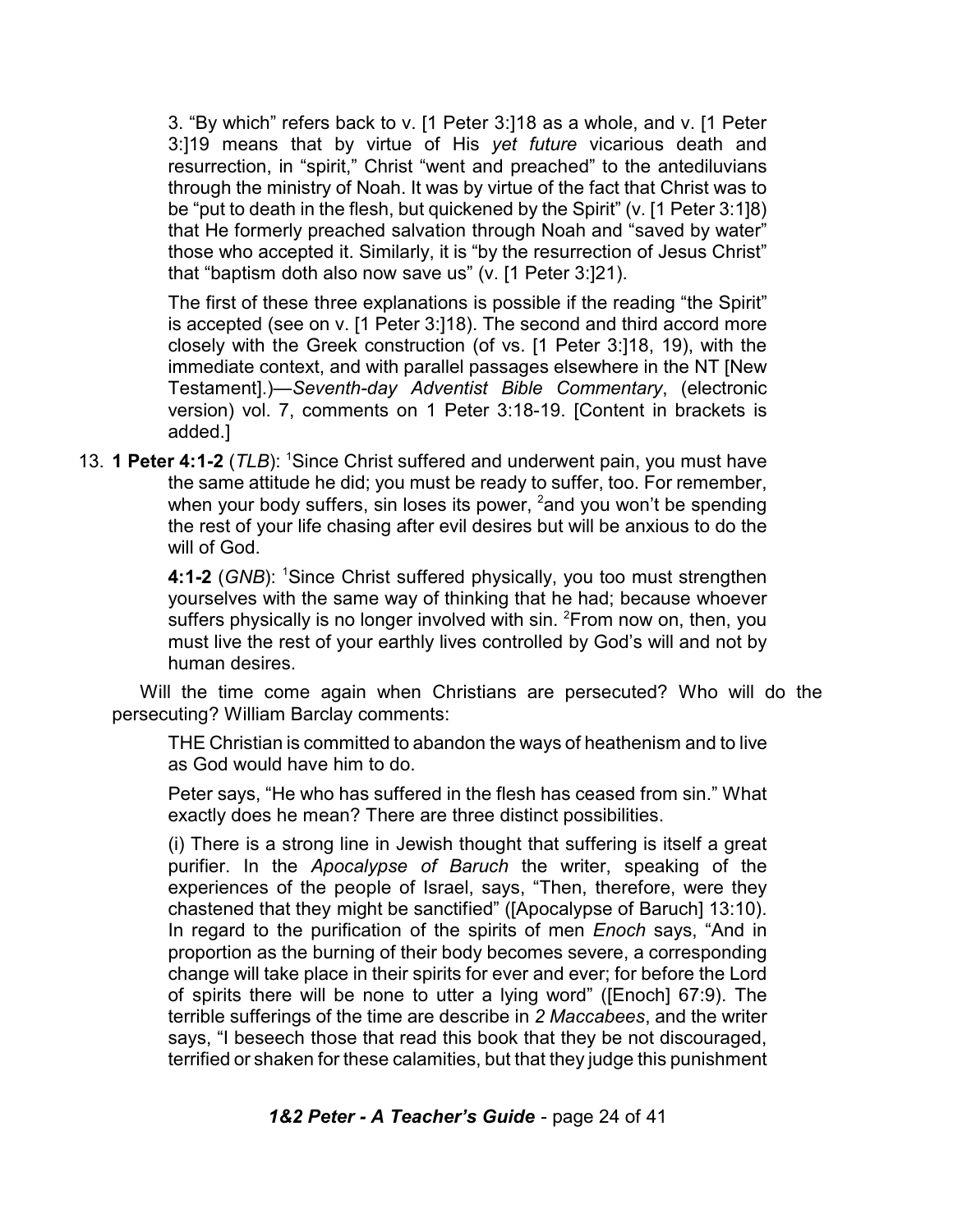not to be for destruction but for chastening of our nation. For it is a token of his great goodness, when evil-doers are not suffered to go on in their ways any long time, but forthwith punished. For not as with other nations, whom the Lord patiently forbeareth to punish, till the day of judgment arrive, and they be come to the fullness of their sins, so dealeth he with us, lest that, being come to the height of sin, afterwards he should take vengeance on us. And though he punish sinners with adversity, yet doth he never forsake his people" ([2 Maccabees] 6:12-16). The idea is that suffering sanctifies and that not to be punished is the greatest punishment which God can lay upon a man. "Blessed is he man who thou dost chasten, O Lord," said the Psalmist (Psalm 94:12). "Happy is the man whom God reproves," said Eliphaz (Job 5:17). "For the Lord disciplines him whom he loves, and chastises every son whom he receives" (Hebrews 12:6).

If this is the idea, it means that he who has been disciplined by suffering has been cured of sin. That is a great thought. It enables us, as Browning said, "to welcome each rebuff that turns earth's smoothness rough." It enables us to thank God for the experience which hurts but save soul. But great as this thought is, it is not strictly relevant here.

(ii) Bigg thinks that Peter is speaking in terms of the experience which his people had of suffering for the Christian faith. He puts it this way: "He who has suffered in meekness and in fear, he who has endured all that persecution can do to him rather than join in wicked ways can be trusted to do right; temptation has manifestly no power over him." The idea is that if a man has come through persecution and not denied the name of Christ, he comes out on the other side with a character so tested and a faith so strengthened, that temptation cannot touch him any more.

Again there is a great thought here, the thought that every trial and every temptation are meant to make us stronger and better. Every temptation resisted makes the next easier to resist; and every temptation conquered makes us better able to overcome the next attack. But again it is doubtful if this thought comes in very relevantly here.

(iii) The third explanation is most probably the right one. Peter has just been talking about baptism. Now the great New Testament picture of baptism is in Romans 6. In that chapter Paul says that the experience of baptism is like being buried with Christ in death and raised with him to newness of life. We think that this is what Peter is thinking of here. He has spoken of baptism; and now he says, "He who in baptism has shared the sufferings and the death of Christ, is risen to such newness of life with him that sin has no more dominion over him" (Romans 6:14). Again we must remember that this is the baptism of the man who is voluntarily coming over from paganism into Christianity. In that act of baptism he is identified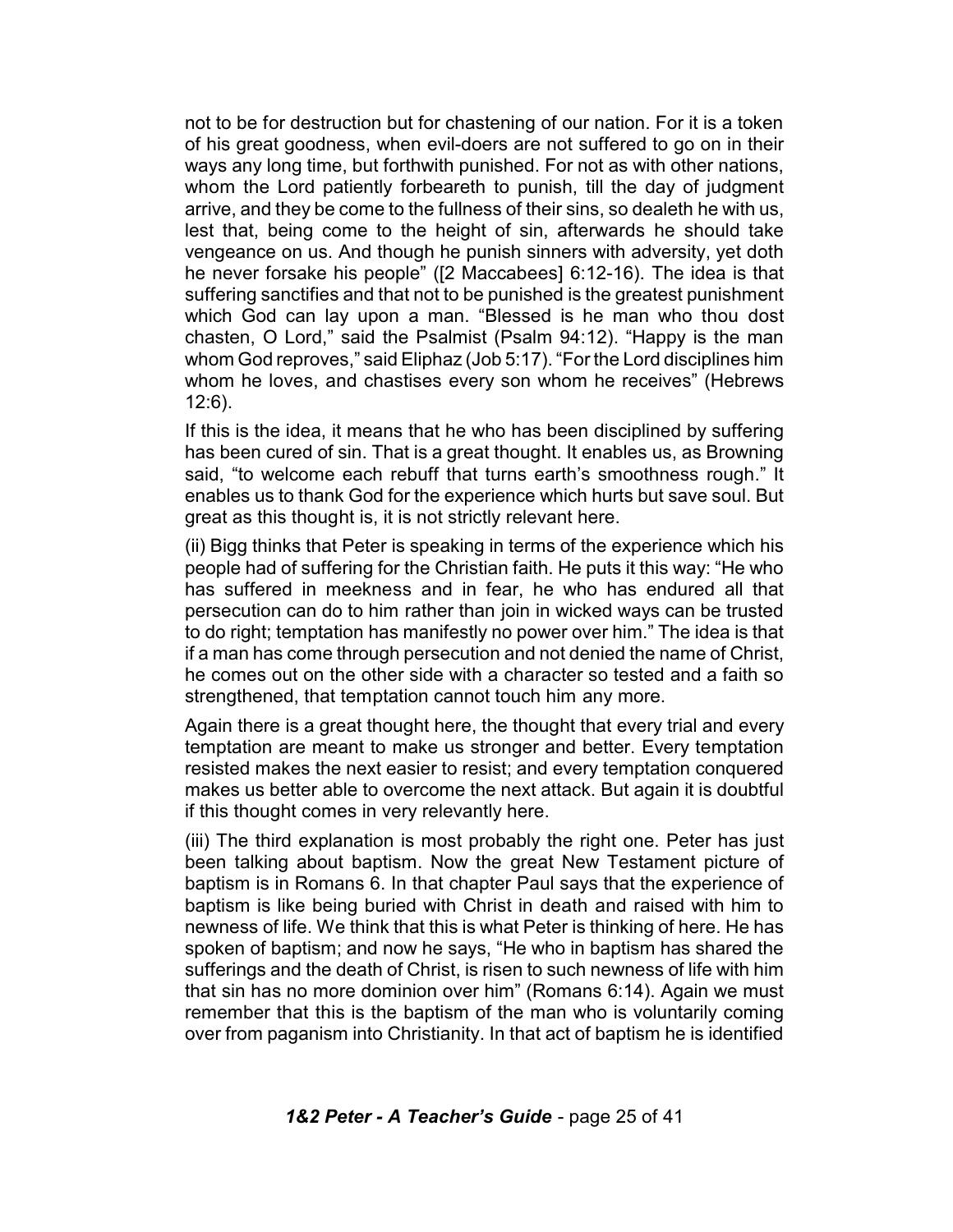with Christ; he shares his sufferings and even his death; and he shares his risen life and power, and is, therefore victor over sin.

When that has happened, a man has said good-bye to his former way of life. The rule of pleasure, pride and passion is gone, and the rule of God has begun. This was by no means easy. A man's former associates would laugh at the new puritanism which had entered his life. But the Christian knows very well that the judgment of God will come, when the judgments of earth will be reserved and the pleasures that are eternal will compensate a thousandfold for the transitory pleasures which had to be abandoned in this life. [Hebrews 11:25]—Barclay, W. (Ed.). (1976). *The Letters of James and Peter* (pp. 246-248). Philadelphia: Westminster John Knox Press. [Content in brackets is added.]

14. **1 Peter 4:9** (*TLB*): <sup>9</sup>Cheerfully share your home with those who need a meal or a place to stay for the night.

(*NASB 1995*): Be hospitable to one another without complaint.

(*GNB*): Open your homes to each other without complaining.

Is this a call for Christians to open their homes to everybody? Or, only to other church members when needed? (Compare 1 Timothy 3:2; Hebrews 13:2.) Consider the following from William Barclay.

PETER'S mind is dominated in this section by the conviction that the end of all things is near. It is of the greatest interest and significance to note that he does not use that conviction to urge men to withdraw from the world and to enter on a kind of private campaign to save their own souls; he uses it to urge them to go into the world and serve their fellow-men. As Peter sees it, a man will be happy if the end finds him, not living as a hermit, but out in the world serving his fellow-men.

(i) First, Peter urges upon his people the duty of hospitality. Without hospitality the early church could not have existed. The traveling missionaries who spread the good news of the gospel had to find somewhere to stay and there was no place for them to stay except in the homes of Christians. Such inns as there were were impossibly dear, impossibly filthy and notoriously immoral. Thus we find Peter lodging with one Simon a tanner (Acts 10:6), and Paul and his company were to lodge with one Mnason of Cyprus, an early disciple (Acts 21:16) [Compare Acts 16:14-15.]. Many a nameless one in the early church made Christian missionary work possible by opening the doors of his house and home.

Not only did the missionaries need hospitality; the local churches also needed it. For two hundred years there was no such thing as a church building. The church was compelled to meet in the houses of those who had bigger rooms and were prepared to lend them for the services of the congregation. Thus we read of the church which was in the house of Aquila and Priscilla (Romans 16:5; 1 Corinthians 16:19), and of the church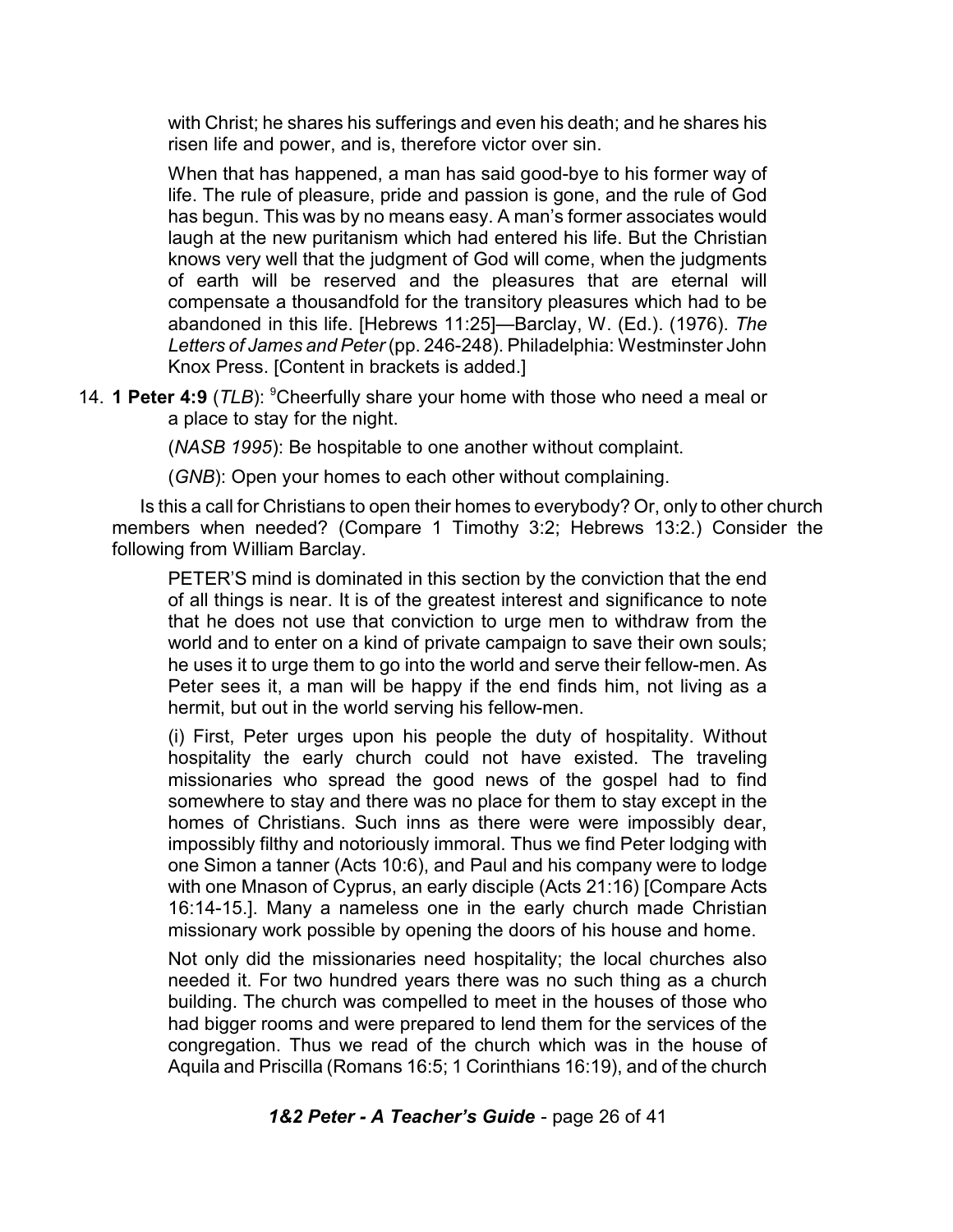which was in the house of Philemon (Philemon 2). Without those who were prepared to open their homes, the early church could not have met for worship at all.

It is little wonder that again and again in the New Testament the duty of hospitality is pressed upon the Christians. The Christian is to be given to hospitality (Romans 12:13). A bishop is to be given to hospitality (1 Timothy 3:2); the widows of the Church must have lodged strangers (1 Timothy 5:10). The Christian must not forget to entertain strangers and must remember that some who have done so have entertained angels unawares. (Hebrews 13:2). The bishop must be a lover of hospitality (Titus 1:8). And it is ever to be remember that it was said to those on the right hand: "I was a stranger, and you welcomed me" while the condemnation of those on the left hand was: "I was a stranger, and you did not welcome me" (Matthew 25:35, 43).

In the early days the Church depended on the hospitality of its members; and to this day no greater gift can be offered than the welcome of a Christian home to the stranger in a strange place.—Barclay, W. (Ed.). (1976). *The Letters of James and Peter* (pp. 254-256). Philadelphia: Westminster John Knox Press. [Content in brackets is added.]

15. What do you think of Peter's attitude toward suffering for Christ? (1 Peter 4:12-16) On what basis could one be "happy" that he is being persecuted?

All of the disciples had a tremendous change in attitude in the first weeks after the resurrection. If one is afraid of death, anyone who threatens him/her with death is very scary. If on the other hand, one recognizes that his/her best Friend has conquered death and will raise him/her up to life everlasting even if s/he loses his/her life here and now, then s/he no longer needs to be afraid. Peter and John seemed to demonstrate this quite dramatically before the Sanhedrin soon after Pentecost. (See Acts 4:1-22.) If we recognize that this same Friend actually died in our place to make all this possible, it is easier to face death with boldness! (Acts 4:23-31)

Furthermore, if Christ, the only perfect "Human" to live on this earth, suffered persecution, should His followers find it surprising that they may suffer?

God declared war on Satan after the Fall of man (Gen[esis]. 3:15), and Satan has been attacking God through His people ever since. Christians are "strangers and pilgrims" in an alien world where Satan is the god and prince (John 14:30; 2 Cor[inthians]. 4:3-4). Whatever glorifies God will anger the enemy, and he will attack. For believers, persecution is not a strange thing. The *absence* of satanic opposition would be strange!—*Bible Exposition Commentary* article on 1 Peter 4:12. [Content in brackets is added.]

16. How do you feel about Peter's description of the Devil and what he is doing? (1 Peter 5:8) Is that how you feel about the Devil?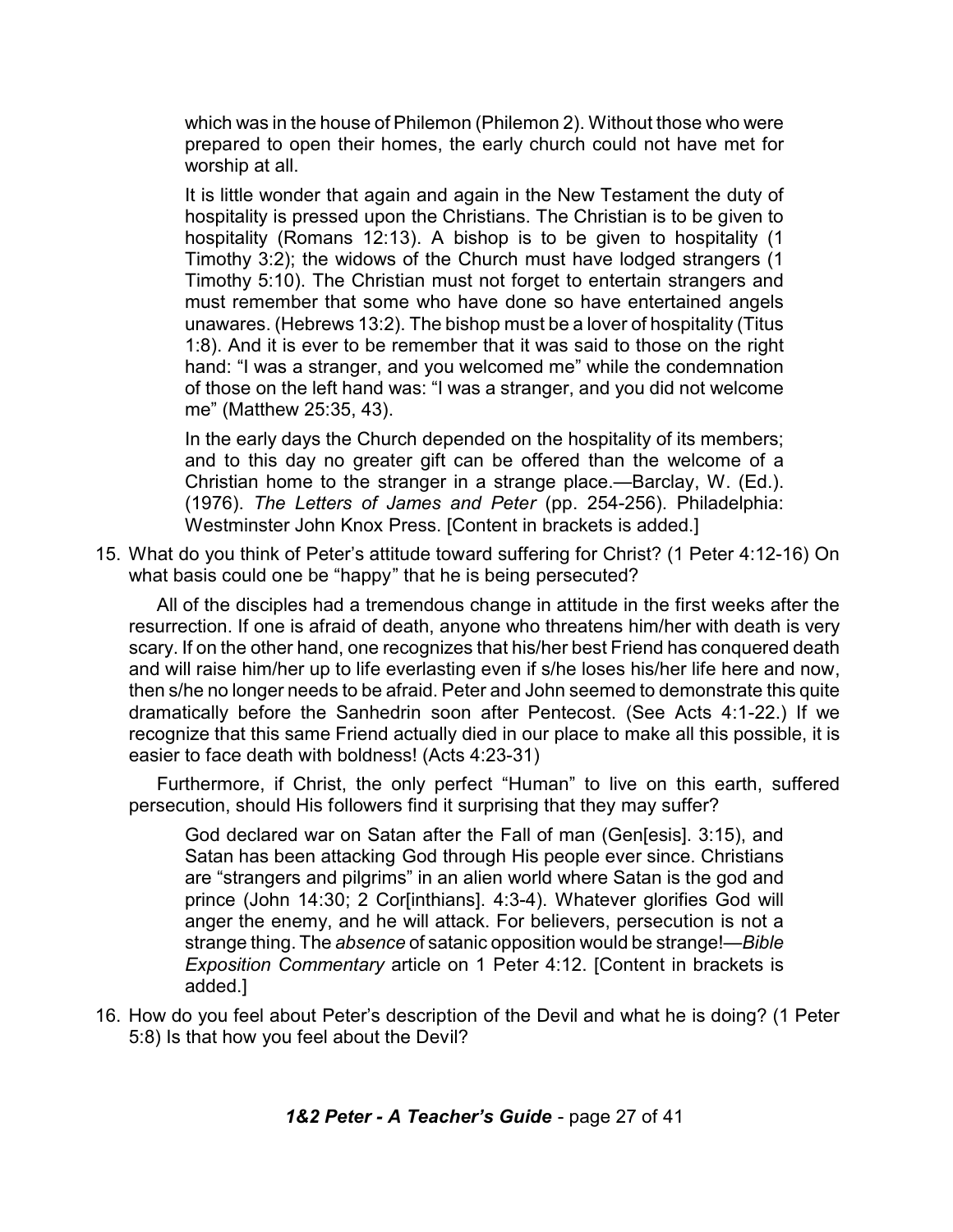The more nearly the Christian imitates the divine Pattern, the more surely will he make himself a mark for the attacks of Satan.... No man without his own consent can be overcome by Satan. The tempter has no power to control the will or to force the soul to sin. He may distress, but he cannot contaminate. He can cause agony, but not defilement. The fact that Christ has conquered should inspire His followers with courage to fight manfully the battle against sin and Satan.—Ellen G. White, *The Great Controversy* 510.2,3.

Christians are to be sober and vigilant, steadfastly resisting their adversary the devil, who is going about as a roaring lion, seeking whom he may devour. Men under the influence of evil spirits will work miracles. They will make people sick by casting their spell upon them, and will then remove the spell, leading others to say that those who were sick have been miraculously healed. This Satan has done again and again.—Ellen G. White, *Letter 259*, 1903; *2SM* 53.2.

The enemy is preparing for his last campaign against the church. He has so concealed himself from view that many can hardly believe that he exists, much less can they be convinced of his amazing activity and power. They have to a great extent forgotten his past record; and when he makes another advance move, they will not recognize him as their enemy, that old serpent, but they will consider him a friend, one who is doing a good work.—Ellen G. White, *5T* 294.1.

# *2 Peter*

17. To whom do you think this book was addressed?

Second Peter was written to combat the beliefs and activities of certain men who were a threat to the Church. It begins by insisting that the Christian is a man who has escaped from the corruption of the world (2 Peter 1:4) and must always remember that he has been purged of his old sins (2 Peter 1:9). There is laid upon him the duty of moral goodness, which culminates in the great Christian virtue of love (2 Peter 1:5-8).

Let us set out the characteristics of the men whom *Second Peter* rebukes. They twist Scripture to make it suit their own purpose (2 Peter 1:20; 3:16). They bring the Christian faith into disrepute (2 Peter 2:2). They are covetous of gain and exploiters of their fellow-men (2 Peter 2:3; 2:14,15). They are doomed and will share the fate of the sinning angels (2 Peter 2:4), the men before the Flood (2 Peter 2:5), the citizens of Sodom and Gomorrah (2 Peter 2:6), and the false prophet Balaam (2 Peter 2:15). They are bestial creatures, ruled by their brute instincts (2 Peter 2:12), and dominated by their lusts (2 Peter 2:10; 2:18). Their eyes are full of adultery (2 Peter 2:14). They are presumptuous, self-willed and arrogant (2 Peter 2:10,18). They spend even the daylight hours in unrestrained and luxurious revelry (2 Peter 2:13). They speak of liberty but what they call liberty is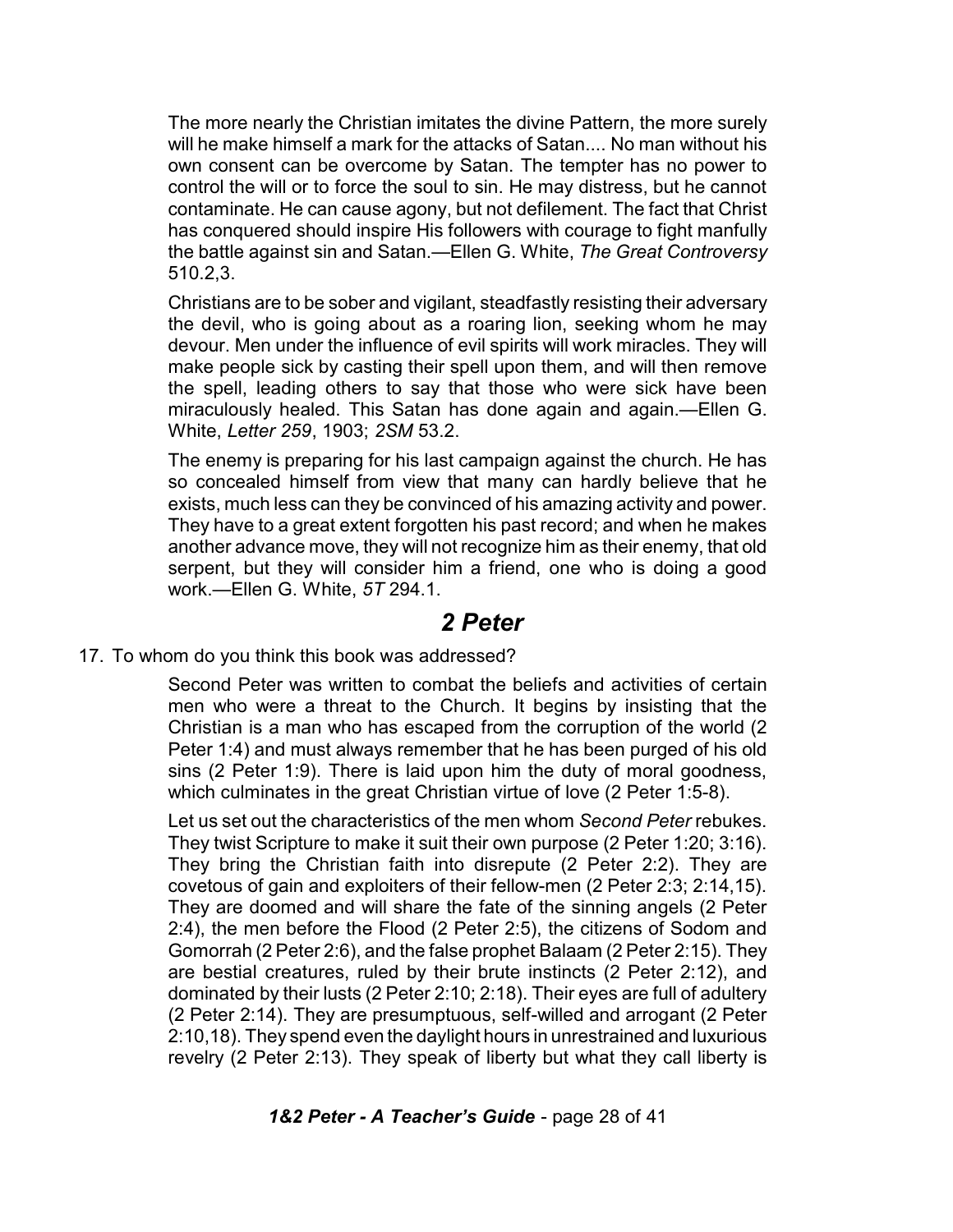unbridled licence and they themselves are the slaves of their own lusts (2 Peter 2:19). Not only are they deluded, they also delude others and lead them astray (2 Peter 2:14; 2:18). They are worse than those who never knew the right, because they knew what goodness is and have relapsed into evil, like a dog returning to its vomit and a sow returning to the mud after it has been washed (2 Peter 2:20-22).

It is clear that Peter is describing antinomians, men who used God's grace as a justification for sinning. In all probability they were Gnostics, who said that only spirit was good and that matter was essentially evil and that, therefore, it did not matter what we did with the body and that we could glut its appetites and it made no difference. They lived the most immoral lives and encouraged others to do so; and they justified their actions by perverting grace and interpreting Scripture to suit themselves.—William Barclay*, Daily Study Bible*, introduction to 2 Peter.

18. As referred to in 2 Peter 1:5-7, how do we develop the virtues of "Peter's ladder"?

The only safety for the Christian is to be unwearied in his efforts to live on the plan of addition. The apostle shows the advantages to be gained in thus doing. For those who add grace to grace, God will work on the plan of multiplication, so that the graces will be in and abound in the religious life and he will not "be barren nor unfruitful...." Those abounding in the Christian graces will be zealous, lively, vigorous in all practical Christianity, and will practice righteousness--just as the branch abiding in the vine will produce the same fruit that the vine bears....

He who does not climb the ladder of progress and add grace to grace "is blind, and cannot see afar off." He fails to discern that without taking these successive steps in ascending the ladder round after round, in growing in grace and the knowledge of our Lord Jesus Christ, he is not placing himself in a position where the light of God above the ladder is reflected upon him. As he does not add grace to grace, he has forgotten the claims of God upon him, and that he was to receive the forgiveness of sins through obedience to the requirements of God....

"Wherefore the rather, brethren, give diligence to make your calling and election sure." 2 Peter 1:10. We need not have a supposed hope, but an assurance. To make our calling and election sure is to follow the Bible plan to closely examine ourselves, to make strict inquiry whether we are indeed converted, whether our minds are drawn out after God and heavenly things, our wills renewed, our whole souls changed. To make our calling and election sure requires far greater diligence than many are giving to this important matter. "For if ye do these things"–live on the plan of addition, growing in grace and the knowledge of our Lord Jesus Christ–ye shall mount up, step by step, the ladder Jacob saw, and "ye shall never fall."—Ellen G. White, "The Ladder to Heaven" (*MS 13*, 1884); *Our High Calling* 74.2-4; *19MR* 351.4.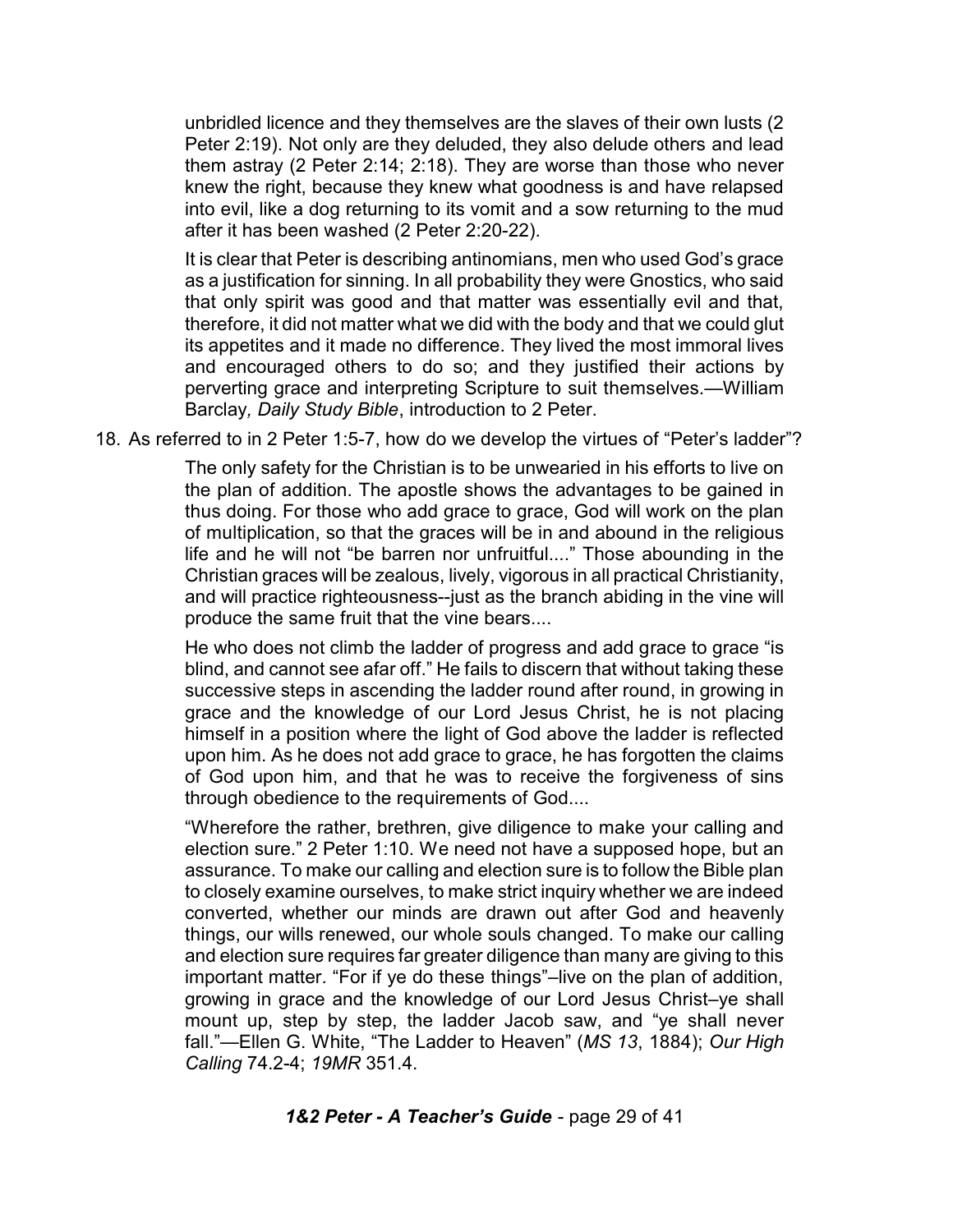William Barclay commented:

**2 Peter 1:3-7**: LET us then look at the list of virtues which have to be added one to another. It is worth noting that in the ancient world such lists were common. It was a world in which books were not nearly so cheap and so readily available as they are today. Instruction, therefore, had for the most part to be carried in the pupil's head; and easily memorized lists were one of the commonest ways of inculcating instruction. One ingenious way of teaching the child the names of the virtues was by means of a game played with counters which could be won or lost, each of which bore the name of one of the virtues. Lists of virtues were common in the early Christian writings. Paul gives us the fruit of the Spirit—love, joy, peace, patience, kindness, goodness, faithfulness, gentleness, self-control (Galatians 5:22,23). In the Pastoral Epistles the man of God is bidden to follow after righteousness, godliness, faith, love, steadfastness, gentleness (1 Timothy 6:11). In *The Shepherd of Hermas* (*Visions* 3.8.1-7), faith, self-control, simplicity, innocence and reverence, understanding and love are daughters one of another. In the *Epistle of Barnabas* (2) fear and endurance are the helpers of faith; patience and self-control are our allies; and when these are present a man can develop and possess wisdom, prudence, understanding and knowledge. Let us look one by one at the stages in the list which this letter gives us.

(i) It begins with *faith* (*pistis*); everything goes back to that. For Peter faith is the conviction that what Jesus Christ says is true and that we can commit ourselves to his promises and launch ourselves on his demands. It is the unquestioning certainty that the way to happiness and peace and strength on earth and in heaven is to accept him at his word.

(ii) To faith must be added what the Revised Standard Version calls *virtue* and we have called *courage*. The word is *aretç*; it is very rare in the New Testament but it is the supreme Greek word for virtue in every sense of the term. It means *excellence*. It has two special directions in which its meaning moves. (a) *Aretç* is what we might call *operative* or *efficient*, *excellence*. To take two examples of its usage from widely differing spheres—it can be used of land which is fertile; and it can be used of the mighty deeds of the gods. *Aretç* is that virtue which makes a man a good citizen and friend; it is that virtue which makes him an expert in the technique of living well. (b) *Aretç* often means *courage*. Plutarch says that God is a hope of *aretç*, not an excuse for cowardice. In *2 Maccabees* we read of how Eleazar died rather than be false to the laws of God and his fathers; and the story ends by saying that he left his death for an example of noble courage (*aretç*) and a memorial of virtue, not only to young men, but also to all the nation (2 Maccabees 6:31).

In this passage it is not necessary to choose between these two meanings; they are both there. Faith must issue, not in the retirement of the cloister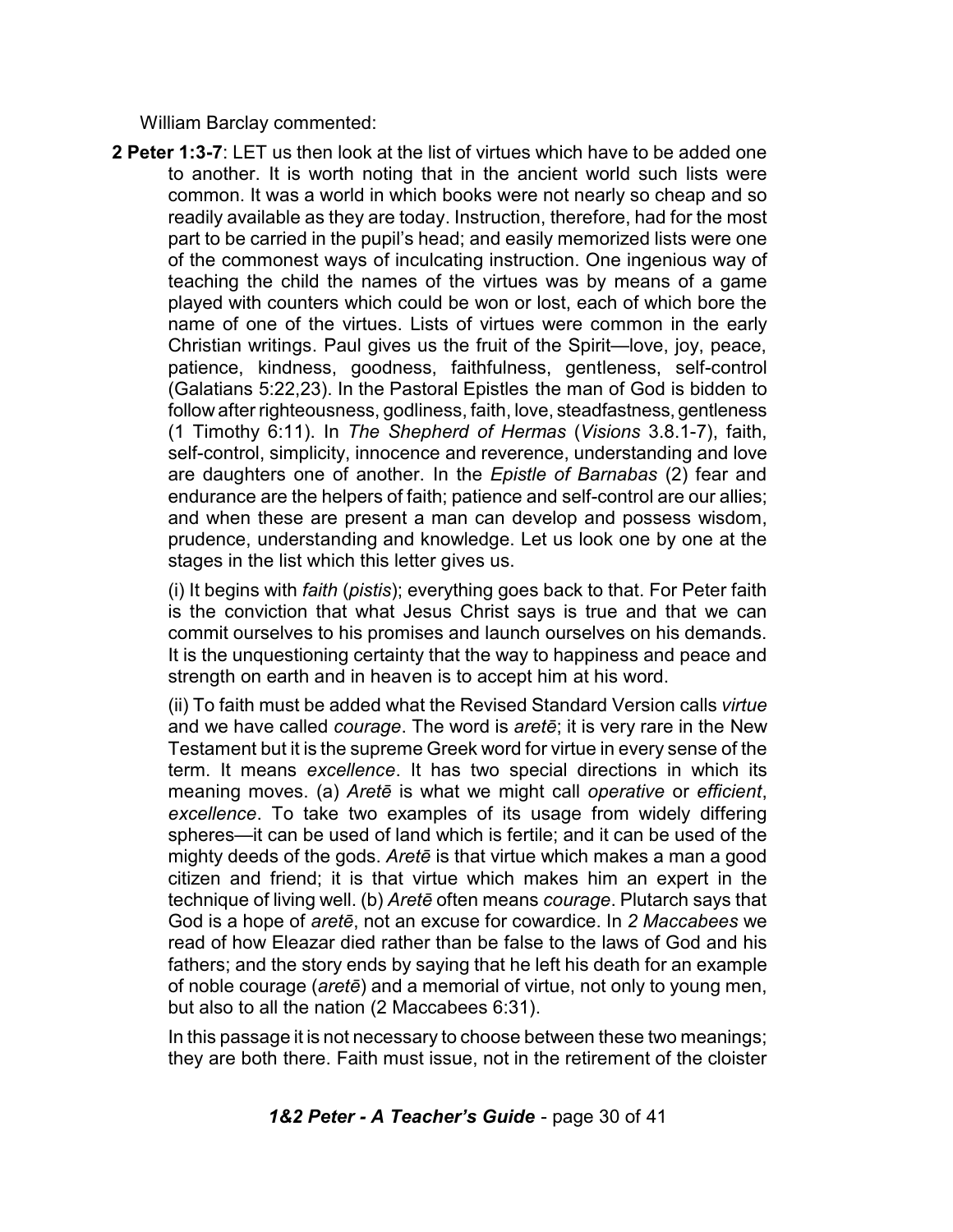and the cell, but in a life effective in the service of God and man; and it must issue in the courage always to show whose it is and whom it serves.

(iii) To courage must be added *knowledge*. The word is *gnosis*. In ethical Greek language there are two words which have a similar meaning with a very significant difference. *Sophia* is wisdom, in the sense of "knowledge of things both human and divine, and of their causes." It is knowledge of first causes and of deep and ultimate things. *Gnosis* is *practical knowledge*; it is the ability to apply to particular situations the ultimate knowledge which *sophia* gives. *Gnosis* is that knowledge which enables a man to decide rightly and to act honourably and efficiently in the day to day circumstances of life. So, then, to faith must be added courage and effectiveness; to courage and effectiveness must be added the practical wisdom to deal with life....

(iv) To this practical knowledge must be added *self-control*, or *self-mastery*. The word is *egkrateia*, and it means literally *the ability to take a grip of oneself*. This is a virtue of which the great Greeks spoke and wrote and thought much. In regard to a man and his passions Aristotle distinguishes four states in life. There is *sophrosune*, in which passion has been entirely subjugated to reason; we might call it *perfect temperance*. There is *akolasia*, which is the precise opposite; it is the state in which reason is entirely subjugated to passion; we might call it *unbridled lust*. In between these two states there is *akrasia*, in which reason fights but passion prevails; we might call it *incontinence*. There is *egkrateia*, in which reason fights against passion and prevails; we call it *self-control*, or *self-mastery*.

*Egkrateia* is one of the great Christian virtues; and the place it holds is an example of the realism of the Christian ethic. That ethic does not contemplate a situation in which a man is emasculated of all passion; it envisages a situation in which his passions remain, but are under perfect control and so become his servants, not his tyrants.

(v) To this self-control must be added *steadfastness*. The word is *hupomonç*. Chrysostom called *hupomonç* "The Queen of the Virtues." In the Authorized Version it is usually translated *patience*; but patience is too passive a word. *Hupomone* has always a background of courage. Cicero defines *patientia*, its Latin equivalent, as: "The voluntary and daily suffering of hard and difficult things, for the sake of honour and usefulness." Didymus of Alexandria writes on the temper of Job: "It is not that the righteous man must be without feeling, although he must patiently bear the things which afflict him; but it is true virtue when a man deeply feels the things he toils against, but nevertheless despises sorrows for the sake of God." *Hupomonç* does not simply accept and endure; there is always a forward look in it. It is said of Jesus, by the writer to the Hebrews, that for the joy that was set before him, he *endured* the Cross, despising the shame (Hebrews 12:2). That is *hupomonç*, Christian steadfastness. It is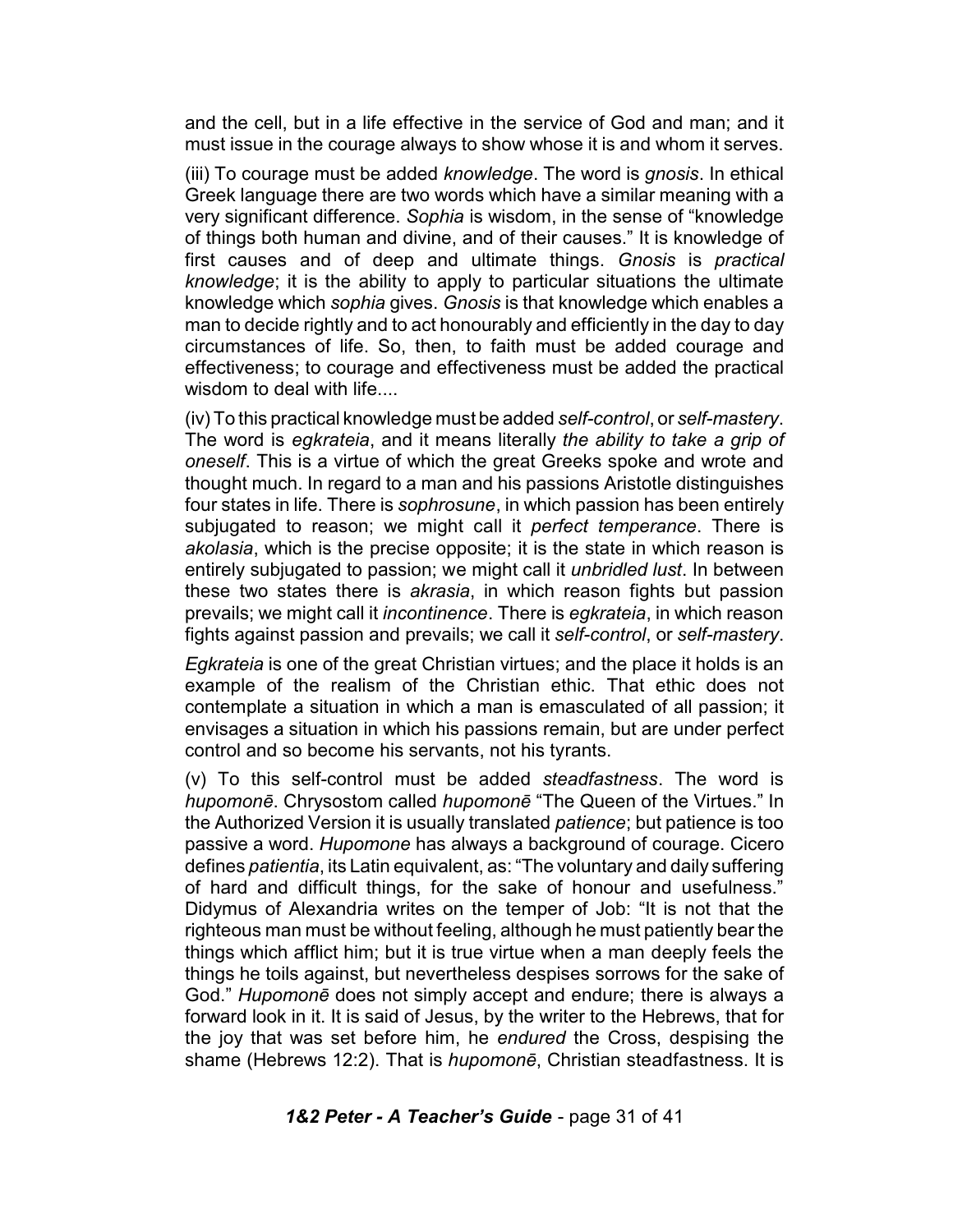the courageous acceptance of everything that life can do to us and the transmuting of even the worst event into another step on the upward way.

(vi) To this steadfastness must be added *piety*. The word is *eusebeia* and is quite untranslatable. Even *piety* is inadequate, carrying as it does a suggestion sometimes of something not altogether attractive. The great characteristic of *eusebeia* is that it looks in two directions. The man who has *eusebeia* always correctly worships God and gives him his due; but he always correctly serves his fellow-men and gives them their due. The man who is *eusebçs* (the corresponding adjective) is in a right relationship both with God and his fellow-men. *Eusebeia* is piety but in its most practical aspect.

We may best see the meaning of this word by looking at the man whom the Greeks held to be its finest example. That man was Socrates whom Xenophon describes as follows: "He was so pious and devoutly religious that he would take no step apart from the will of heaven; so just and upright that he never did even a trifling injury to any living soul; so self-controlled, so temperate, that he never at any time chose the sweeter instead of the better; so sensible, so wise, and so prudent that in distinguishing the better from the worse he never erred" (Xenophon: *Memorabilia* 1.5.8-11).

In Latin the word is *pietas*; and Warde Fowler describes the Roman idea of the man who possesses that quality: "He is superior to the enticements of individual passion and of selfish ease; (*pietas* is) a sense of duty which never left a man, of duty first to the gods, then to father and to family, to son and to daughter, to his people and to his nation."

*Eusebeia* is the nearest Greek word for *religion*; and, when we begin to define it, we see the intensely practical character of the Christian religion. When a man becomes a Christian, he acknowledges a double duty, to God and to his fellow-men.

(vii) To this *piety* must be added *brotherly affection*. The word is *philadelphia*, which literally means *love of the brethren*. The point is this–there is a kind of religious devotion which separates a man from his fellow-men. The claims of his fellow-men become an intrusion on his prayers, his study of God's word and his meditation. The ordinary demands of human relationships become a nuisance. Epictetus, the great Stoic philosopher, never married. Half-jestingly he said that he was doing far more for the world by being an unfettered philosopher than if he had produced "two or three dirty-nosed children." "How can he who has to teach mankind run to get something in which to heat the water to give the baby his bath?" What Peter is saying is that there is something wrong with the religion which finds the claims of personal relationships a nuisance.

(viii) The ladder of Christian virtue must end in *Christian love*. Not even affection for the brethren is enough; the Christian must end with a love

*1&2 Peter - A Teacher's Guide* - page 32 of 41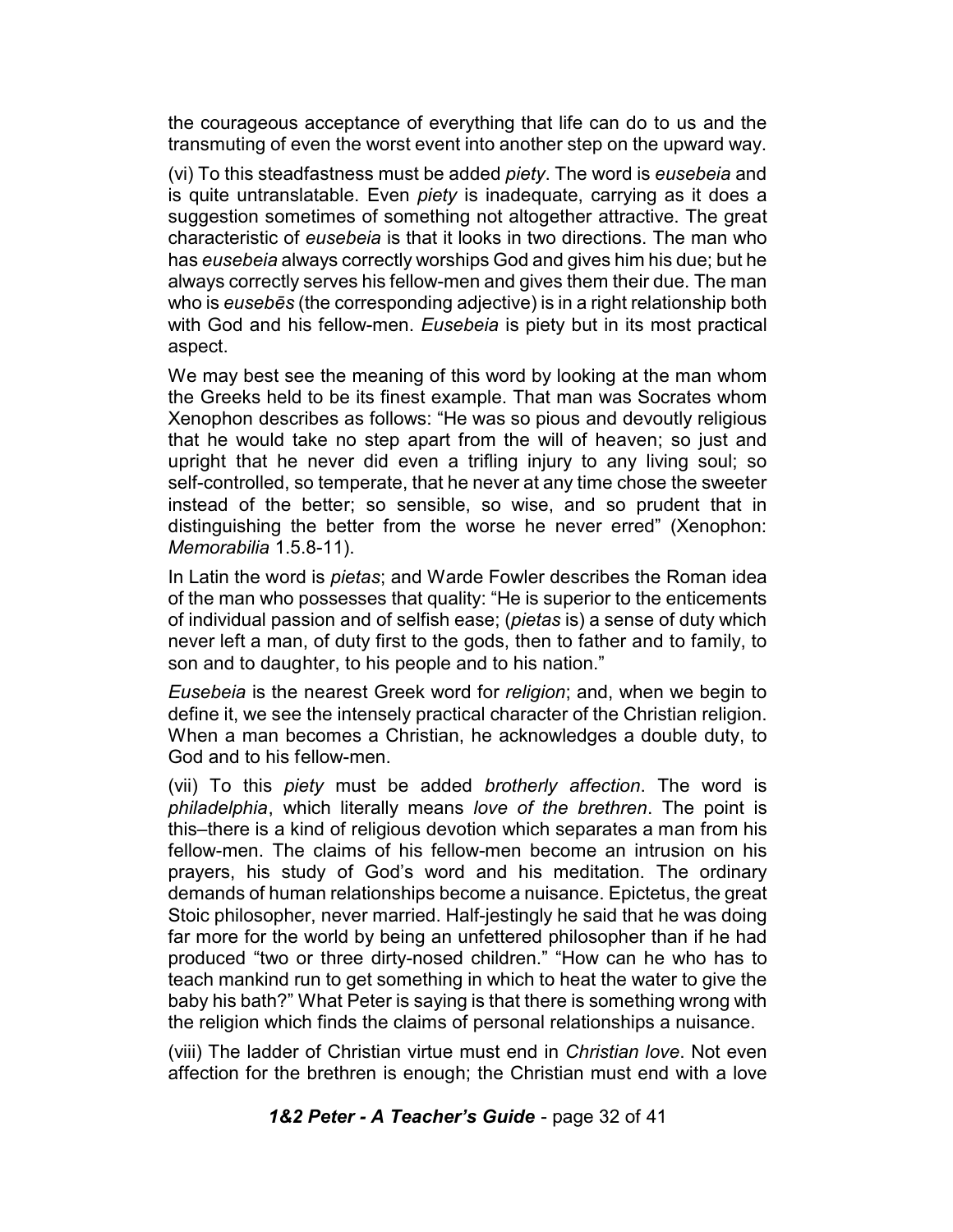which is as wide as that love of God which causes his sun to rise on the just and on the unjust, and sends his rain on the evil and the good. The Christian must show to all men the love which God has shown to him.—Barclay, W. (Ed.). (1976). *The Letters of James and Peter* 300-305. Philadelphia: Westminster John Knox Press. [Italic type is in the original.]

19. How do you think Peter intended to "provide a way for you to remember these matters at all times after my death"? (2 Peter 1:15, *GNB*) He went on to suggest that he would give a genuine "eyewitness" account of what Jesus did. (2 Peter 1:16) Do we have any record of that "account"? Who may have helped him in making that account available? (1 Peter 5:13)

There are many statements in the Gospel of Mark that suggest that Peter was the one behind the writing of that first Gospel to be written.

Papias [AD 60-130], bishop of the city of Hierapolis, about 10 mi. (16 km.) from Collossae and Laodicea in Asia Minor, is the first known writer who speaks of Mark as the author of this Gospel. In his *Interpretations,* as quoted in Eusebius (*Ecclesiastical History* iii. 39. 15; Loeb ed., vol. 1, p. 297), he states:

"'And the Presbyter [most probably the presbyter John] used to say this, "Mark became Peter's interpreter and wrote accurately all that he remembered, not, indeed, in order, of the things said or done by the Lord. For he had not heard the Lord, nor had he followed him, but later on, as I said, followed Peter, who used to give teaching as necessity demanded but not making, as it were, an arrangement of the Lord's oracles, so that Mark did nothing wrong in thus writing down single points as he remembered them. For to one thing he gave attention, to leave out nothing of what he had heard and to make no false statements in them."'"

This statement is in harmony with Peter's reference to Mark as "my son" (1 Peter 5:13).—*Seventh-day Adventist Bible Commentary,* (electronic version) vol 5, introduction to the Gospel of Mark. [Quotation marks, brackets, and parentheses are in the Commentary, electronic version.]

- 20. How do you understand 2 Peter 1:20? Does this mean that we have to wait for the "organized church" to give us the interpretation of every part of the Bible?
	- **2 Peter 1:20-21** (*GNB*): <sup>20</sup>Above all else, however, remember that no one can explain by himself or herself a prophecy in the Scriptures.  $21$ For no prophetic message ever came just from human will, but people were under the control of the Holy Spirit as they spoke the message that came from God.

Consider these comments.

Any man could misinterpret and misapply God's Word, denouncing people and things, and then take the position that those who refused to receive his message had rejected the message of God, and decided their destiny for eternity....—Ellen G. White, *1Selected Messages* 44.2.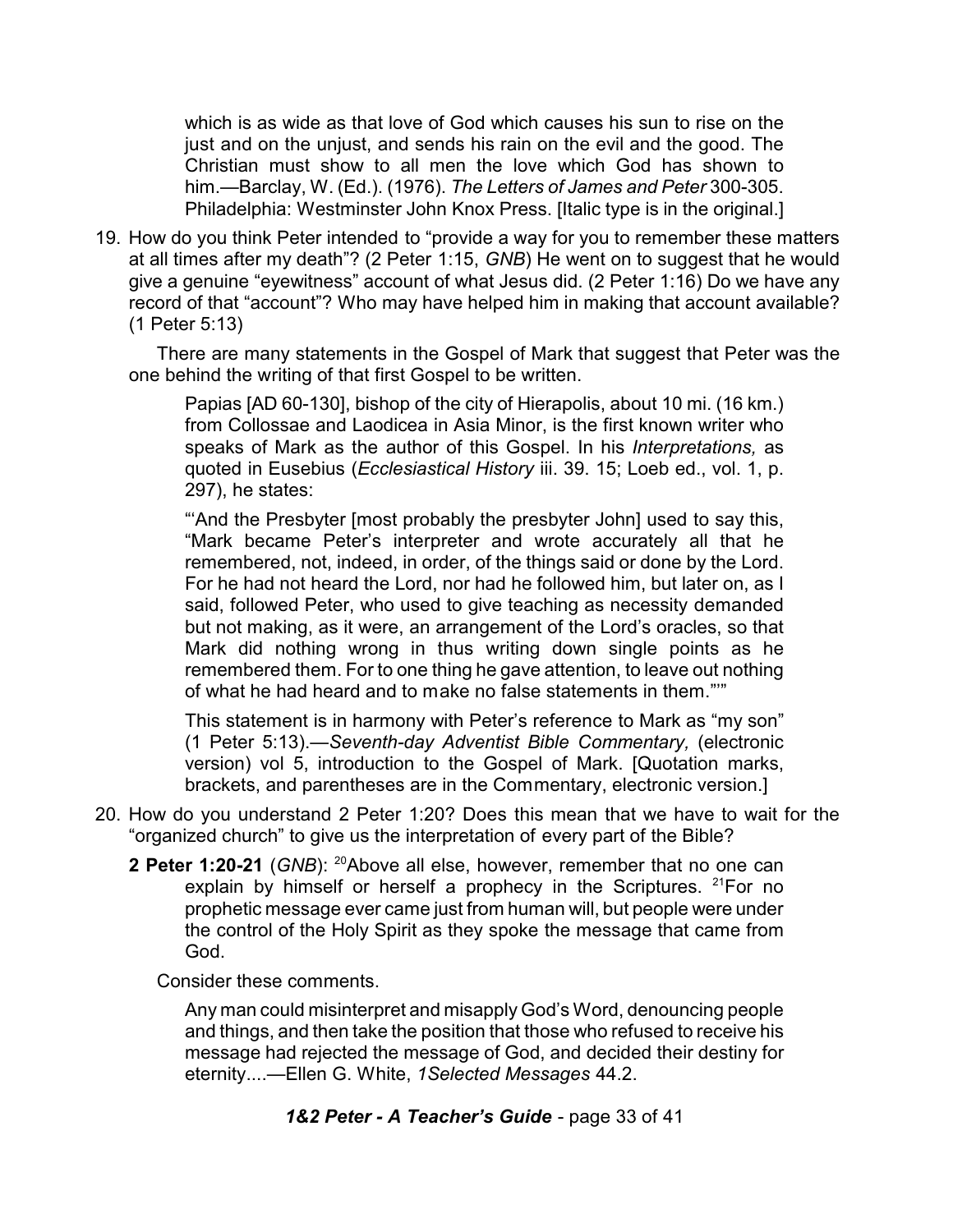We must be like the noble Bereans.

**Acts 17:11** (*GNB*): <sup>11</sup>The people there [Berea] were more open-minded than the people in Thessalonica. They listened to the message with great eagerness, and every day they studied the Scriptures to see if what Paul said was really true. [Content in brackets is added.]

We cannot be saved by someone else's understanding of Scripture. We need to become students ourselves. But, we need to discuss with our fellow believers what we have learned so as not to be led astray by our own private interpretations of matters.

But, all interpretation must be done in the light of the widest possible understand of the entire Scripture and in light of the great controversy that exists between God and Satan over the character and government of God. Picking out one verse or even a part of a verse to support one's favorite theme is almost always an error.

21. How far does 2 Peter 1:20-21 suggest that the process of inspiration reaches? How many steps are necessary for the "words" of God to accomplish an understanding response in my heart and life? Does each one of these steps need to be inspired? Does the Holy Spirit need to inspire us for us to be able to understand the true meaning of the Bible?

It can be shown from the Bible that revelation and inspiration happen in the following sequence:

- 1. Working through the agency of the Holy Spirit, God decides what needs to be communicated to humans.
- 2. The Holy Spirit, sometimes directly and sometimes through angels, communicates that information to His chosen messenger. The message may come in the form of a vision which the messenger must try to describe in his own human language, or it may come as a direct message in human language.
- 3. Then, the messenger must write it down in his chosen language. Many Bible writers, especially in the New Testament, wrote in Greek which was not their native language. There is a lot of evidence that some Bible writers were thinking in their own native language, Aramaic, and then trying their best to describe what they wanted to say in a language that was not their mother tongue, namely Greek.
- 4. What they wrote down was then read and copied many times over the years. We have no way of knowing how many times a document was copied between the original autograph (the one written by the original messenger) and the oldest copies that we have available to us today. We must trust that God was directing in that process of copying.
- 5. Most of us cannot read the original languages–Hebrew, Aramaic, and Greek–in which the Bible was written. So, we must depend on translations of the original language into a language which we can understand. For those who read English, there are more than a thousand different translations of various portions of Scripture.
- 6. Finally, we must read and study what has been written, copied, and interpreted for us in our chosen language. If the thought that God originally conveyed to His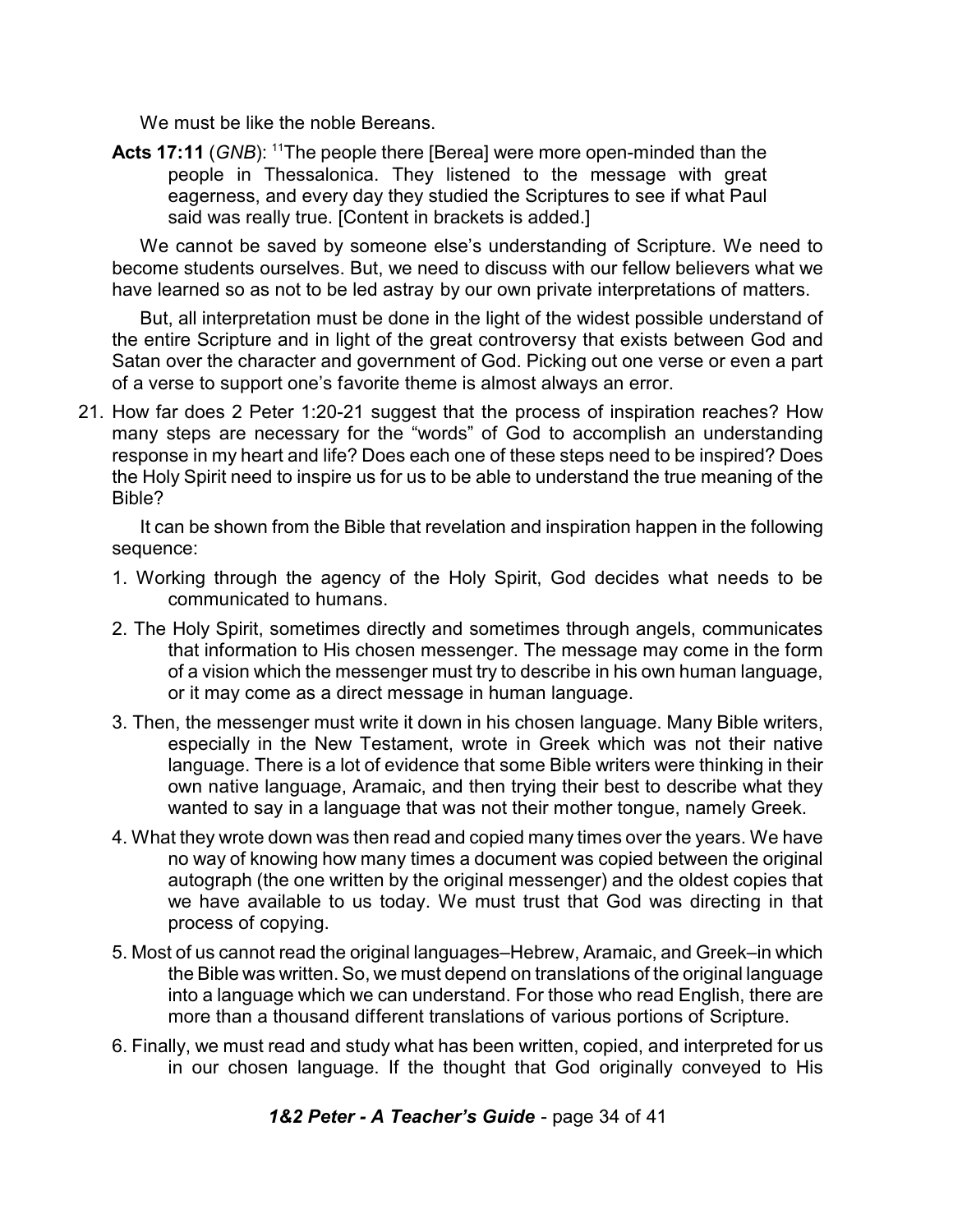messenger is reasonably similar to the thought that we get when we read the passage, then we can say that inspiration has taken place. While we must regard all inspired material with the greatest respect, it is not ultimately ink on paper that is inspired, but rather the reader who grasps the ideas of God that is inspired when he is able to think God's thoughts after Him.

22. What are the fiery trials that test our faith? (2 Peter 2:9) Consider the following long quotation from William Barclay.

## **2 Peter 2:4-11**

If God did not spare even angels who had sinned, but condemned them to the lowest hell and committed them to the pits of darkness, where they remain kept for judgment; if he did not spare the ancient world, but preserved in safety Noah, the preacher of righteousness, with seven others, when he despatched the flood on a world of impious men; if he reduced the cities of Sodom and Gomorrah to ashes, when he sentenced them to destruction and so gave an example of what would happen to those who would one day act with impiety, but rescued righteous Lot, who was distressed by the blatantly immoral conduct of lawless men, for, to such a man, righteous in his looking and in his hearing, it was torture for his righteous soul to live his daily life amidst such people and amidst such lawless if all this is so, you can be sure that the Lord knows how to rescue truly religious men from trial and how to preserve the unrighteous under punishment, until the day of judgment comes, especially those whose lives are dominated by the polluting lusts of the flesh and who despise the celestial powers. Audacious, self-willed men they are; they do not shrink from speaking evil of the angelic glories, whereas angels who are greater in strength and power do not bring an accusation of evil against them in the presence of the Lord.

HERE is a passage which for us combines undoubted power and equally undoubted obscurity. The white heat of its rhetorical intensity glows through it to this day; but it moves in allusions which would be terrifyingly effective to those who heard it for the first time, but which have become unfamiliar to us today. It cites three notorious examples of sin and its destruction; and in two of the cases it shows how, when sin was obliterated, righteousness was rescued and preserved by the mercy and the grace of God. Let us look at these examples one by one.

#### 1. THE SIN OF THE ANGELS

Before we retell the story which lies behind this in Jewish legend, there are two separate words at which we must look.

Peter says that God condemned the sinning angels to the lowest depths of hell. Literally the Greek says that God condemned the angels to Tartarus (*tartaroun*). Tartarus was not a Hebrew conception but Greek. In Greek mythology Tartarus was the lowest hell; it was as far beneath Hades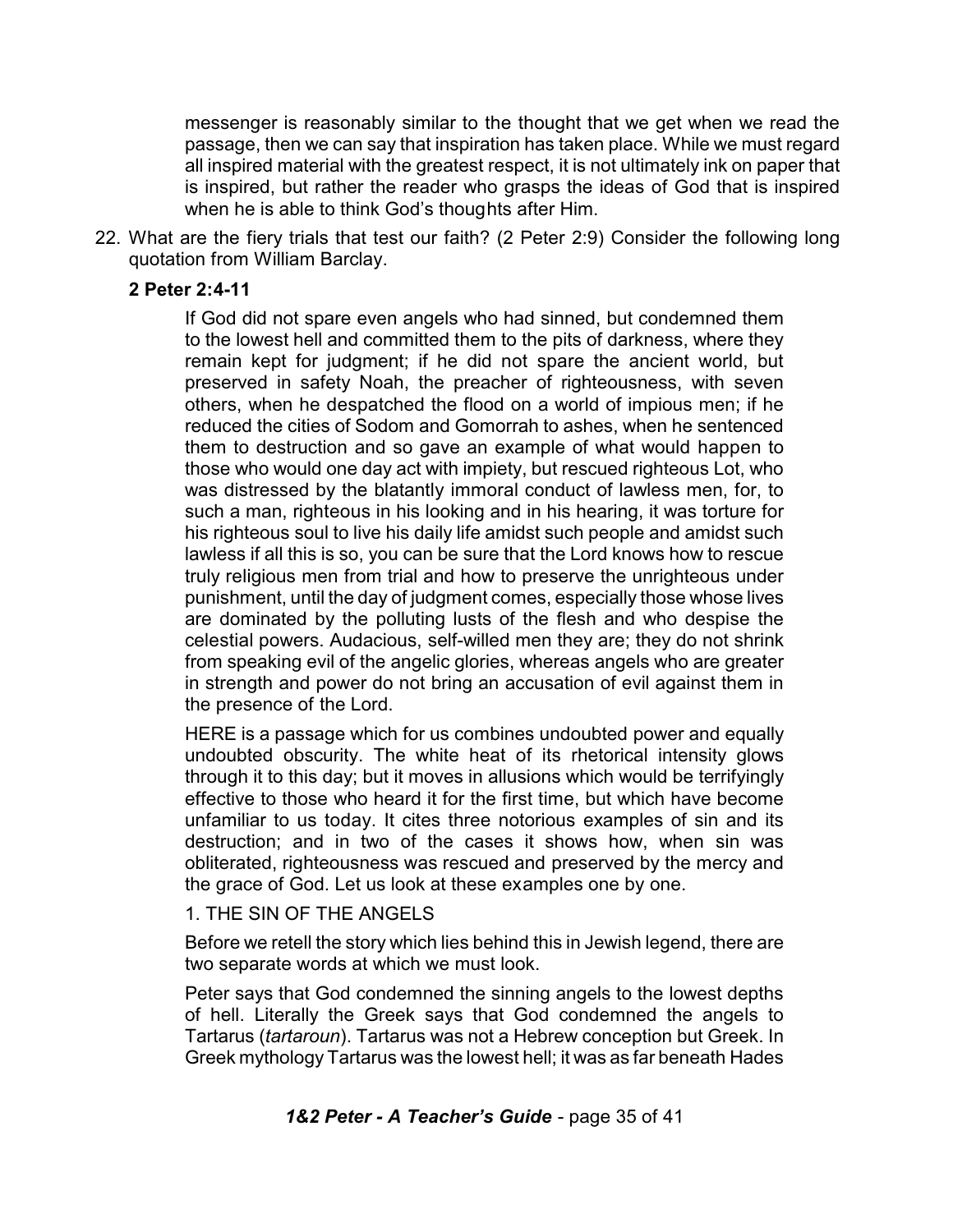as the heaven is high above the earth. In particular it was the place into which there had been cast the Titans who had rebelled against Zeus, the Father of gods and men.

The second word is that which speaks of the pits of darkness. Here there is a doubt. There are two Greek words, both rather uncommon, which are confused in this passage. One is *siros* or *seiros* which originally meant a great earthenware jar for the storing of grain. Then it came to mean the great underground pits in which grain was stored and which served as granaries. *Siros* has come into English via Provencal in the form of silo, which still describes the towers in which grain is stored. Still later the word went on to mean a pit in which a wolf or other wild animal was trapped. If we think that this is the word which Peter uses, and according to the best manuscripts it is, it will mean that the wicked angels were cast into great subterranean pits and kept there in darkness and in punishment. This well suits the idea of a Tartarus beneath the lowest depths of Hades.

But there is a very similar word *seira*, which means a chain. This is the word which the *Authorized Version* translates when it speaks of chains of darkness (verse 4). The Greek manuscripts of Second Peter vary between *seiroi*, pits, and *seirai*, chains. But the better manuscripts have *seiroi*, and pits of darkness makes better sense than chains of darkness; so we may take *seiros* as right, and assume that here the *Authorized Version* is in error.

The story of the fall of the angels is one which rooted itself deeply in Hebrew thought and which underwent much development as the years went on. The original story is in Genesis 6:1-5. There the angels are called the sons of God, as they commonly are in the Old Testament. In Job, the sons of God come to present themselves before the Lord, and Satan comes amongst them (Job 1:6; cp. 2:1; 38:7). The Psalmist speaks of the sons of gods (Psalm 89:6). These angels came to earth and seduced mortal women. The result of this lustful union was the race of giants; and through them wickedness came upon the earth. Clearly this is an old, old story belonging to the childhood of the race.

This story was much developed in the Book of Enoch, and it is from it that Peter is drawing his allusions, for in his day that was a book which everyone would know. In Enoch the angels are called The Watchers. Their leader in rebellion was *Semjaza* or *Azazel*. At his instigation they descended to Mount Hermon in the days of Jared, the father of Enoch. They took mortal wives and instructed them in magic and in arts which gave them power. They produced the race of the giants, and the giants produced the *nephillim*, the giants who inhabited the land of Canaan and of whom the people were afraid (Numbers 13:33).

These giants became cannibals and were guilty of every kind of lust and crime, and especially of insolent arrogance to God and man. The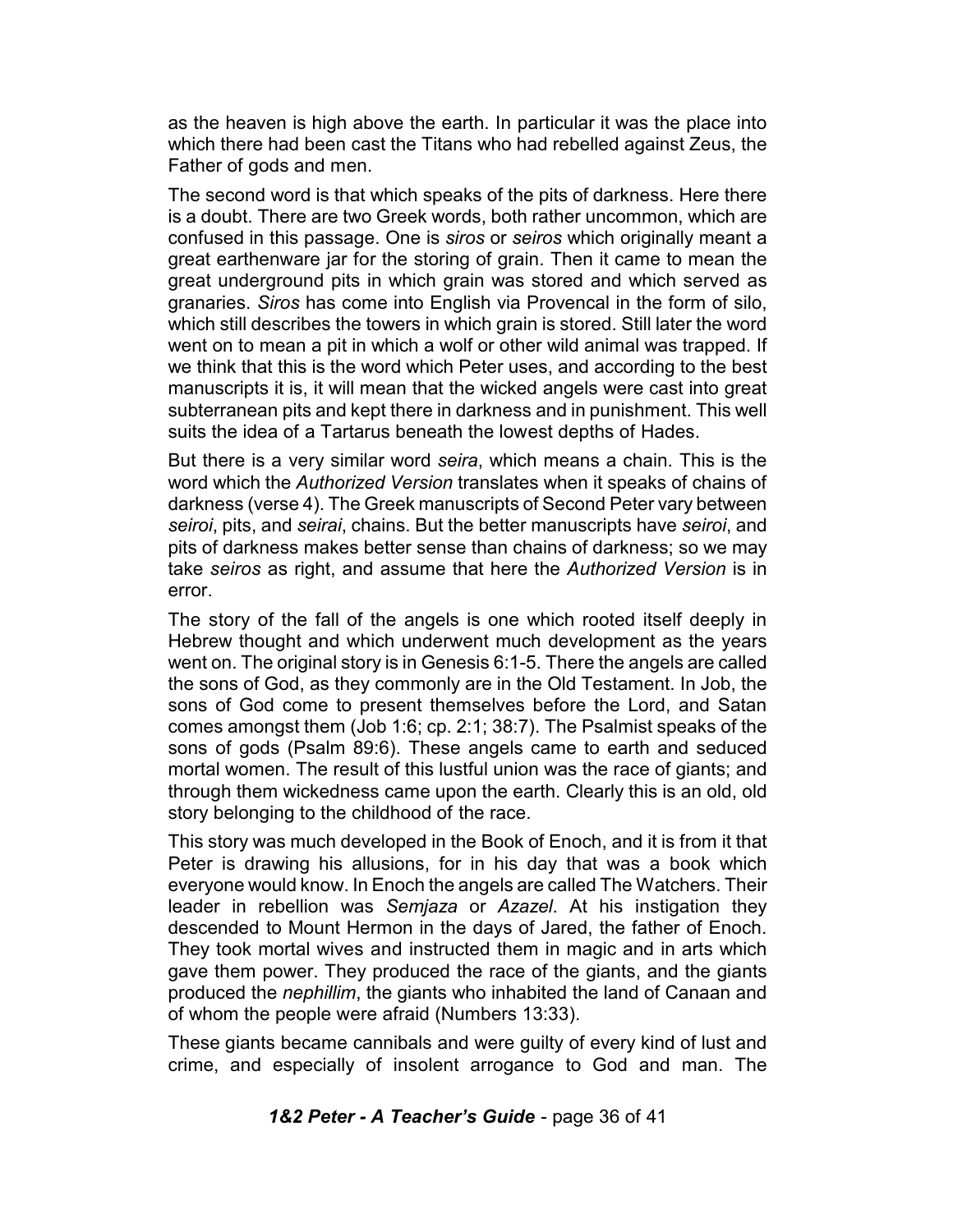apocryphal literature has many references to them and their pride. Wisdom 14:6) tells how the proud giants perished. Ecclesiasticus (16:7) tells how the ancient giants fell away in the strength of their foolishness. They had no wisdom and they perished in their folly (Baruch 3:26-28). Josephus says that they were arrogant and contemptuous of all that was good and trusted in their own strength (Antiquities 1.3.1). Job says that God charged his angels with folly (Job 4:18).

This old story makes a strange and fleeting appearance in the letters of Paul. In 1 Corinthians 11:10 Paul says that women must have their hair covered in the Church because of the angels. Behind that strange saying lies the old belief that it was the loveliness of the long hair of the women of the olden times which moved the angels to desire; and Paul wishes to see that the angels are not tempted again.

In the end even men complained of the sorrow and misery brought into the world by these giants through the sin of the angels. The result was that God sent out his archangels. *Raphael* bound *Azazel* hand and foot and shut him up in darkness; *Gabriel* slew the giants; and the Watchers, the sinning angels, were shut up in the abysses of darkness under the mountains for seventy generations and then confined for ever in everlasting fire. Here is the story which is in Peter's mind; and which his readers well knew. The angels had sinned and God had sent his destruction, and they were shut up for ever in the pits of darkness and the depths of hell. That is what happens to rebellious sin.

The story does not stop there; and it reappears in another of its forms in this passage of Second Peter. In verse 10 Peter speaks of those who live lives dominated by the pollution lusts of the flesh and who despise the celestial powers. The word is *kuriotes*, which is the name of one of the ranks of angels. They speak evil of the angelic glories. The word is *doxai*, which also is a word for one of the ranks of angels. They slander the angels and bring them into disrepute.

Here is where the second turn of the story comes in. Obviously this story of the angels is very primitive and, as time went on, it became rather an awkward and embarrassing story because of its ascription of lust to angels. So in later Jewish and Christian thought two lines of thought developed. First, it was denied that the story involved angels at all. The sons of God were said to be good men who were the descendants of Seth, and the daughters of men were said to be evil women who were the daughters of Cain and corrupted the good men. There is no scriptural evidence for this distinction and this way of escape. Second, the whole story was allegorised. It was claimed, for instance by Philo, that it was never meant to be taken literally and described the fall of the human soul under the attack of the seductions of lustful pleasures. Augustine declared that no man could take this story literally and talk of the angels like that. Cyril of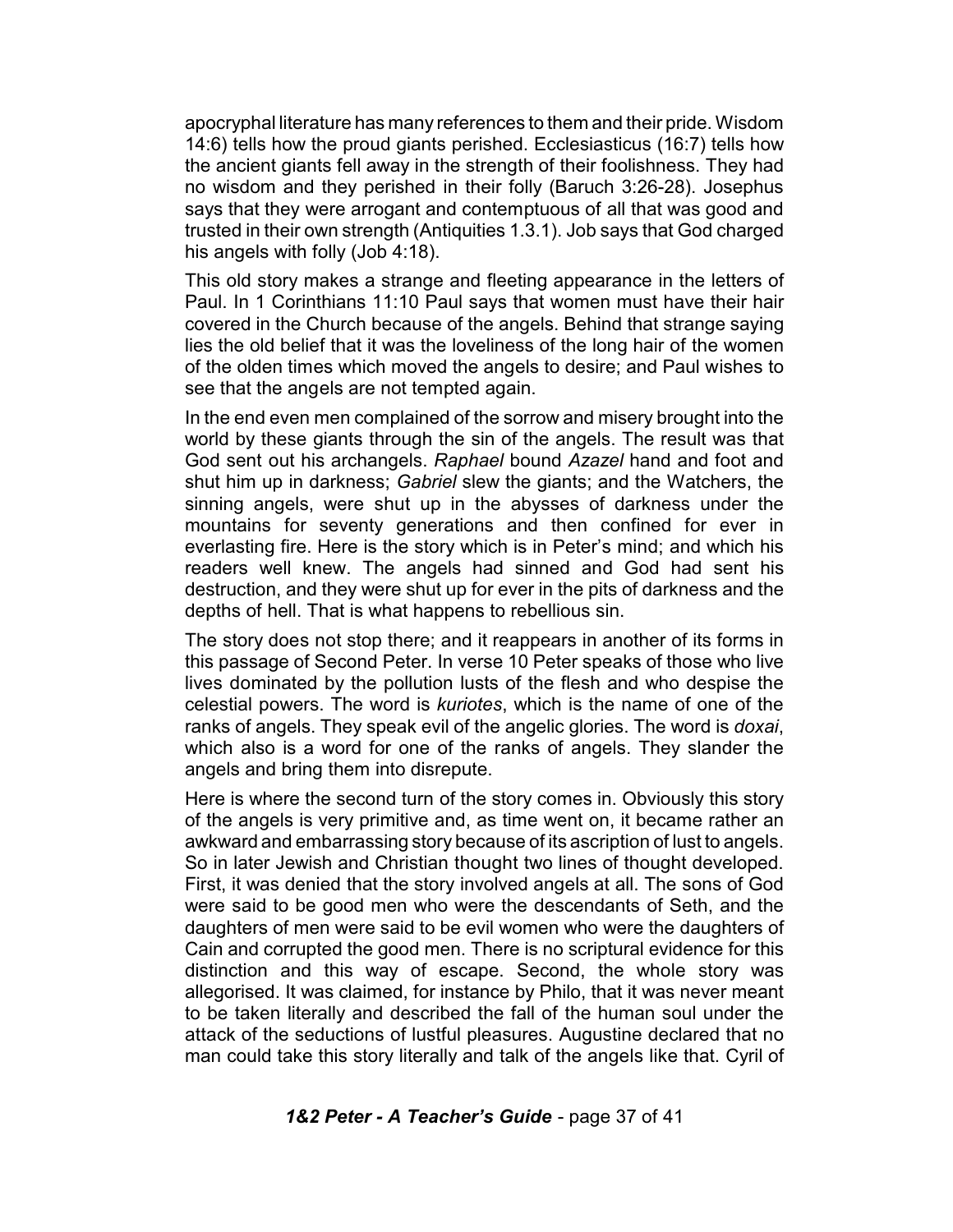Alexandria said that it could not be taken literally, for did not Jesus say that in the after-life men would be like angels and there would be no marrying or giving in marriage (Matthew 22:30)? Chrysostom said that, if the story was taken literally, it was nothing short of blasphemy. And Cyril went on to say that the story was nothing other than an incentive to sin, if it was taken as literally true.

It is clear that men began to see that this was indeed a dangerous story. Here we get our clue as to what Peter means when he speaks of men who despise the celestial powers and bring the angelic glories into disrepute by speaking slanderously of them. The men whom Peter was opposing were turning their religion into an excuse for blatant immorality. Cyril of Alexandria makes it clear that in his day the story could be used as an incentive to sin. Most probably what was happening was that the wicked men of Peter's time were citing the example of the angels as a justification for their own sin. They were saying, "If angels came from heaven and took mortal women, why should not we?" They were making the conduct of the angels an excuse for their own sin.

We have to go still further with this passage. In verse 11 it finishes very obscurely. It says that angels who are greater in strength and in power do not bring a slanderous charge against them in the presence of God. Once again Peter is speaking allusively, in a way that would be clear enough to the people of his day but which is obscure to us. His reference may be to either of two stories.

(a) He may be referring to the story to which Jude refers in Jude 9; that the archangel Michael was entrusted with the burying of the body of Moses. Satan claimed the body on the grounds that all matter belonged to him and that once Moses had murdered an Egyptian. Michael did not bring a railing charge against Satan; all he said was: "The Lord rebuke you." The point is that even an angel so great as Michael would not bring an evil charge against an angel so dark as Satan. He left the matter to God. If Michael refrained from slandering an evil angel, how can men bring slanderous charges against the angels of God?

(b) He may be referring to a further development of the Enoch story. Enoch tells that when the conduct of the giants on earth became intolerable, men made their complaint to the archangels Michael, Uriel, Gabriel and Raphael. The archangels took this complaint to God; but they did not rail against the evil angels who were responsible for it all; they simply took the story to God, for him to deal with (Enoch 9).

As far as we can see today, the situation behind Peter's allusions is that the wicked men who were the slaves of lust claimed that the angels were their examples and their justification and so slandered them; Peter reminds them that not even archangels dared slander other angels and demands how men can dare to do so.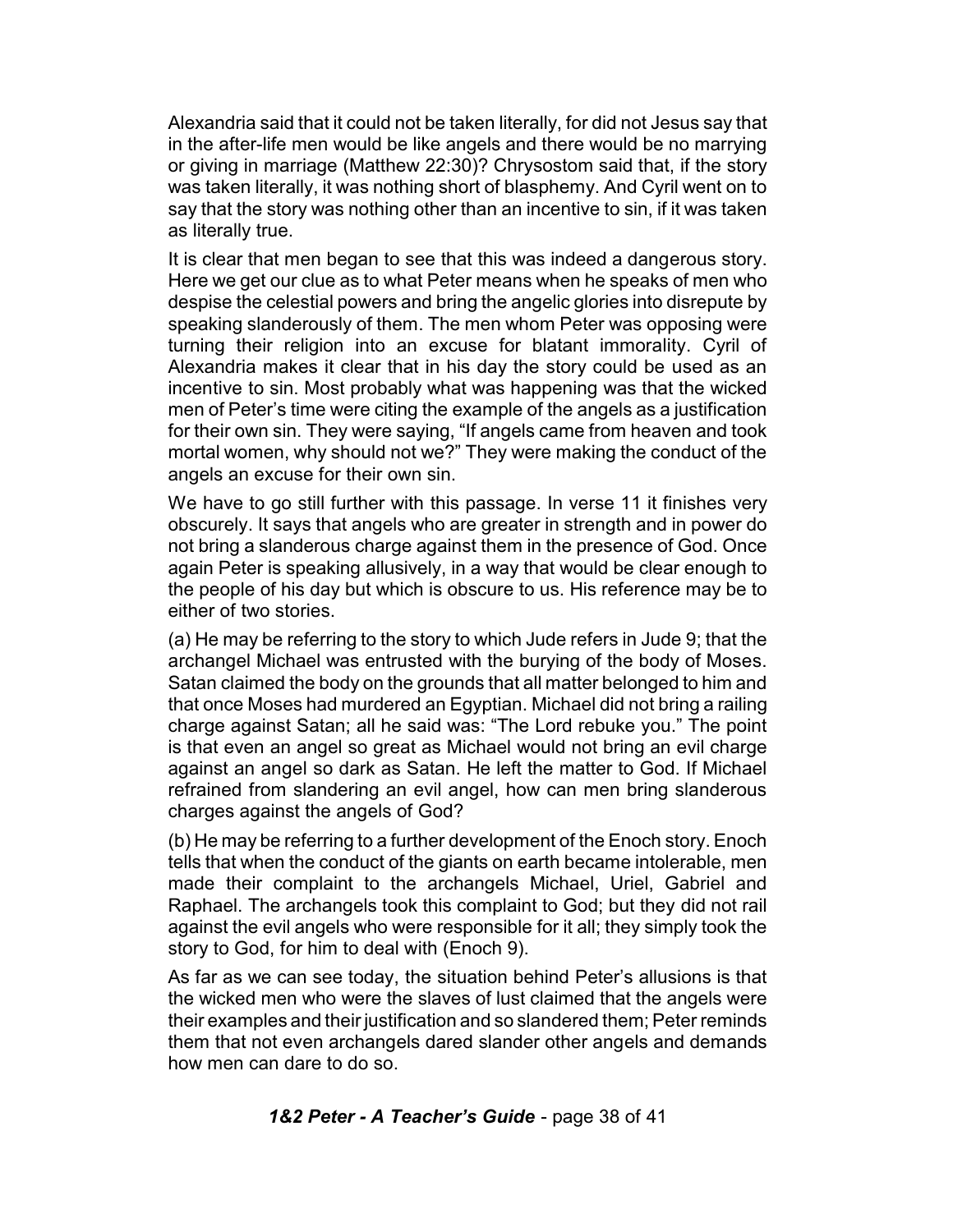This is a strange and difficult passage; but the meaning is clear. Even angels, when they sinned, were punished. How much more shall men be punished? Angels could not rebel against God and escape the consequences. How shall men escape? And men need not seek to put the blame on others, not even on angels; nothing but their own rebelliousness is responsible for their sin.—Barclay, W. (Ed.). (1976). *The Letters of James and Peter* (pp. 319-325). Philadelphia: Westminster John Knox Press.

23. Think of all the varied ways and unexpected people God has used to communicate with us. Do you think of all of those people as "holy men of God"? What about David after his sin with Bathsheba? What about Solomon with his thousand wives and concubines, having sacrificed his own children to pagan idols when he later wrote Ecclesiastes? Moses was a murderer before he wrote a single word of Scripture! We even have the words of a donkey in the "inspired" record! (See Numbers 22:28-30.) What about a fiery finger writing on a wall? (Daniel 5:5) Are the Devil's words recorded in Scripture "inspired"? (For example, Genesis 3:4-5.) What about lies? (1 Kings 13:18) Were Jonah and Hosea saints? Many parts of the Old Testament were written by unnamed people. Were those men also holy men of God?

God has no limitations on His methods of communication with humans except our human limitations of language and understanding. He spoke with a thunderous voice from Mount Sinai (Exodus 19-24) and, later, in the smallest voice to the prophet Elijah on that same mountain. (1 Kings 19:12) Obviously, He has used some very unusual channels at times to communicate His messages. He has used visions, parables, other human messengers, and even animals to speak to us as humans. God will use whatever method He sees will be most effective in communicating His message. (Hebrews 1:1)

24. What do we learn from 2 Peter 3 about the reasons for the delay in the second coming of Christ? Can you think of any modern scientific theories that are suggested by 2 Peter 3:4-6? What reason did Peter give for God's waiting? If God is waiting for us, will there ever come a time when *we* will be ready? For what specifically do you think God is waiting? Do we have any control over whether Christ's coming is hastened or delayed? (See 2 Peter 3:9-12 and *Evangelism* 694-696.)

See Handout: *What is the Reason for the Delay?* It is posted on [www.theox.org](http://www.theox.org) in the section entitled "Teacher's Guides" and the subsection "General Topics."

25. As time passes, Seventh-day Adventists have tended to grow more quiet about the soon coming of Christ because we have been preaching it for so long that it has become almost an embarrassment to us. Does God's continued delay make us look good? Does it make Him look good? Who is the good news supposed to be about? Us? Or, God? Do you think you understand what exactly Christ is waiting for at the present time? Could you write it down? Or, explain it to someone in five minutes?

God does not want any of us to perish. He waits to give everyone as much opportunity as possible. But, He cannot wait forever. Fortunately for us, He has asked us to share in the spreading of the good news about His character and His government. He understands that at the end of time, the Devil will do everything possible to prevent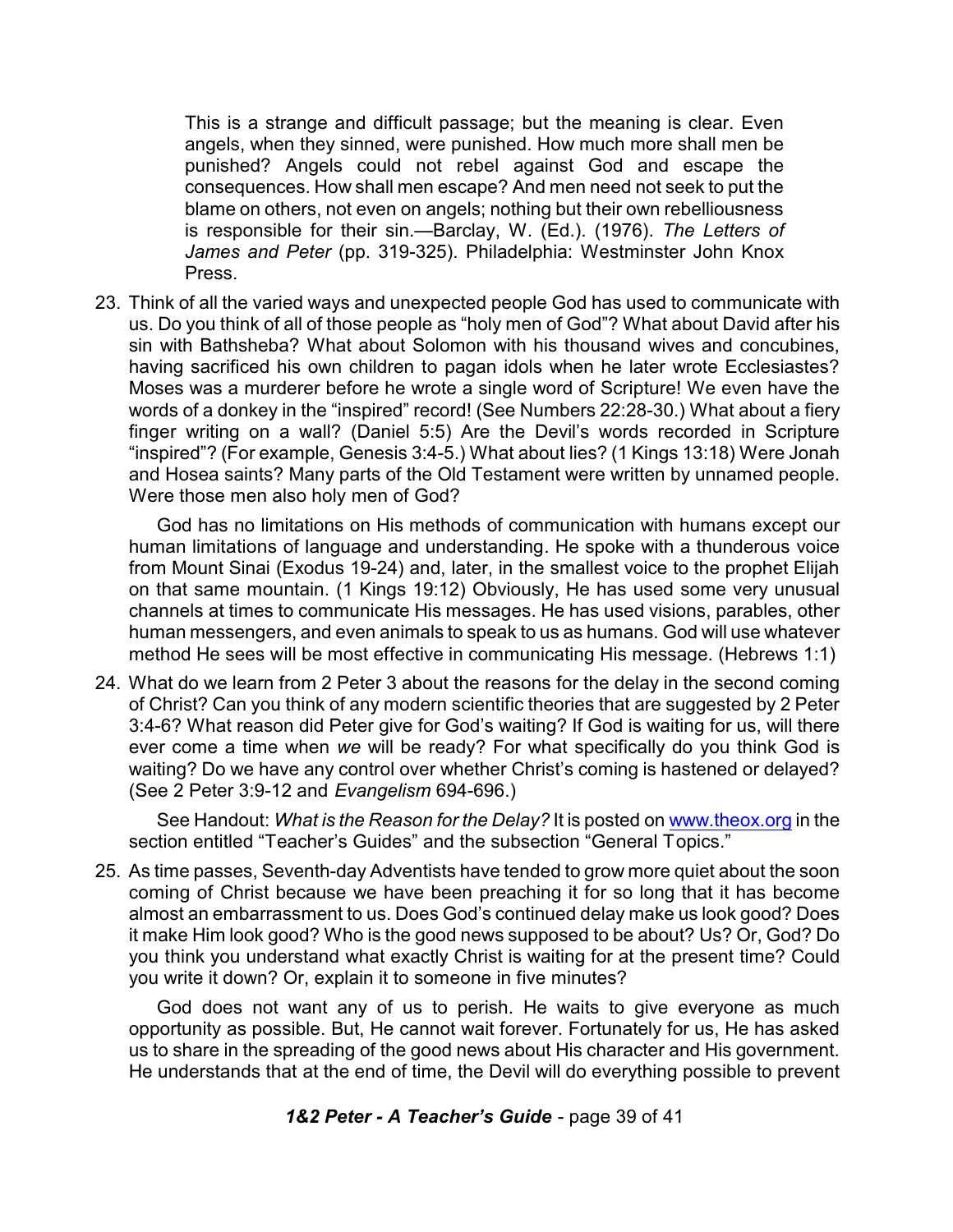people from knowing the truth. So, God must wait until a group of people–we do not know how many He needs–understand Him so well and are so convinced about Him that they cannot be moved–they are "sealed." (See Revelation 7:1-3; Ephesians 1:31; 4:31; *Seventh-day Adventist Bible Commentary,* vol. 4, 1161.6.) These people will have to stand up against everything that the Devil throws against them. God will withdraw almost completely from this earth and let the Devil do his worst. The Devil has always maintained that if we were given the opportunity, we would choose his way (the selfish way) instead of God's way (the loving way). But, when God's remnant end-time people stand up to the Devil and choose God's way instead of the Devil's way, God will be able to turn to the onlooking universe and say: "I told you that some day a group would learn the truth about Me and be so convinced about it that they would even be willing to die for it. Here they are. Do we need to wait for anything else?" And the universe will agree that God has more than proved His case.

26. There appear to have been some rather remarkable changes that took place in the lives of some of the New Testament writers–Saul become Paul, the impetuous fisherman Peter become the writer of these epistles, John "the son of thunder" became John "the beloved." What actually caused the changes in their lives? What forces brought about those changes? What about us today?

Some of these men like Paul needed dramatic events to change their thinking. (Acts 9:3-9; 22:7-16; 26:12-18) Others were changed by the day-by-day quiet association with Jesus Himself. (Mark 3:17; John 21:7) It is by beholding that we become changed.

It is a law both of the intellectual and the spiritual nature that by beholding we become changed. The mind gradually adapts itself to the subjects upon which it is allowed to dwell. It becomes assimilated to that which it is accustomed to love and reverence. Man will never rise higher than his standard of purity or goodness or truth. If self is his loftiest ideal, he will never attain to anything more exalted. Rather, he will constantly sink lower and lower. The grace of God alone has power to exalt man. Left to himself, his course must inevitably be downward.—Ellen G. White, *The Great Controversy* 555.1.

© *1998-2017, Kenneth Hart, MD, MA, MPH. Permission is hereby granted for any noncommercial use of these materials. Free distribution of all or of a portion of this material such as to a Bible study class is encouraged. [Info@theox.org](mailto:Info@theox.org)*

Last Modified: January 16, 2017 Z:\My Documents\WP\HTML Docs\TG-HTML\TG-Edited-Logos\1&2PETERtg- NON-LOGOS-Fin++ 2017-Jan 22.wpd

| A Comparison and Contrast of First and Second Peter |                                                       |
|-----------------------------------------------------|-------------------------------------------------------|
| 1 Peter                                             | 2 Peter                                               |
| Theme: Hope in the midst of suffering               | Theme: The danger of false teachings and<br>practices |

## *Notes on 1 & 2 Peter - TLB*